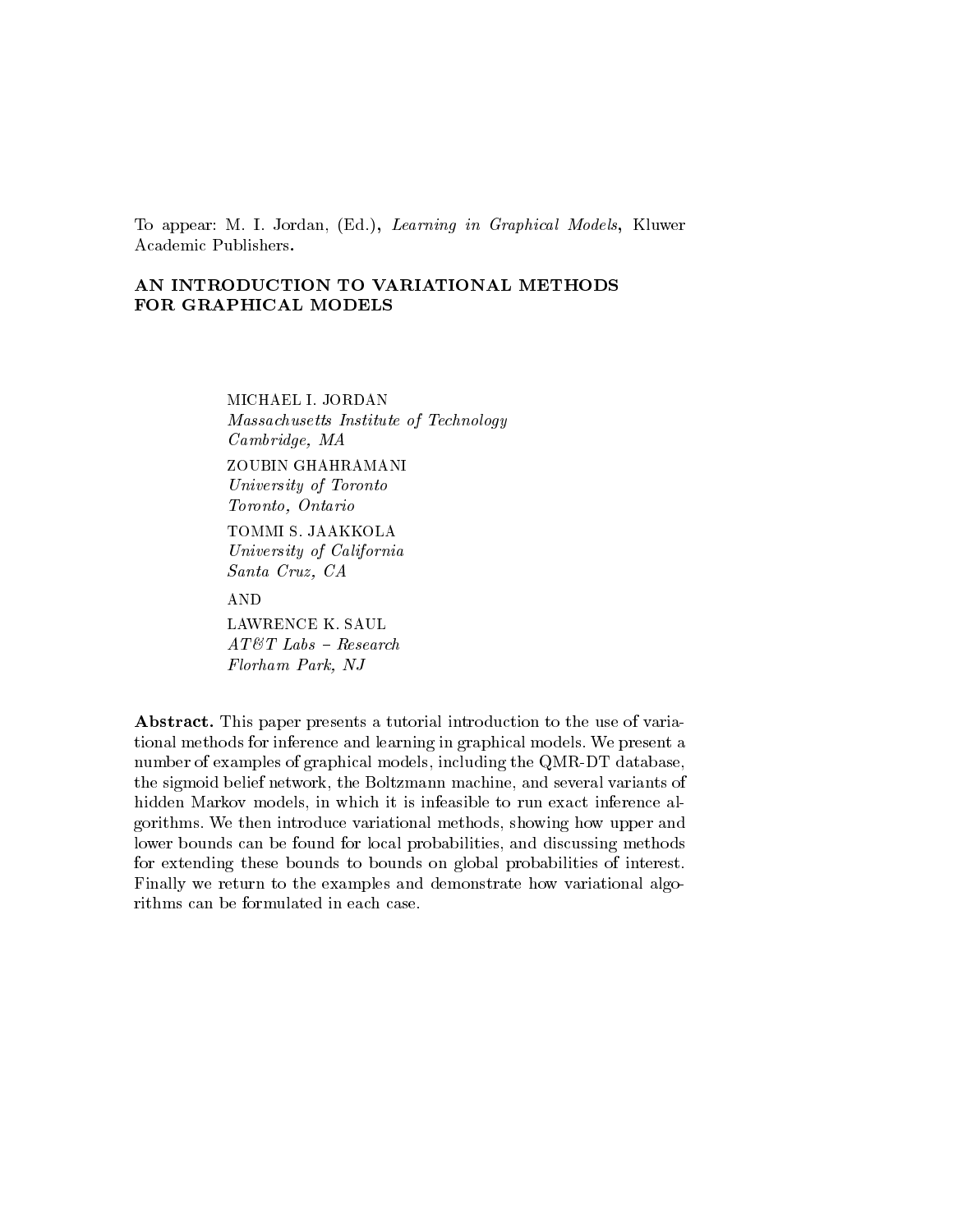# 1. Introduction

The problem of probabilistic inference in graphical models is the problem of computing a conditional probability distribution over the values of some of the nodes (the "hidden" or "unobserved" nodes), given the values of other nodes (the "evidence" or "observed" nodes). Thus, letting  $H$  represent the set of hidden nodes and letting E represent the set of evidence nodes, we wish to calculate  $P(H|E)$ :

$$
P(H|E) = \frac{P(H, E)}{P(E)}.\t(1)
$$

General exact inference algorithms have been developed to perform this calculation (Cowell, this volume; Jensen, 1996); these algorithms take systematic advantage of the conditional independencies present in the joint distribution as inferred from the pattern of missing edges in the graph.

We often also wish to calculate marginal probabilities in graphical models, in particular the probability of the observed evidence,  $P(E)$ . Viewed as a function of the parameters of the graphical model, for fixed  $E, P(E)$  is an important quantity known as the *likelihood*. As is suggested by Eq.  $(1)$ , the evaluation of the likelihood is closely related to the calculation of  $P(H|E)$ . Indeed, although inference algorithms do not simply compute the numerator and denominator of Eq. (1) and divide, they in fact generally produce the likelihood as a by-product of the calculation of  $P(H|E)$ . Moreover, algorithms that maximize likelihood (and related quantities) generally make use of the calculation of  $P(H|E)$  as a subroutine.

Although there are many cases in which the exact algorithms provide a satisfactory solution to inference and learning problems, there are other cases, several of which we discuss in this paper, in which the time or space complexity of the exact calculation is unacceptable and it is necessary to have recourse to approximation procedures. Within the context of the junction tree construction, for example, the time complexity is exponential in the size of the maximal clique in the junction tree. As we will see, there are natural architectural assumptions that necessarily lead to large cliques.

Even in cases in which the complexity of the exact algorithms is manageable, there can be reason to consider approximation procedures. Note in particular that the exact algorithms make no use of the numerical representation of the joint probability distribution associated with a graphical model; put another way, the algorithms have the same complexity regardless of the particular probability distribution under consideration within the family of distributions that is consistent with the conditional independencies implied by the graph. There may be situations in which nodes or clusters of nodes are "nearly" conditionally independent, situations in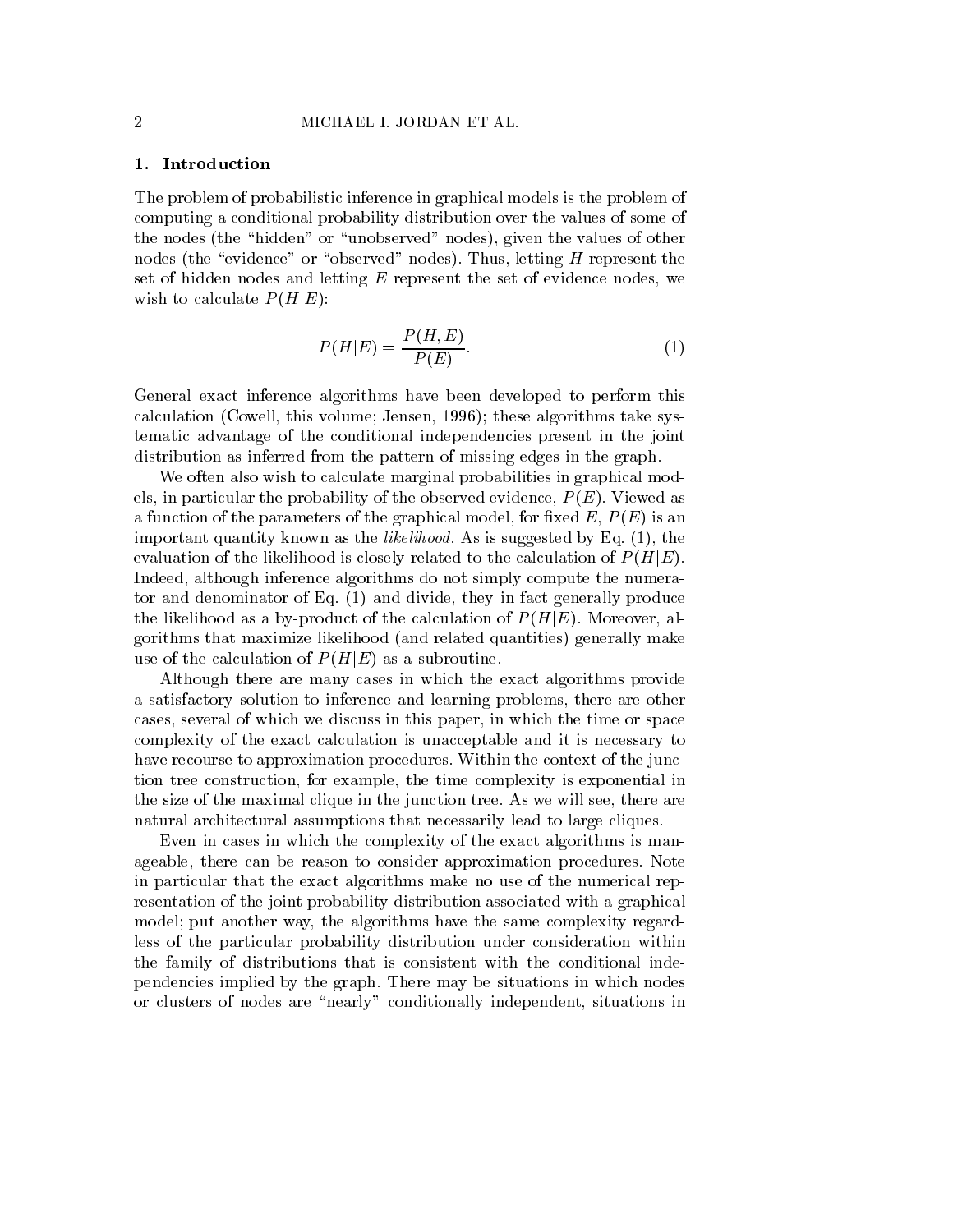which node probabilities are well determined by a subset of the neighbors of the node, or situations in which small subsets of congurations of variables contain most of the probability mass. In such cases the exactitude achieved by an exact algorithm may not be worth the computational cost. A variety of approximation procedures have been developed that attempt to identify and exploit such situations. Examples include the pruning algorithms of Kjærulff (1994), the "bounded conditioning" method of Horvitz, Suermondt, and Cooper (1989), search-based methods (e.g., Henrion, 1991), and the "localized partial evaluation" method of Draper and Hanks (1994). A virtue of all of these methods is that they are closely tied to the exact methods and thus are able to take full advantage of conditional independencies. This virtue can also be a vice, however, given the exponential growth in complexity of the exact algorithms.

A related approach to approximate inference has arisen in in applications of graphical model inference to error-control decoding (McEliece, MacKay, & Cheng, 1996). In particular, Kim and Pearl's algorithm for singly-connected graphical models (Pearl, 1988) has been used successfully as an iterative approximate method for inference in non-singly-connected graphs.

Another approach to the design of approximation algorithms involves making use of Monte Carlo methods. A variety of Monte Carlo algorithms have been developed (see MacKay, this volume, and Neal, 1993) and applied to the inference problem in graphical models (Dagum & Luby, 1993; Fung & Favero, 1994; Gilks, Thomas, & Spiegelhalter, 1994; Jensen, Kong, & Kjærulff, 1995; Pearl, 1988). Advantages of these algorithms include their simplicity of implementation and theoretical guarantees of convergence. The disadvantages of the Monte Carlo approach are that the algorithms can be slow to converge and it can be hard to diagnose their convergence.

In this chapter we discuss variational methods, which provide yet another approach to the design of approximate inference algorithms. Variational methodology yields deterministic approximation procedures that generally provide bounds on probabilities of interest. The basic intuition underlying variational methods is that complex graphs can be probabilistically simple; in particular, in graphs with dense connectivity there are averaging phenomena that can come into play, rendering nodes relatively insensitive to particular settings of values of their neighbors. Taking advantage of these averaging phenomena can lead to simple, accurate approximation procedures.

It is important to emphasize that the various approaches to inference that we have outlined are by no means mutually exclusive; indeed they exploit complementary features of the graphical model formalism. The best solution to any given problem may well involve an algorithm that combines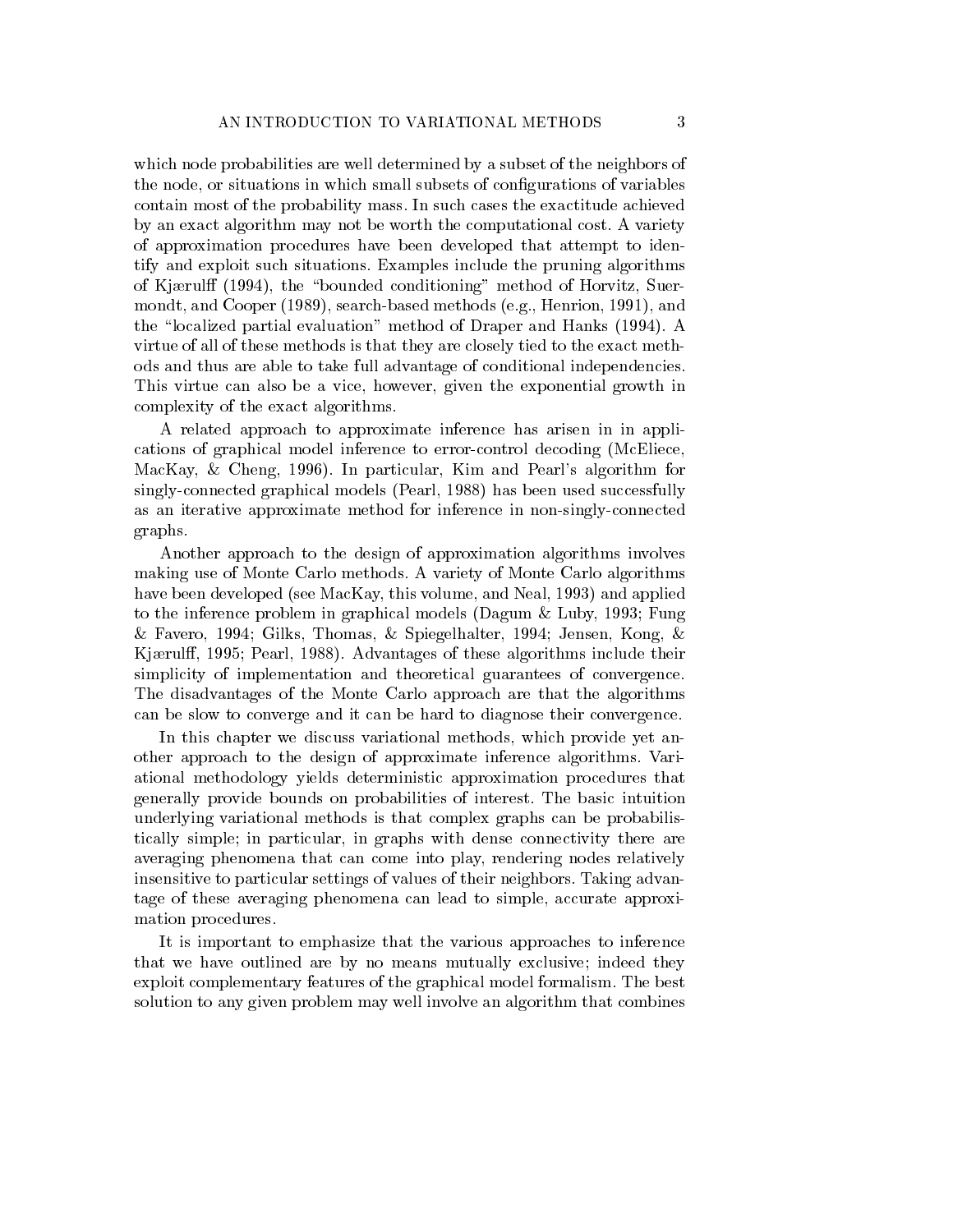aspects of the different methods. In this vein, we will present variational methods in a way that emphasizes their links to exact methods. Indeed, as we will see, exact methods often appear as subroutines within an overall variational approximation (cf. Jaakkola & Jordan, 1996; Saul & Jordan, 1996).

It should be acknowledged at the outset that there is as much "art" as there is "science" in our current understanding of how variational methods can be applied to probabilistic inference. Variational transformations form a large, open-ended class of approximations, and although there is a general mathematical picture of how these transformations can be exploited to yield bounds on probabilities in graphical models, there is not as yet a systematic algebra that allows particular variational transformations to be matched optimally to particular graphical models. We will provide illustrative examples of general families of graphical models to which variational methods have been applied successfully, and we will provide a general mathematical framework which encompasses all of these particular examples, but we are not as yet able to provide assurance that the framework will transfer easily to other examples.

We begin in Section 2 with a brief overview of exact inference in graphical models, basing the discussion on the junction tree algorithm. Section 3 presents several examples of graphical models, both to provide motivation for variational methodology and to provide examples that we return to and develop in detail as we proceed through the chapter. The core material on variational approximation is presented in Section 4. Sections 5 and 6 fill in some of the details, focusing on sequential methods and block methods, respectively. In these latter two sections, we also return to the examples and work out variational approximations in each case. Finally, Section 7 presents conclusions and directions for future research.

# 2. Exact inference

In this section we provide a brief overview of exact inference for graphical models, as represented by the junction tree algorithm (for relationships between the junction tree algorithm and other exact inference algorithms, see Shachter, Andersen, and Szolovits, 1994; see also Dechter, this volume, and Shenoy, 1992, for recent developments in exact inference). Our intention here is not to provide a complete description of the junction tree algorithm, but rather to introduce the \moralization" and \triangulation" steps of the algorithm. An understanding of these steps, which create data structures that determine the run time of the inference algorithm, will suffice for our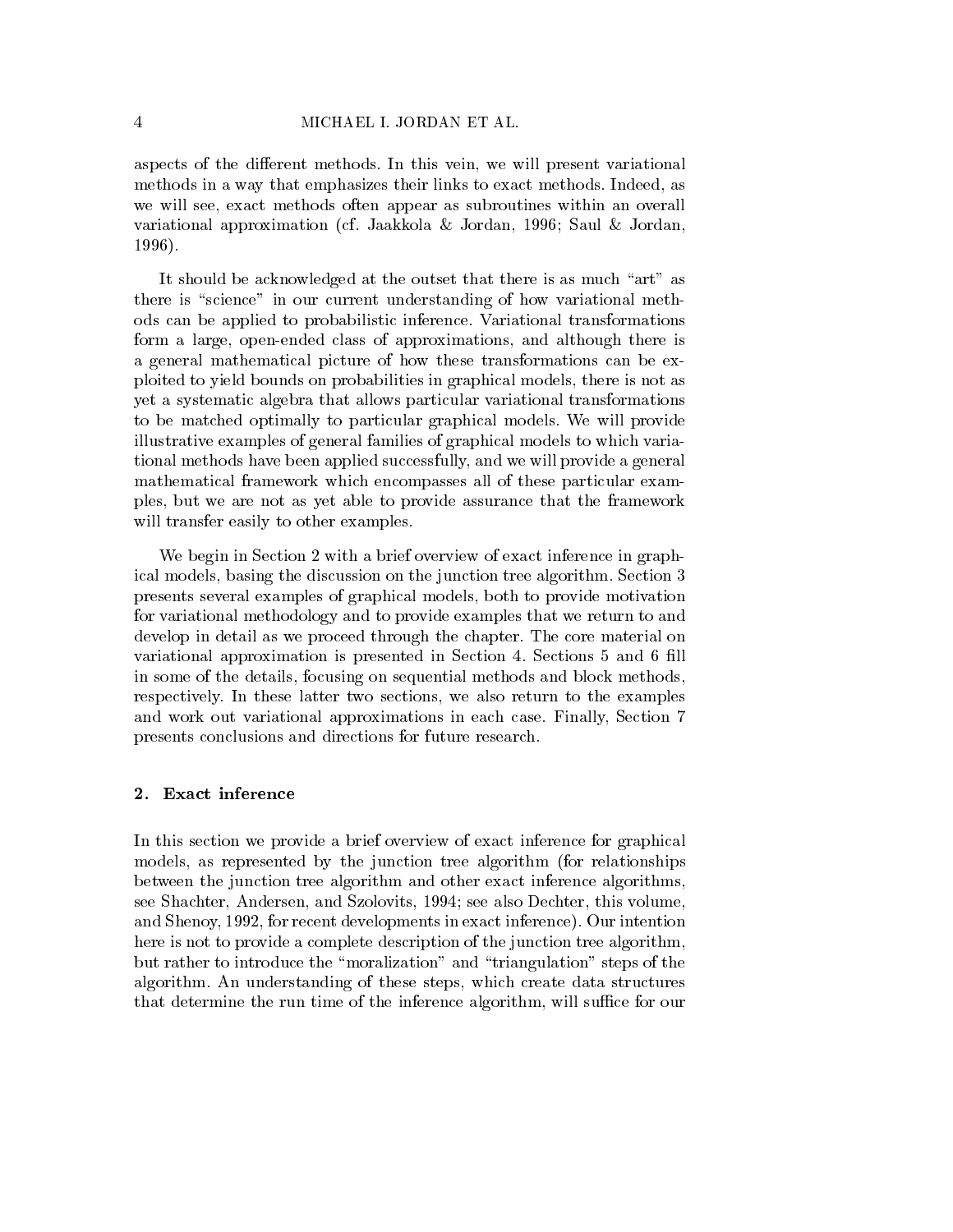

Figure 1. A directed graph is parameterized by associating a local conditional probability with each node. The joint probability is the product of the local probabilities.

purposes.<sup>1</sup> For a comprehensive introduction to the junction tree algorithm see Cowell (this volume) and Jensen (1996).

Graphical models come in two basic flavors—*directed* graphical models and undirected graphical models. A directed graphical model is specied numerically by associating local conditional probabilities with each of the nodes in an acyclic directed graph. These conditional probabilities specify the probability of node  $S_i$  given the values of its parents, i.e.,  $P(S_i|S_{\pi(i)})$ , where  $\pi(i)$  represents the set of indices of the parents of node  $S_i$  and  $\hat{S}_{\pi(i)}$ represents the corresponding set of parent nodes (see Fig. 1).<sup>2</sup> To obtain the joint probability distribution for all of the N nodes in the graph, i.e.,  $P(S)$  =  $P(S_1, S_2, \ldots, S_N)$ , we take the product over the local node probabilities:

$$
P(S) = \prod_{i=1}^{N} P(S_i | S_{\pi(i)})
$$
\n(2)

Inference involves the calculation of conditional probabilities under this joint distribution.

An undirected graphical model (also known as a "Markov random field") is specified numerically by associating "potentials" with the cliques of the graph.3 A potential is a function on the set of congurations of a clique

 $1$ Our presentation will take the point of view that moralization and triangulation, when combined with a local message-passing algorithm, are sufficient for exact inference. It is also possible to show that, under certain conditions, these steps are necessary for exact inference. See Jensen and Jensen (1994).

<sup>2</sup>Here and elsewhere we identify the *i*th node with the random variable  $S_i$  associated with the node.

<sup>3</sup>We define a clique to be a subset of nodes which are fully connected and maximal; i.e., no additional node can be added to the subset so that the subset remains fully connected.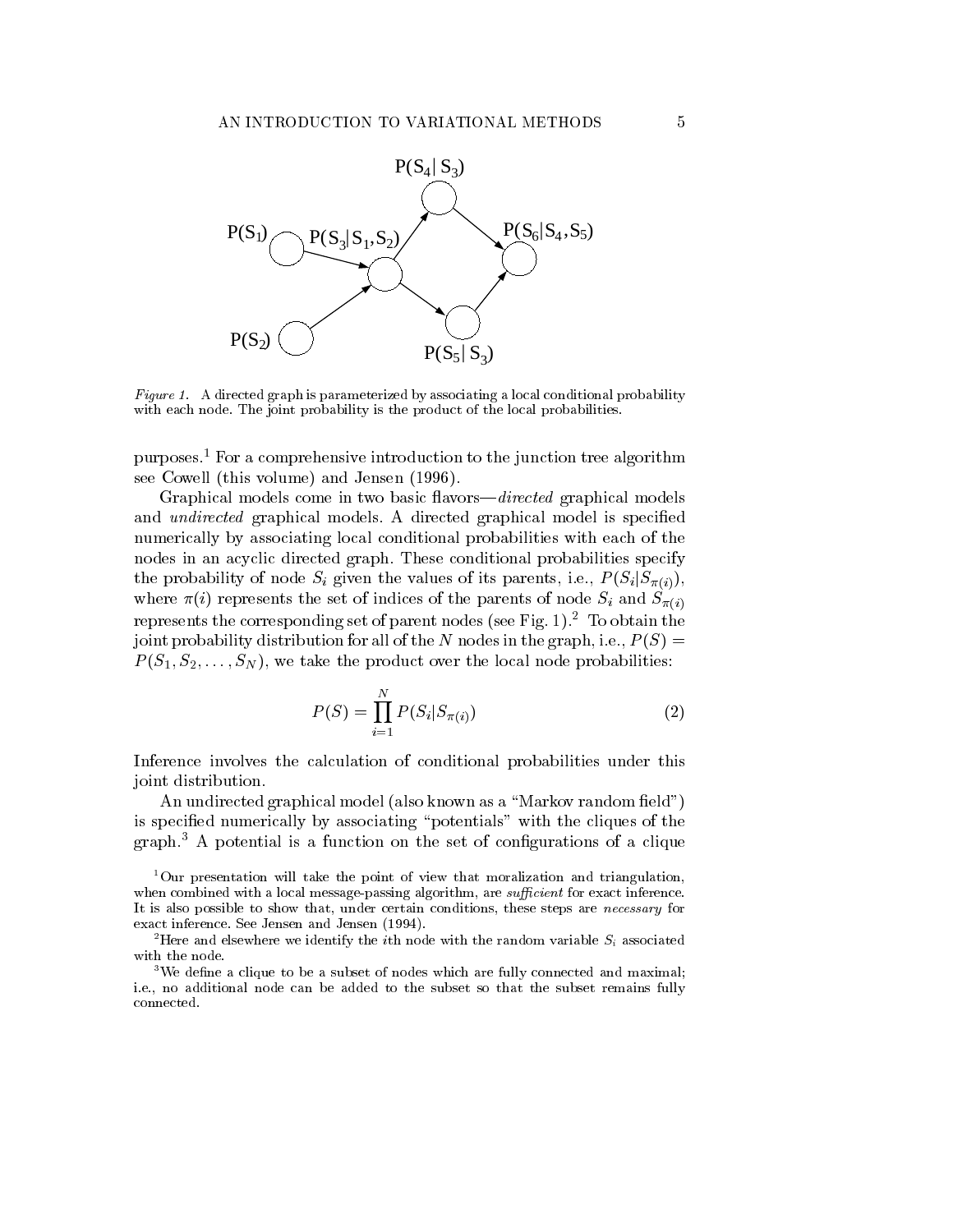

Figure 2. An undirected graph is parameterized by associating a potential with each clique in the graph. The cliques in this example are  $C_1 = \{S_1, S_2, S_3\}, C_2 = \{S_3, S_4, S_5\},$ and  $C_3 = \{S_4, S_5, S_6\}$ . A potential assigns a positive real number to each configuration of the corresponding clique. The joint probability is the normalized product of the clique potentials.

(that is, a setting of values for all of the nodes in the clique) that associates a positive real number with each conguration. Thus, for every subset of nodes  $C_i$  that forms a clique, we have an associated potential  $\phi_i(C_i)$  (see Fig. 2). The joint probability distribution for all of the nodes in the graph is obtained by taking the product over the clique potentials:

$$
P(S) = \frac{\prod_{i=1}^{M} \phi_i(C_i)}{Z},\tag{3}
$$

where M is the total number of cliques and where the normalization factor  $Z$  is obtained by summing the numerator over all configurations:

$$
Z = \sum_{\{S\}} \left\{ \prod_{i=1}^{M} \phi_i(C_i) \right\}.
$$
 (4)

In keeping with statistical mechanical terminology we will refer to this sum as a "partition function."

The junction tree algorithm compiles directed graphical models into undirected graphical models; subsequent inferential calculation is carried out in the undirected formalism. The step that converts the directed graph into an undirected graph is called "moralization." (If the initial graph is already undirected, then we simply skip the moralization step). To understand moralization, we note that in both the directed and the undirected cases, the joint probability distribution is obtained as a product of local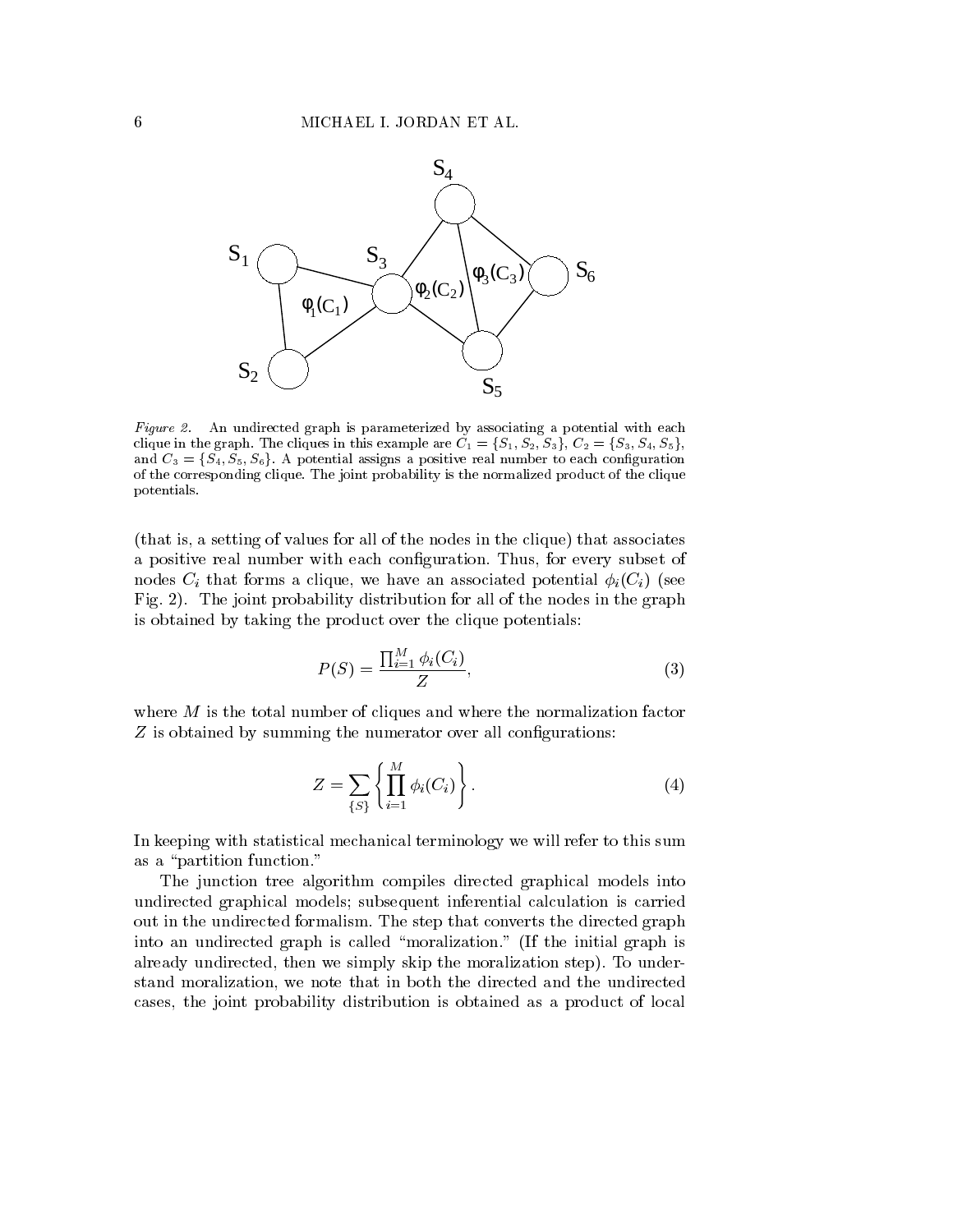

Figure 3. (a) The simplest non-triangulated graph. The graph has a 4-cycle without a chord. (b) Adding a chord between nodes  $B$  and  $D$  renders the graph triangulated.

functions. In the directed case, these functions are the node conditional probabilities  $P(S_i|S_{\pi(i)})$ . In fact, this probability nearly qualifies as a potential function; it is certainly a real-valued function on the congurations of the set of variables  $\{S_i, S_{\pi(i)}\}$ . The problem is that these variables do not always appear together within a clique. That is, the parents of a common child are not necessarily linked. To be able to utilize node conditional probabilities as potential functions, we \marry" the parents of all of the nodes with undirected edges. Moreover we drop the arrows on the other edges in the graph. The result is a \moral graph," which can be used to represent the probability distribution on the original directed graph within the undirected formalism.4

The second phase of the junction tree algorithm is somewhat more complex. This phase, known as \triangulation," takes a moral graph as input and produces as output an undirected graph in which additional edges have (possibly) been added. This latter graph has a special property that allows recursive calculation of probabilities to take place. In particular, in a triangulated graph, it is possible to build up a joint distribution by proceeding sequentially through the graph, conditioning blocks of interconnected nodes only on predecessor blocks in the sequence. The simplest graph in which this is not possible is the "4-cycle," the cycle of four nodes shown in Fig.  $3(a)$ . If we try to write the joint probability sequentially as, for example,  $P(A)P(B|A)P(C|B)P(D|C)$ , we see that we have a problem. In particular, A depends on  $D$ , and we are unable to write the joint probability as a sequence of conditionals.

A graph is not triangulated if there are 4-cycles which do not have a chord, where a chord is an edge between non-neighboring nodes. Thus the

 $4$ Note in particular that Fig. 2 is the moralization of Fig. 1.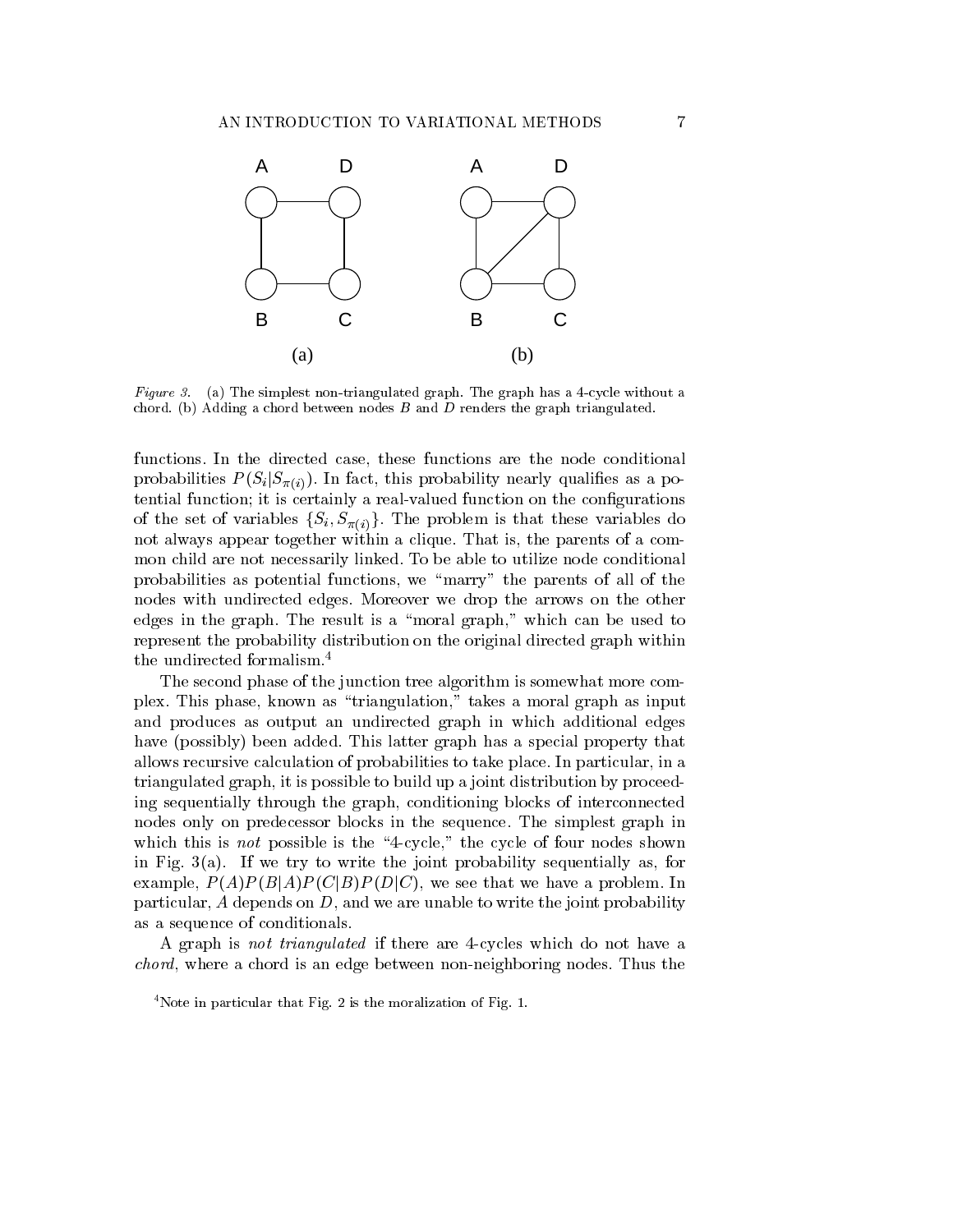graph in Fig.  $3(a)$  is not triangulated; it can be triangulated by adding a chord as in Fig. 3(b). In the latter graph we can write the joint probability sequentially as  $P(A, B, C, D) = P(A)P(B, D|A)P(C|B, D).$ 

More generally, once a graph has been triangulated it is possible to arrange the cliques of the graph into a data structure known as a junction tree. A junction tree has the running intersection property: If a node appears in any two cliques in the tree, it appears in all cliques that lie on the path between the two cliques. This property has the important consequence that a general algorithm for probabilistic inference can be based on achieving local consistency between cliques. (That is, the cliques assign the same marginal probability to the nodes that they have in common). In a junction tree, because of the running intersection property, local consistency implies global consistency.

The probabilistic calculations that are performed on the junction tree involve marginalizing and rescaling the clique potentials so as to achieve local consistency between neighboring cliques. The time complexity of performing this calculation depends on the size of the cliques; in particular for discrete data the number of values required to represent the potential is exponential in the number of nodes in the clique. For efficient inference, it is therefore critical to obtain small cliques.

In the remainder of this paper, we will investigate specific graphical models and consider the computational costs of exact inference for these models. In all of these cases we will either be able to display the "obvious" triangulation, or we will be able to lower bound the size of cliques in a triangulated graph by considering the cliques in the moral graph. Thus we will not need to consider specific algorithms for triangulation (for discussion of triangulation algorithms, see, e.g., Kjærulff, 1990).

# 3. Examples

In this section we present examples of graphical models in which exact inference is generally infeasible. Our first example involves a diagnostic system in which a fixed graphical model is used to answer queries. The remaining examples involve estimation problems in which a graphical model is fit to data and subsequently used for prediction or diagnosis.

#### 3.1. THE QMR-DT DATABASE

The QMR-DT database is a large-scale probabilistic database that is intended to be used as a diagnostic aid in the domain of internal medicine.<sup>5</sup>

 $5$ The acronym "QMR-DT" refers to the "Decision Theoretic" version of the "Quick Medical Reference."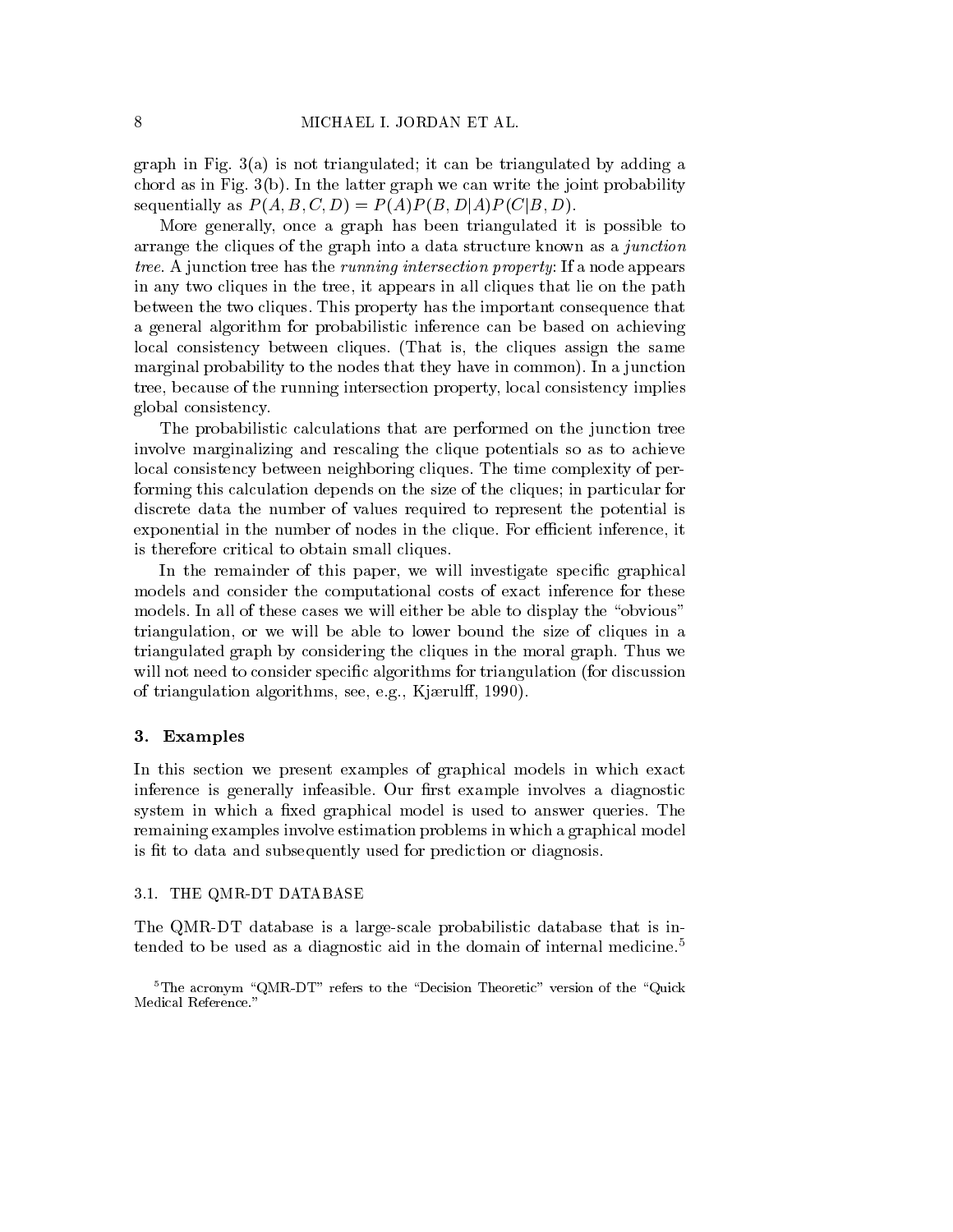

Figure 4. The structure of the QMR-DT graphical model. The shaded nodes represent evidence nodes and are referred to as "findings."

We provide a brief overview of the QMR-DT database here; for further details see Shwe, et al. (1991).

The QMR-DT database is a bipartite graphical model in which the upper layer of nodes represent diseases and the lower layer of nodes represent symptoms (see Fig. 4). There are approximately 600 disease nodes and 4000 symptom nodes in the database.

The evidence is a set of observed symptoms; henceforth we refer to observed symptoms as "findings" and represent the vector of findings with the symbol f. The symbol d denotes the vector of diseases. All nodes are binary, thus the components  $f_i$  and  $d_i$  are binary random variables. Making use of the conditional independencies implied by the bipartite form of the  $graph<sup>6</sup>$  and marginalizing over the unobserved symptom nodes, we obtain the following joint probability over diseases and findings:

$$
P(f,d) = P(f|d)P(d)
$$
\n(5)

$$
= \left[ \prod_i P(f_i|d) \right] \left[ \prod_j P(d_j) \right]. \tag{6}
$$

The prior probabilities of the diseases,  $P(d_i)$ , were obtained by Shwe, et al. from archival data. The conditional probabilities of the findings given the diseases,  $P(f_i|d)$ , were obtained from expert assessments under a "noisy-OR" model. That is, the conditional probability that the ith symptom is

<sup>6</sup> In particular, the pattern of missing edges in the graph implies that (a) the diseases are marginally independent, and (b) given the diseases, the symptoms are conditionally independent.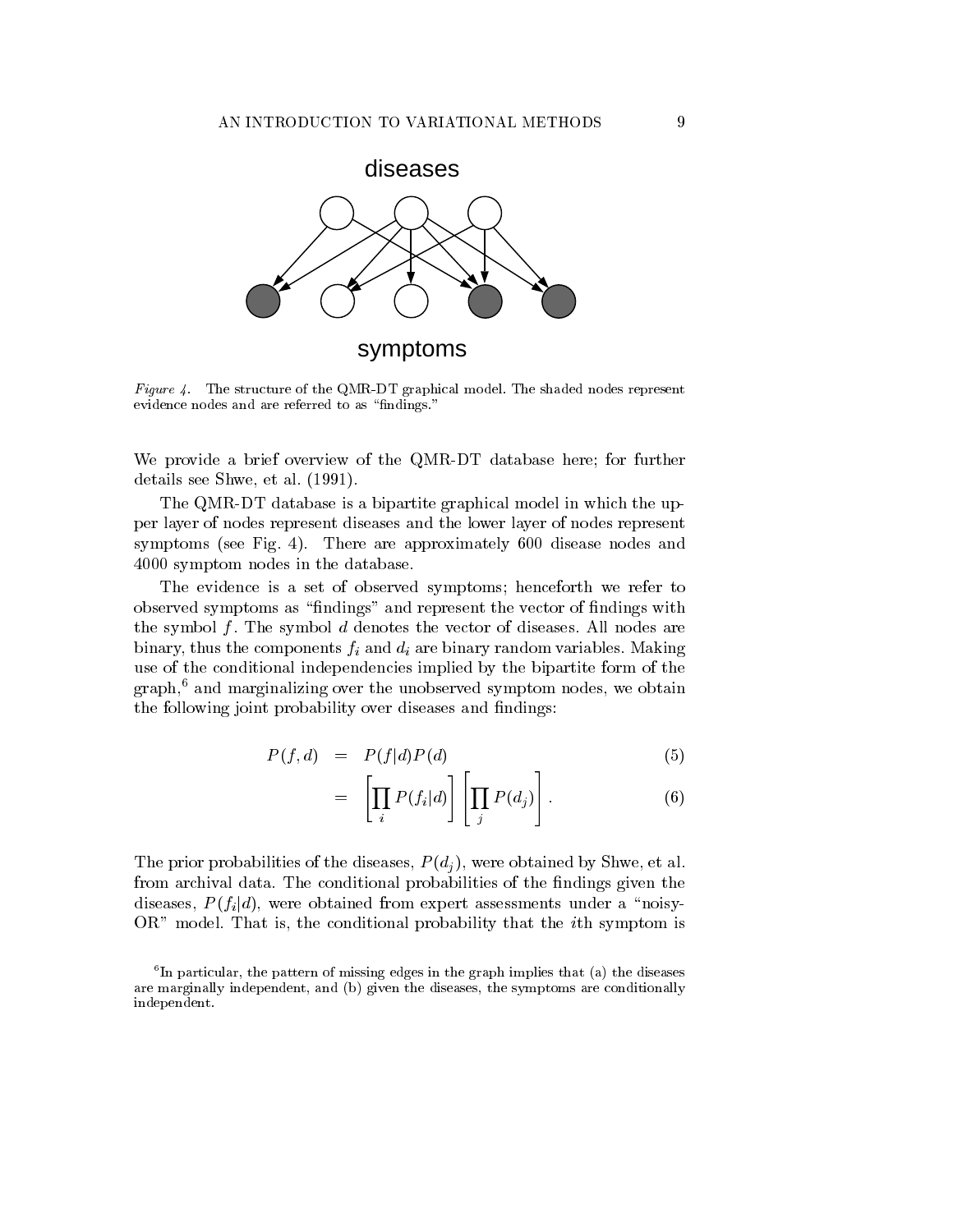absent,  $P(f_i = 0|d)$ , is expressed as follows:

$$
P(f_i = 0|d) = (1 - q_{i0}) \prod_{j \in \pi(i)} (1 - q_{ij})^{d_j} \tag{7}
$$

where the  $q_{ij}$  are parameters obtained from the expert assessments. Considering cases in which only one disease is present, that is,  $\{d_i = 1\}$  and  ${d_k = 0; k \neq j}$ , we see that  $q_{ij}$  can be interpreted as the probability that the  $i$ th finding is present if only the  $j$ th disease is present. Considering the case in which all diseases are absent, we see that the  $q_{i0}$  parameter can be interpreted as the probability that the *i*th finding is present even though no disease is present.

We will find it useful to rewrite the noisy-OR model in an exponential form:

$$
P(f_i = 0|d) = e^{-\sum_{j \in \pi(i)} \theta_{ij} d_j - \theta_{i0}}
$$
\n(8)

where  $\theta_{ij} \equiv -\ln(1 - q_{ij})$  are the transformed parameters. Note also that the probability of a positive finding is given as follows:

$$
P(f_i = 1|d) = 1 - e^{-\sum_{j \in \pi(i)} \theta_{ij} d_j - \theta_{i0}}
$$
\n(9)

These forms express the noisy-OR model as a generalized linear model.

If we now form the joint probability distribution by taking products of the local probabilities  $P(f_i|d)$  as in Eq. (6), we see that negative findings are benign with respect to the inference problem. In particular, a product of exponential factors that are linear in the diseases (cf. Eq. (8)) yields a joint probability that is also the exponential of an expression linear in the diseases. That is, each negative finding can be incorporated into the joint probability in a linear number of operations.

Products of the probabilities of positive findings, on the other hand, yield cross products terms that are problematic for exact inference. These cross product terms couple the diseases (they are responsible for the "explaining away" phenomena that arise for the noisy-OR model; see Pearl, 1988). Unfortunately, these coupling terms can lead to an exponential growth in inferential complexity. Considering a set of standard diagnostic cases (the \CPC cases"; see Shwe, et al. 1991), Jaakkola and Jordan (1997c) found that the median size of the maximal clique of the moralized QMR-DT graph is 151.5 nodes. Thus even without considering the triangulation step, we see that diagnostic calculation under the QMR-DT model is generally infeasible.7

7Jaakkola and Jordan (1997c) also calculated the median of the pairwise cutset size. This value was found to be 106.5, which also rules out exact cutset methods for inference for the QMR-DT.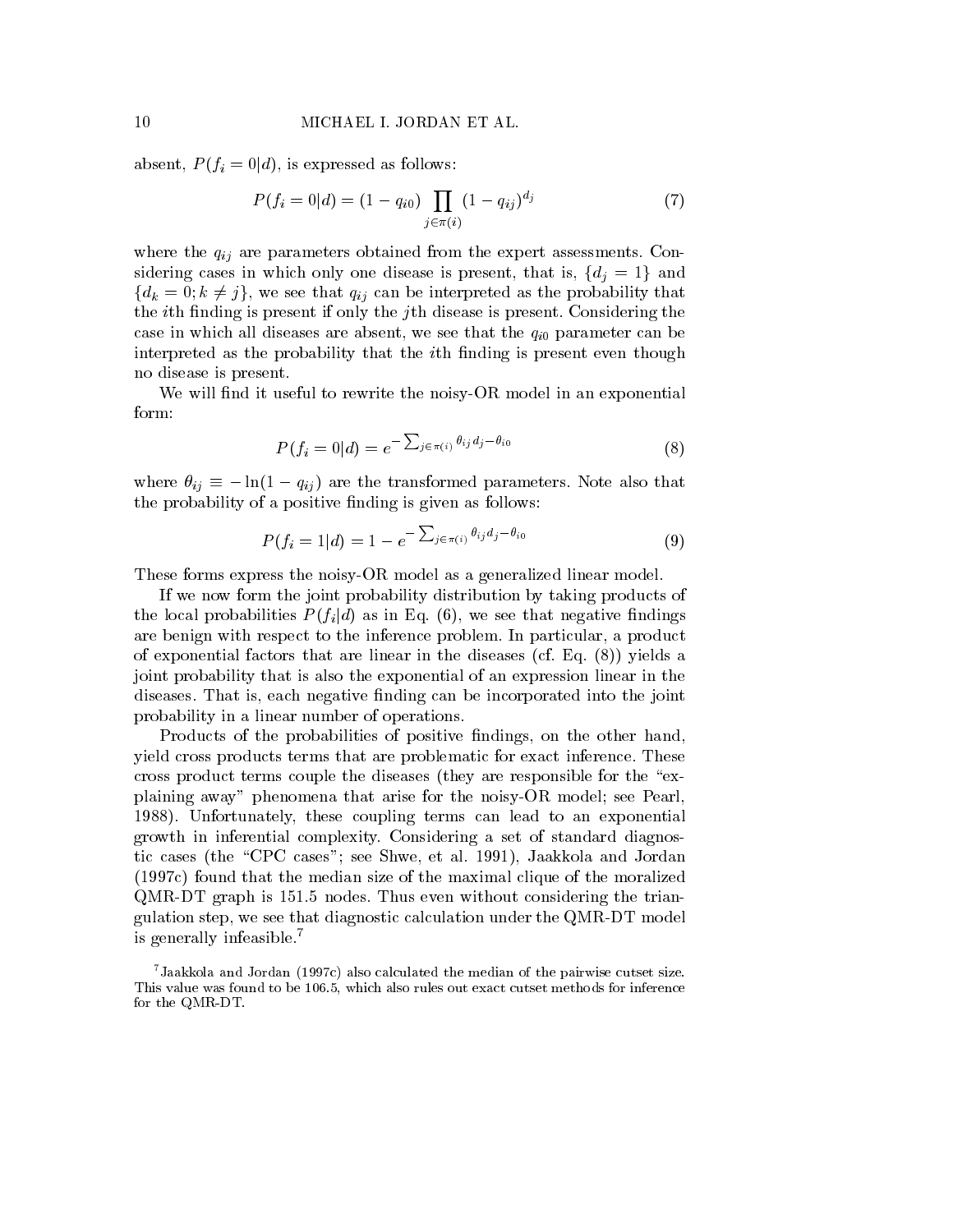

Figure 5. The layered graphical structure of a neural network. The input nodes and output nodes comprise the set of evidence nodes.

# 3.2. NEURAL NETWORKS AS GRAPHICAL MODELS

Neural networks are layered graphs endowed with a nonlinear "activation" function at each node (see Fig. 5). Let us consider activation functions that are bounded between zero and one, such asthose obtained from the logistic function  $f(z)=1/(1 + e^{-z})$ . We can treat such a neural network as a graphical model by associating a binary variable  $S_i$  with each node and interpreting the activation of the node as the probability that the associated binary variable takes one of its two values. For example, using the logistic function, we write:

$$
P(S_i = 1 | S_{\pi(i)}) = \frac{1}{1 + e^{-\sum_{j \in \pi(i)} \theta_{ij} S_j - \theta_{i0}}}
$$
(10)

where  $\theta_{ij}$  are the parameters associated with edges between parent nodes j and node i, and  $\theta_{i0}$  is the "bias" parameter associated with node i. This is the "sigmoid belief network" introduced by Neal (1992). The advantages of treating a neural network in this manner include the ability to perform diagnostic calculations, to handle missing data, and to treat unsupervised learning on the same footing as supervised learning. Realizing these bene fits, however, requires that the inference problem be solved in an efficient way.<br>In fact, it is easy to see that exact inference is infeasible in general lay-

ered neural network models. A node in a neural network generally has as parents all of the nodes in the preceding layer. Thus the moralized neural network graph has links between all of the nodes in this layer (see Fig. 6). That these links are necessary for exact inference in general is clear—in particular, during training of a neural network the output nodes are evidence nodes, thus the hidden units in the penultimate layer become probabilistically dependent, as do their ancestors in the preceding hidden layers.

Thus if there are  $N$  hidden units in a particular hidden layer, the time complexity of inference is at least  $O(2^n)$ , ignoring the additional growth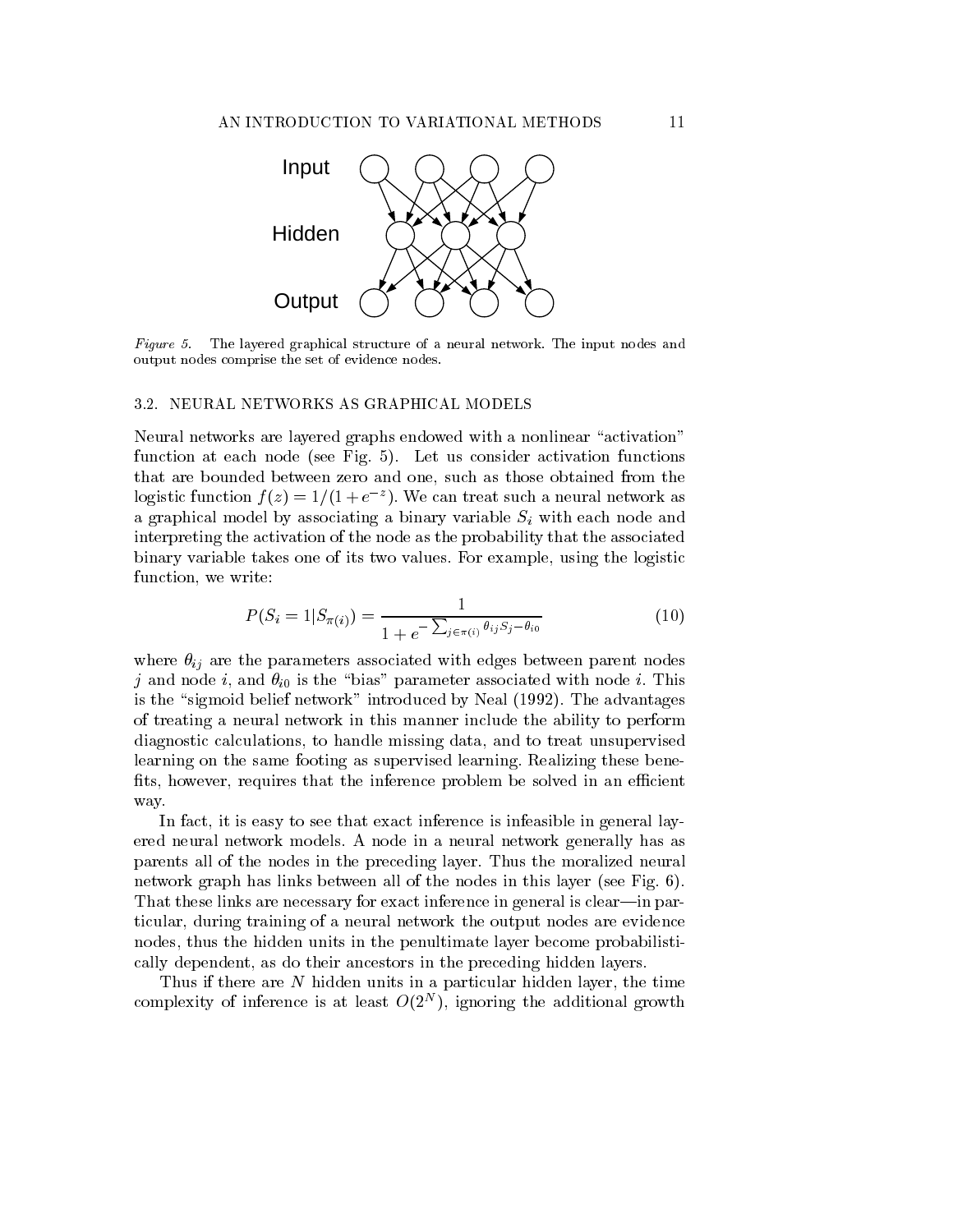

Figure 6. Moralization of a neural network. The output nodes are evidence nodes during training. This creates probabilistic dependencies between the hidden nodes which are captured by the edges added by the moralization.



Figure 7. A Boltzmann machine. An edge between nodes  $S_i$  and  $S_j$  is associated with a factor  $\exp(\theta_{ij} S_i S_j)$  that contributes multiplicatively to the potential of one of the cliques containing the edge. Each node also contributes a factor  $\exp(\theta_{i0}S_i)$  to one and only one potential.

in clique size due to triangulation. Given that neural networks with dozens or even hundreds of hidden units are commonplace, we see that training a neural network using exact inference is not generally feasible.

# 3.3. BOLTZMANN MACHINES

A Boltzmann machine is an undirected graphical model with binary-valued nodes and a restricted set of potential functions (see Fig. 7). In particular, the clique potentials are formed by taking products of "Boltzmann factors"—exponentials of terms that are at most quadratic in the  $S_i$  (Hinton & Sejnowski, 1986). Thus each clique potential is a product of factors ton & Sejnowski, 1986). Thus each clique potential is a product  $\exp{\theta_{ij}S_iS_j}$  and factors  $\exp{\theta_{i0}S_i}$ , where  $S_i \in \{0, 1\}$ .<sup>8</sup>

<sup>8</sup> It is also possible to consider more general Boltzmann machines with multivalued nodes, and potentials that are exponentials of arbitrary functions on the cliques. Such models are essentially equivalent to the general undirected graphical model of Eq. (3)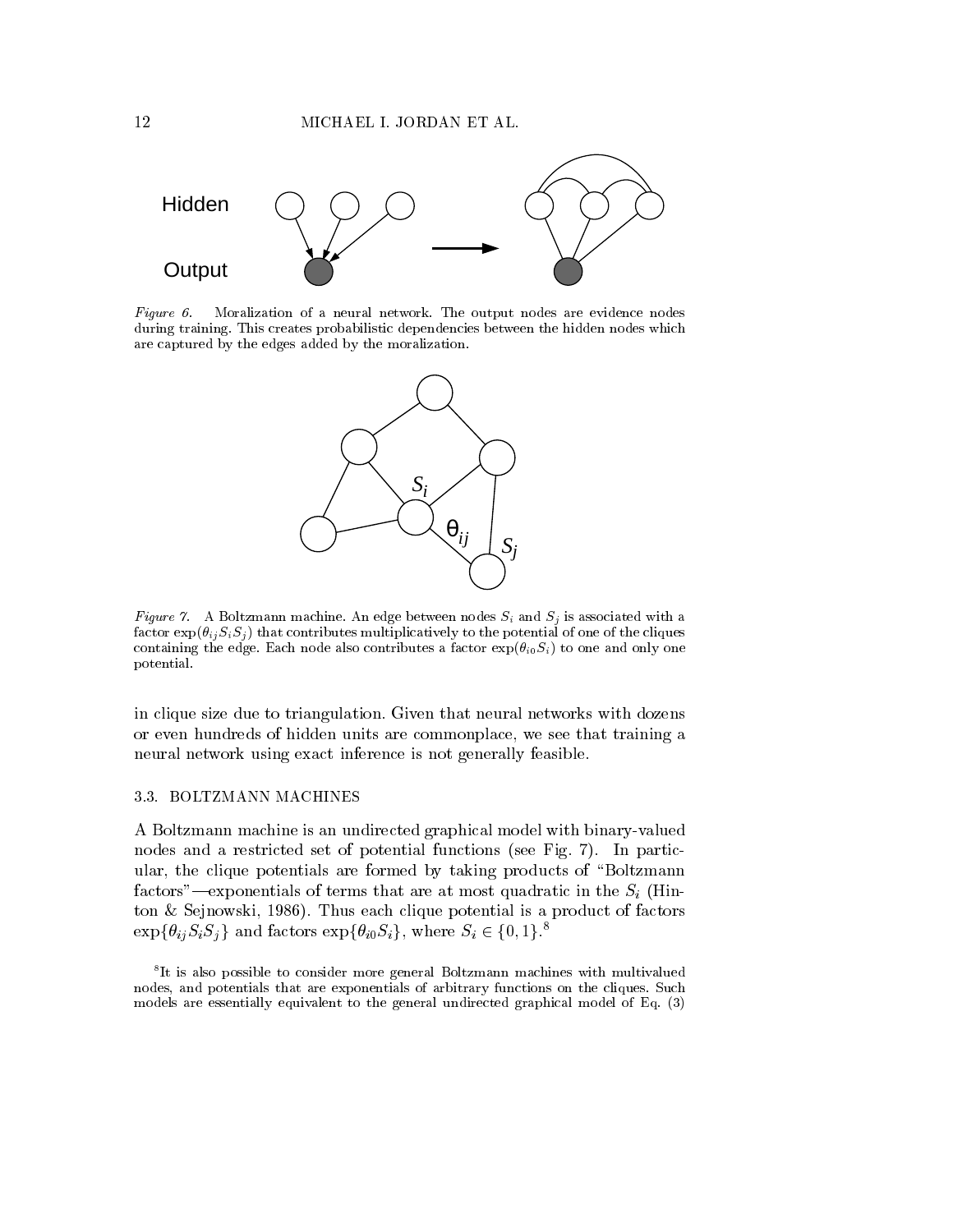A given pair of nodes  $S_i$  and  $S_j$  can appear in multiple, overlapping cliques. For each such pair we assume that the expression  $\exp{\{\theta_{ij}S_iS_j\}}$  appears as a factor in one and only one clique potential. Similarly, the factors  $\exp{\{\theta_{i0}S_i\}}$  are assumed to appear in one and only one clique potential. Taking the product over all such clique potentials (cf. Eq. (3)), we have:

$$
P(S) = \frac{e^{\sum_{i < j} \theta_{ij} S_i S_j + \sum_i \theta_{i0} S_i}}{Z},\tag{11}
$$

where we have set  $\theta_{ij} = 0$  for nodes  $S_i$  and  $S_j$  that are not neighbors in the graph—this convention allows us to sum indiscriminately over all pairs  $S_i$  and  $S_j$  and still respect the clique boundaries. We refer to the negative of the exponent in Eq.  $(11)$  as the *energy*. With this definition the joint probability in Eq. (11) has the general form of a Boltzmann distribution.

Saul and Jordan (1994) pointed out that exact inference for certain special cases of Boltzmann machine—such as trees, chains, and pairs of coupled chains—is tractable and they proposed a *decimation* algorithm for this purpose. For more general Boltzmann machines, however, decimation is not immune to the exponential time complexity that plagues other exact methods. Indeed, despite the fact that the Boltzmann machine is a special class of undirected graphical model, it is a special class only by virtue of its parameterization, not by virtue of its conditional independence structure. Thus, exact algorithms such as decimation and the junction tree algorithm, which are based solely on the graphical structure of the Boltzmann machine, are no more efficient for Boltzmann machines than they are for general graphical models. In particular, when we triangulate generic Boltzmann machines, including the layered Boltzmann machines and grid-like Boltzmann machines, we obtain intractably large cliques.

Sampling algorithms have traditionally been used to attempt to cope with the intractability of the Boltzmann machine (Hinton & Sejnowski, 1986). The sampling algorithms are overly slow, however, and more recent work has considered the faster "mean field" approximation (Peterson  $\&$ Anderson, 1987). We will describe the mean field approximation for Boltzmann machines later in the paper—it is a special form of the variational approximation approach that provides lower bounds on marginal probabilities. We will also discuss a more general variational algorithm that provides upper and lower bounds on probabilities (marginals and conditionals) for Boltzmann machines (Jaakkola & Jordan, 1997a).

<sup>(</sup>although the latter can represent zero probabilities while the former cannot).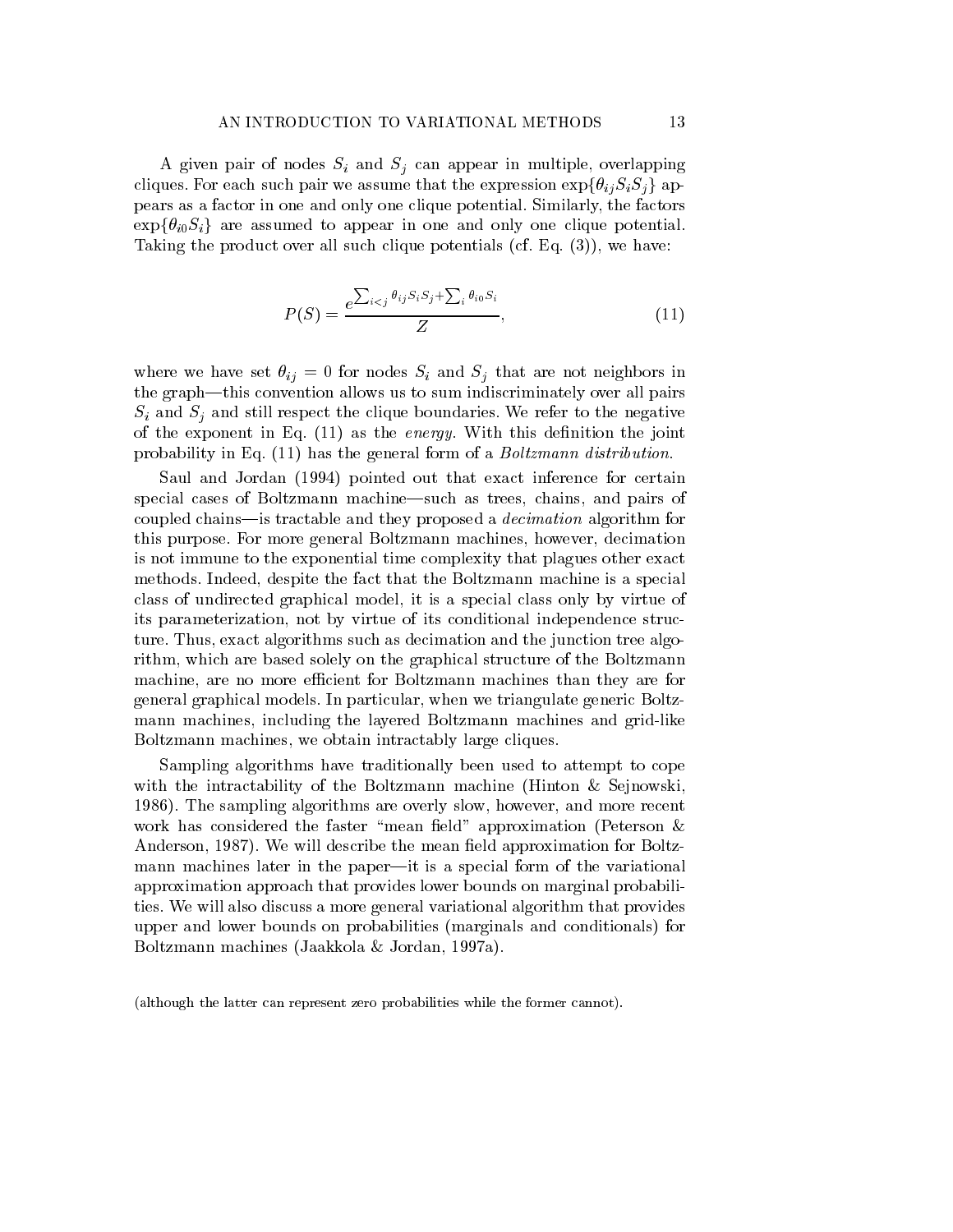

Figure 8. A HMM represented as a graphical model. The left-to-right spatial dimension represents time. The output nodes  $Y_i$  are evidence nodes during the training process and the state nodes  $X_i$  are hidden.

#### 3.4. HIDDEN MARKOV MODELS

In this section, we briefly review hidden Markov models. The hidden Markov model (HMM) is an example of a graphical model in which exact inference is tractable; our purpose in discussing HMMs here is to lay the groundwork for the discussion of intractable variations on HMMs in the following sections. See Smyth, Heckerman, and Jordan (1997) for a fuller discussion of the HMM as a graphical model.

An HMM is a graphical model in the form of a chain (see Fig. 8). Consider a sequence of multinomial "state" nodes  $X_i$  and assume that the conditional probability of node  $X_i$ , given its immediate predecessor  $X_{i-1}$ , is independent of all other preceding variables. (The index  $i$  can be thought of as a time index). The chain is assumed to be homogeneous; that is, the matrix of transition probabilities,  $A = P(X_i | X_{i-1})$ , is invariant across time. We also require a probability distribution  $\pi = P(X_1)$  for the initial state

 $X_1$ .<br>The HMM model also involves a set of "output" nodes  $Y_i$  and an emission probability law  $B = P(Y_i|X_i)$ , again assumed time-invariant.

An HMM is trained by treating the output nodes as evidence nodes and the state nodes as hidden nodes. An expectation-maximization (EM) algorithm (Baum, et al., 1970; Dempster, Laird, & Rubin, 1977) is generally used to update the parameters  $A, B, \pi$ ; this algorithm involves a simple iterative procedure having two alternating steps: (1) run an inference algorithm to calculate the conditional probabilities  $P(X_i | \{Y_i\})$  and  $P(X_i, X_{i-1} | \{Y_i\})$ ; (2) update the parameters via weighted maximum likelihood where the weights are given by the conditional probabilities calculated in step (1).

It is easy to see that exact inference is tractable for HMMs. The moralization and triangulation steps are vacuous for the HMM; thus the time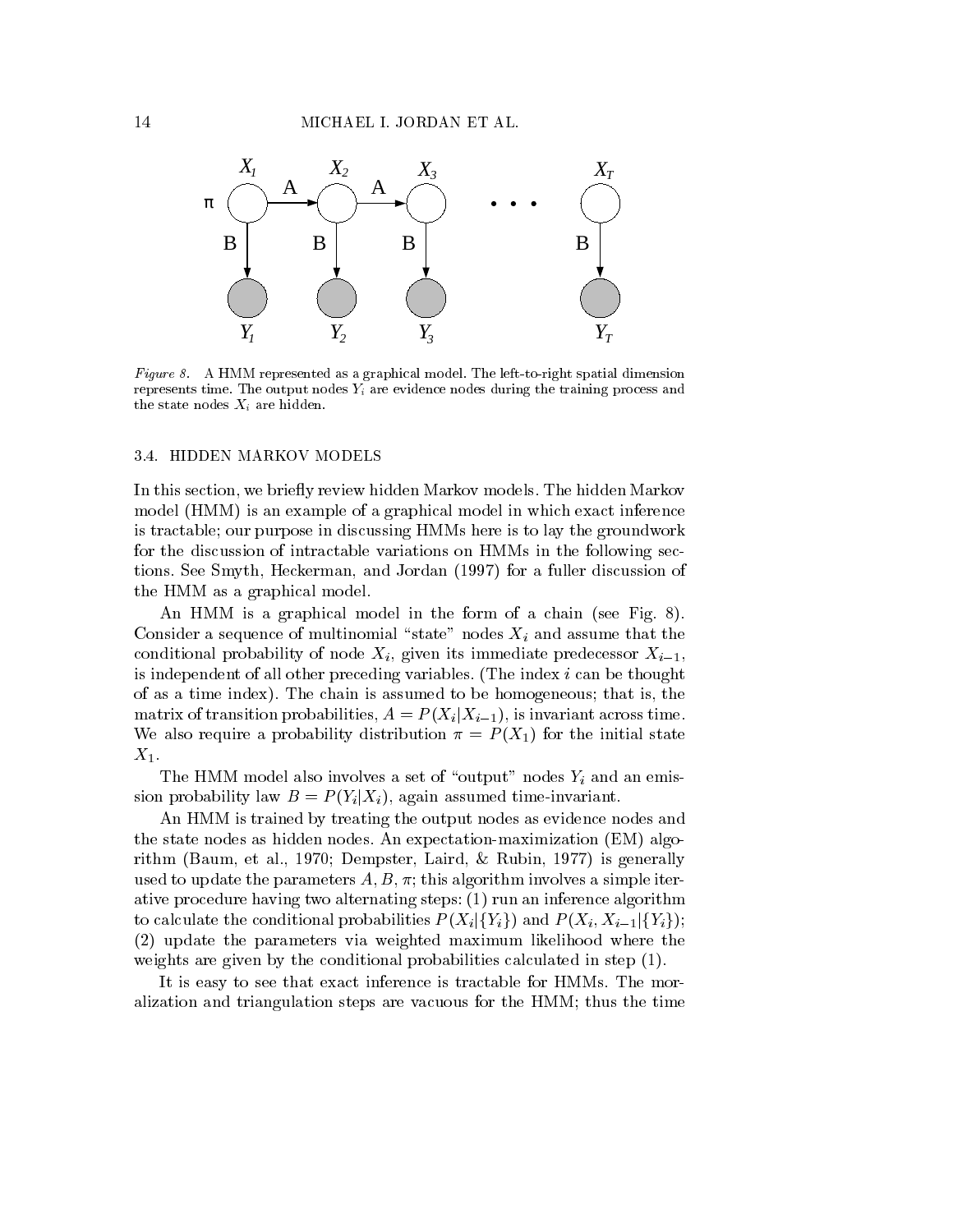

Figure 9. A factorial HMM with three chains. The transition matrices are  $A^{\backsim\gamma}, A^{\backsim\gamma},$  and  $A^{(3)}$  associated with the horizontal edges, and the output probabilities are determined by matrices  $B^{\backsim 2}$ ,  $B^{\backsim 2}$ , and  $B^{\backsim 2}$  associated with the vertical edges.

complexity can be read off from Fig. 8 directly. We see that the maximal chque is of size  $N$  , where  $N$  is the dimensionality of a state node. Inference  $\,$ therefore scales as  $O(N^2T)$ , where T is the length of the time series.

# 3.5. FACTORIAL HIDDEN MARKOV MODELS

In many problem domains it is natural to make additional structural assumptions about the state space and the transition probabilities that are not available within the simple HMM framework. A number of structured variations on HMMs have been considered in recent years (see Smyth, et al., 1997); generically these variations can be viewed as "dynamic belief networks" (Dean & Kanazawa, 1989; Kanazawa, Koller, & Russell, 1995). Here we consider a particular simple variation on the HMM theme known as the \factorial hidden Markov model" (Ghahramani & Jordan,1997; Williams & Hinton, 1991).

The graphical model for a factorial HMM (FHMM) is shown in Fig. 9. The system is composed of a set of  $M$  chains indexed by  $m$ . Let the state node for the  $m$ th chain at time  $\imath$  be represented by  $X_i^{\otimes \imath}$  and let the transition matrix for the  $m$ th chain be represented by  $A^{\vee\cdots}$ . We can view the effective state space for the FHMM as the Cartesian product of the state spaces associated with the individual chains. The overall transition probability for the system by taking the product across the intra-chain transition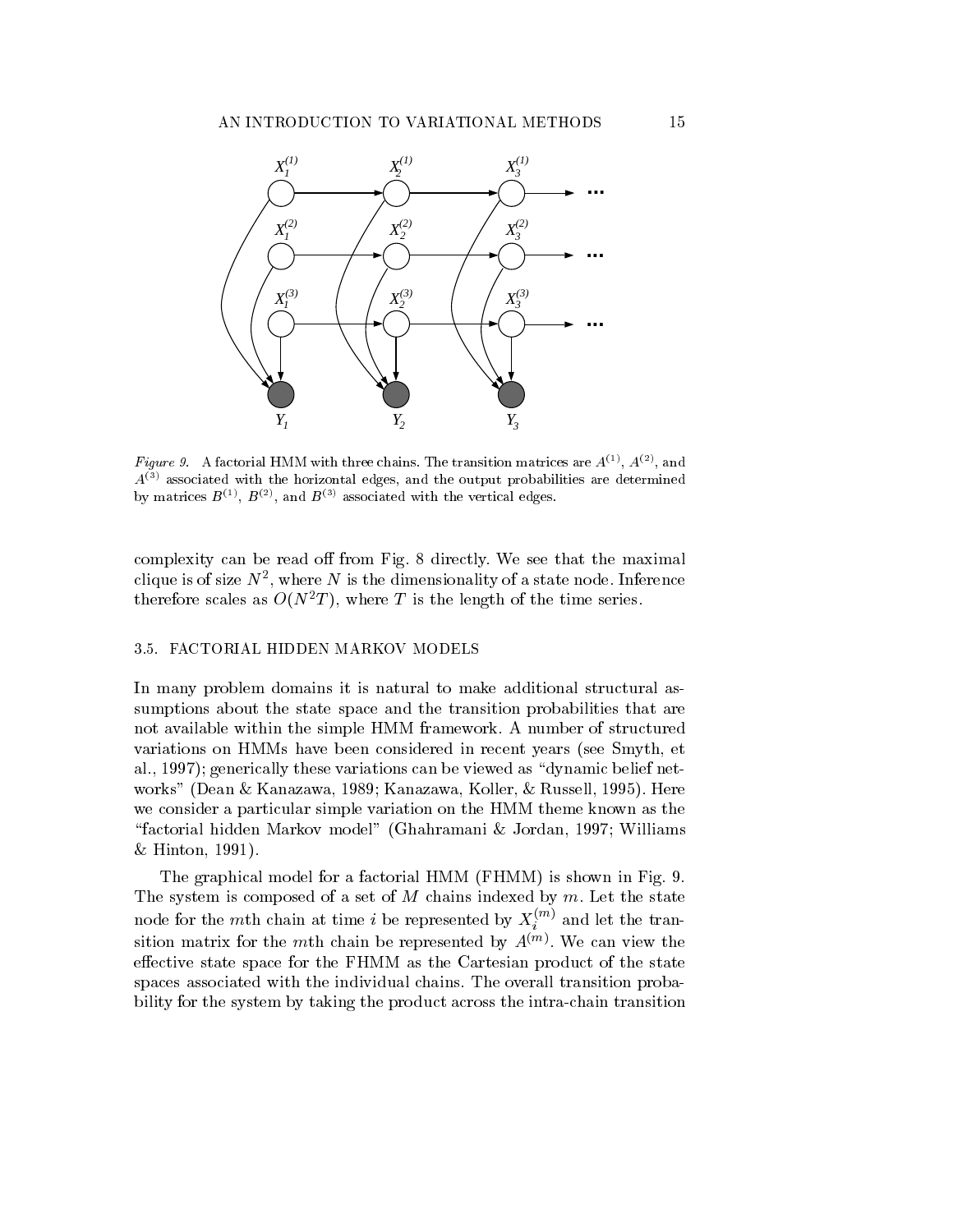

Figure 10. A triangulation of an FHMM with two component chains. The moralization step links states at a single time step. The triangulation step links states diagonally between neighboring time steps.

probabilities:

$$
P(X_i|X_{i-1}) = \prod_{m=1}^{M} A^{(m)}(X_i^{(m)}|X_{i-1}^{(m)}),
$$
\n(12)

where the symbol  $X_i$  stands for the M-tuple  $(X_i^{(1)}, X_i^{(2)}, \ldots, X_i^{(n-2)})$ .

Ghahramani and Jordan utilized a linear-Gaussian distribution for the emission probabilities of the FHMM. In particular, they assumed:

$$
P(Y_i|X_i) = \mathcal{N}\left(\sum_{m} B^{(m)} X_i^{(m)}, \Sigma\right),\tag{13}
$$

where the  $B^{(m)}$  and  $\Sigma$  are matrices of parameters.

The FHMM is a natural model for systems in which the hidden state is realized via the joint conguration of an uncoupled set of dynamical systems. Moreover, an FHMM is able to represent a large effective state space with a much smaller number of parameters than a single unstructured Cartesian product HMM. For example, if we have 5 chains and in each chain the nodes have 10 states, the effective state space is of size  $100,000$ , while the transition probabilities are represented compactly with only 500 parameters. A single unstructured HMM would require 1010 parameters for the transition matrix in this case.

The fact that the output is a function of the states of all of the chains implies that the states become stochastically coupled when the outputs are observed. Let us investigate the implications of this fact for the time complexity of exact inference in the FHMM. Fig. 10 shows a triangulation for the case of two chains (in fact this is an optimal triangulation). The cliques for the hidden states are of size  $N$ ; thus the time complexity of  $\,$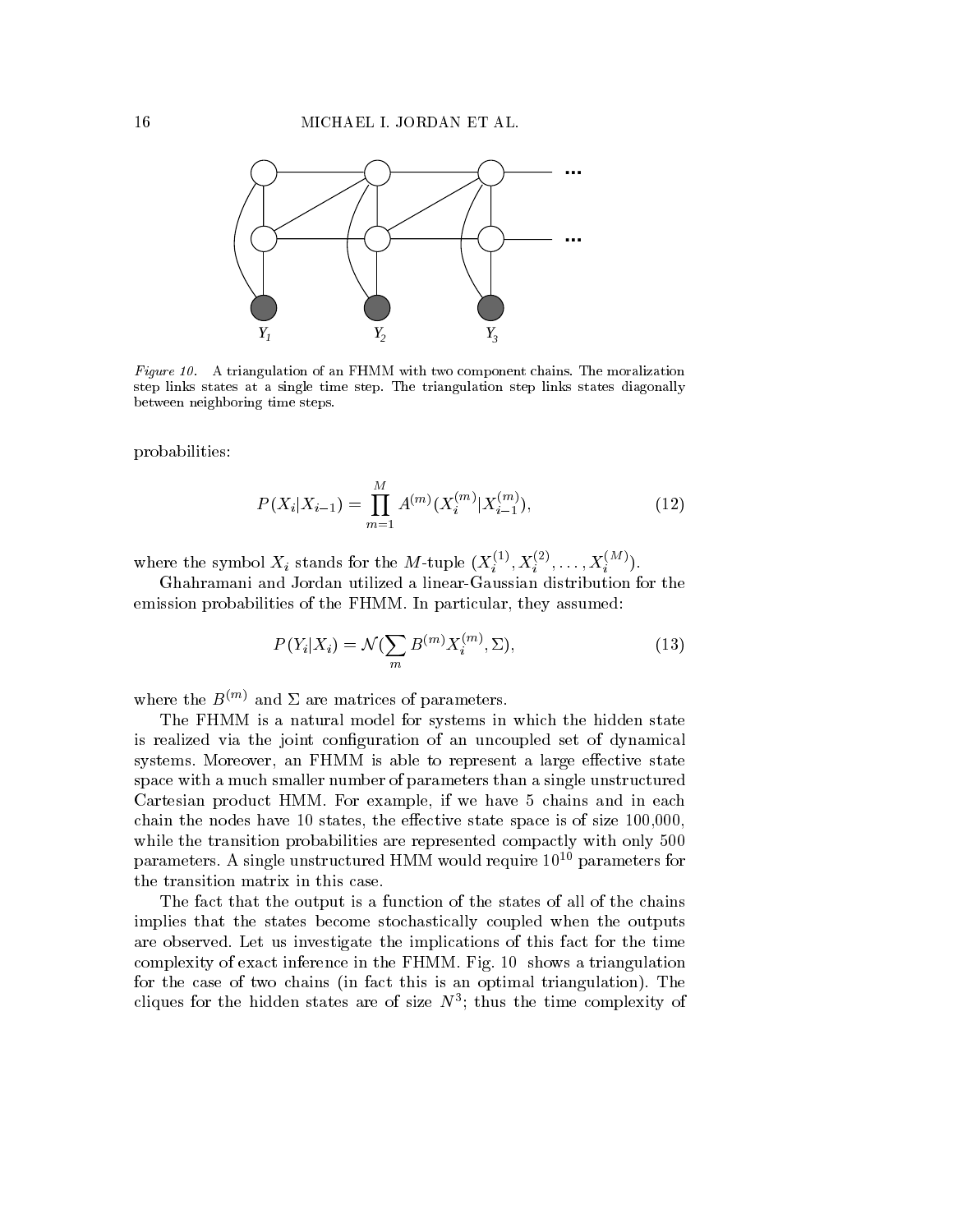

Figure 11. A triangulation of the state nodes of a three-chain FHMM with three component chains. (The observation nodes have been omitted in the interest of simplicity).



Figure 12. This graph is not a triangulation of a three-chain FHMM.

exact inference is  $O(N^3T)$ , where N is the number of states in each chain (we assume that each chain has the same number of states for simplicity). Fig. 11 shows the case of a triangulation of three chains; here the triangulation (again optimal) creates cliques of size *N* – (Note in particular that the graph in Fig. 12, with cliques of size three, is not a triangulation; there are 4-cycles without a chord). In the general case, it is not difficult to see that cliques of size  $N^{M+1}$  are created, where M is the number of chains; thus the complexity of exact inference for the FHMM scales as  $O(N^{M+1}T)$ . For a single unstructured Cartesian product HMM having the same number of states as the FHMM—i.e.,  $N^M$  states—the complexity scales as  $O(N^{2M}T)$ , thus exact inference for the FHMM is somewhat less costly, but the exponential growth in complexity in either case shows that exact inference is infeasible for general FHMMs.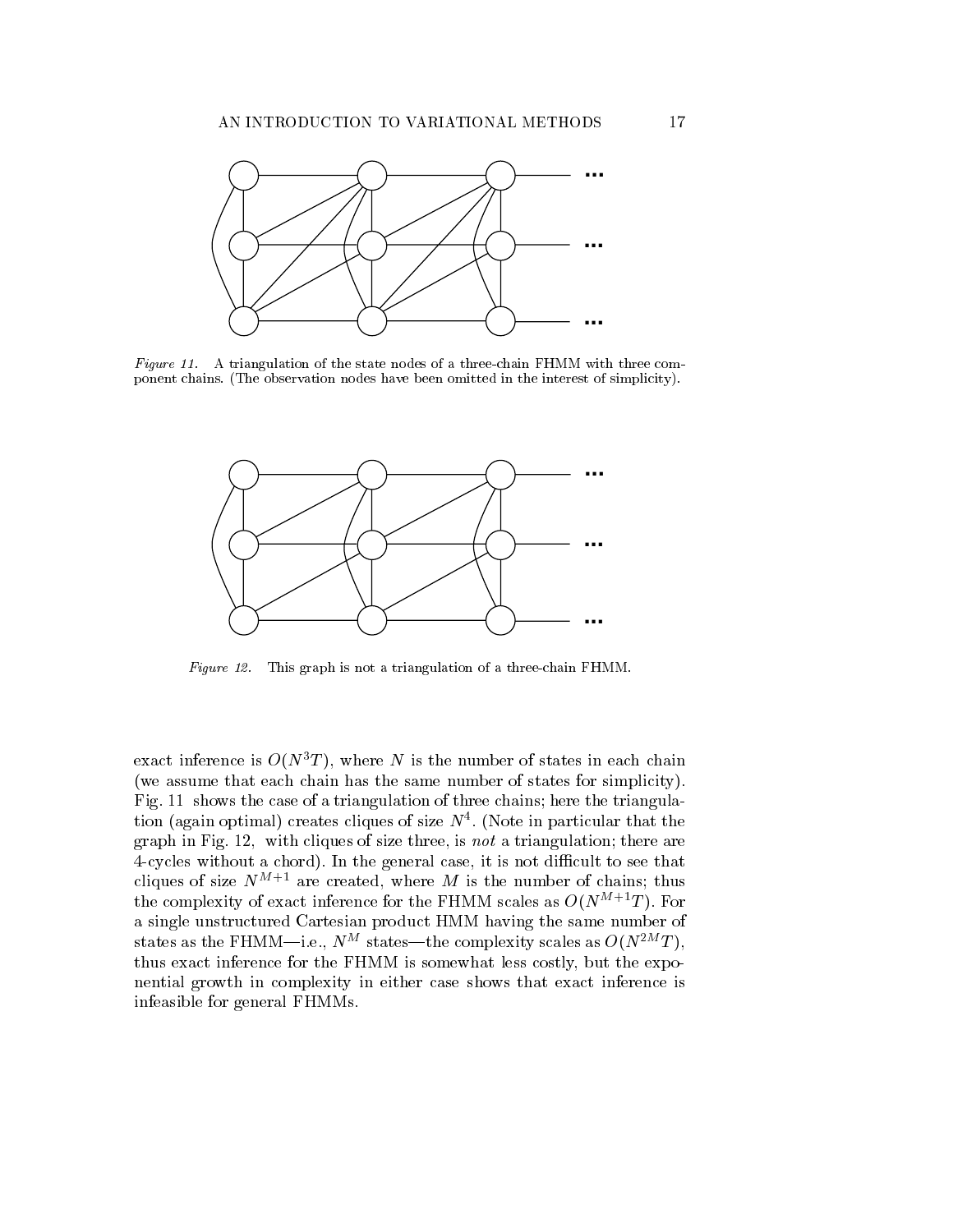

Figure 13. A hidden Markov decision tree. The shaded nodes  $\{U_i\}$  and  $\{Y_i\}$  represent a time series in which each element is an (input, output) pair. Linking the inputs and outputs are a sequence of decision nodes which correspond to branches in a decision tree. These decisions are linked horizontally to represent Markovian temporal dependence.

A related variation on HMMs considers a higher-order Markov model in which each state depends on the previous  $K$  states instead of the single previous state. In this case it is again readily shown that the time complexity is exponential in  $K$ . We will not discuss the higher-order HMM further in this chapter; for a variational algorithm for the higher-order HMM see Saul and Jordan (1996).

Finally, we consider a model in which a decision tree is endowed with Markovian dynamics (Jordan, et al., 1997). A decision tree can be viewed as a graphical model by modeling the decisions in the tree as multinomial random variables, one for each level of the decision tree. Referring to Fig. 13, and focusing on a particular time slice, the shaded node at the top of the diagram represents the input vector. The unshaded nodes below the input nodes are the decision nodes. Each of the decision nodes are conditioned on the input and on the entire sequence of preceding decisions (the vertical arrows in the diagram). In terms of a traditional decision tree diagram, this dependence provides an indication of the path followed by the data point as it drops through the decision tree. The node at the bottom of the diagram is the output variable.

If we now make the decisions in the decision tree conditional not only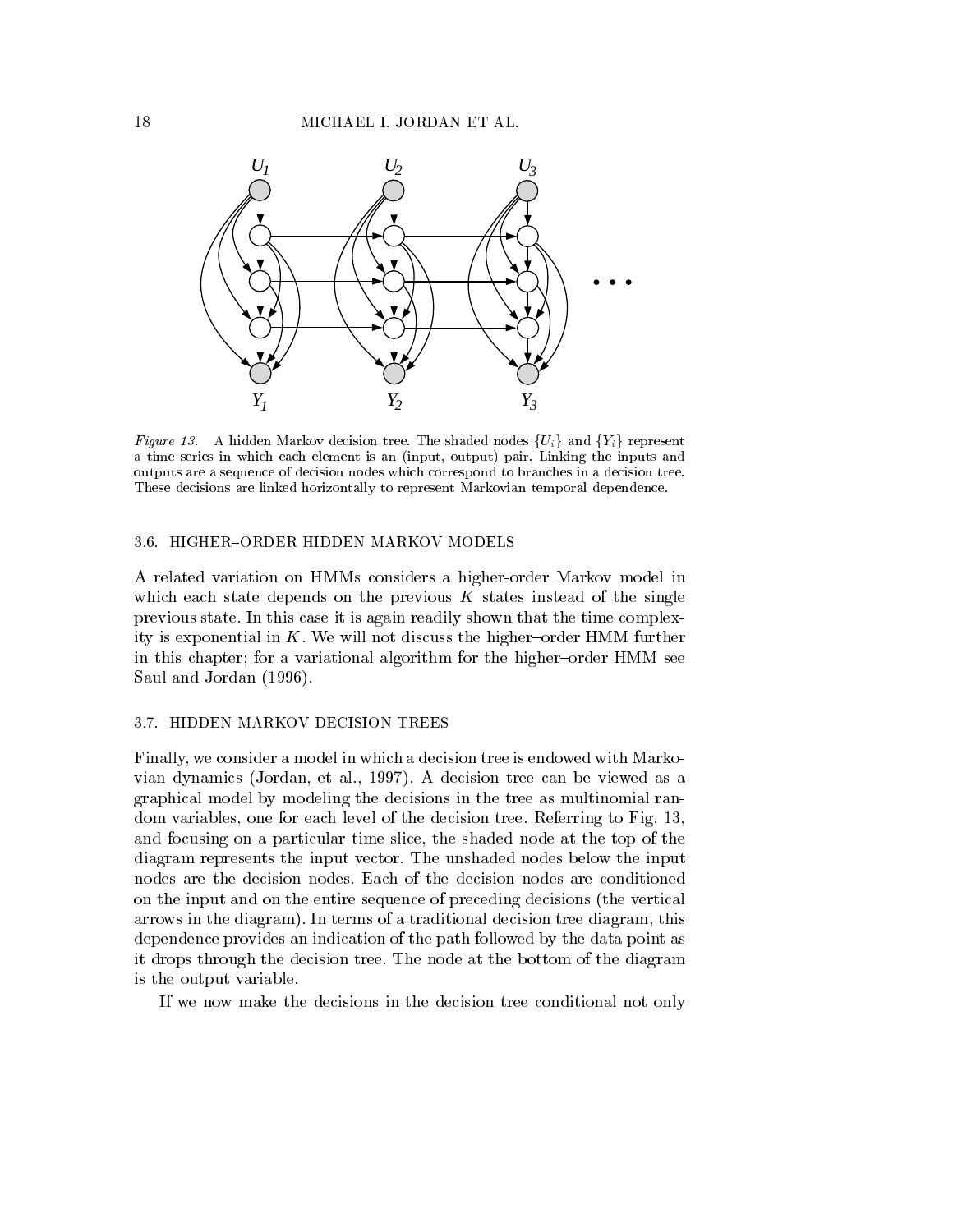on the current data point, but also on the decisions at the previous moment in time, we obtain a hidden Markov decision tree (HMDT). In Fig. 13, the horizontal edges represent this Markovian temporal dependence. Note in particular that the dependency is assumed to be level-specific—the probability of a decision depends only on the previous decision at the same level of the decision tree.

Given a sequence of input vectors  $U_i$  and a corresponding sequence of output vectors  $Y_i$ , the inference problem is to compute the conditional probability distribution over the hidden states. This problem is intractable for general HMDTs—as can be seen by noting that the HMDT includes the FHMM as a special case.

# 4. Basics of variational methodology

Variational methods are used as approximation methods in a wide variety of settings, include finite element analysis (Bathe, 1996), quantum mechanics (Sakurai, 1985), statistical mechanics (Parisi, 1988), and statistics (Rustagi, 1976). In each of these cases the application of variational methods converts a complex problem into a simpler problem, where the simpler problem is generally characterized by a decoupling of the degrees of freedom in the original problem. This decoupling is achieved via an expansion of the problem to include additional parameters, known as variational parameters, that must be fit to the problem at hand.

The terminology comes from the roots of the techniques in the calculus of variations. We will not start systematically from the calculus of variations; instead, we will jump off from an intermediate point that emphasizes the important role of convexity in variational approximation. This point of view turns out to be particularly well suited to the development of variational methods for graphical models.

#### 4.1. EXAMPLES

Let us begin by considering a simple example. In particular, let us express the logarithm function variationally:

$$
\ln(x) = \min_{\lambda} \{ \lambda x - \ln \lambda - 1 \}. \tag{14}
$$

In this expression  $\lambda$  is the variational parameter, and we are required to perform the minimization for each value of  $x$ . The expression is readily verified by taking the derivative with respect to  $\lambda$ , solving and substituting. The situation is perhaps best appreciated geometrically, as we show in Fig. 14. Note that the expression in braces in Eq.  $(14)$  is linear in x with slope  $\lambda$ . Clearly, given the concavity of the logarithm, for each line having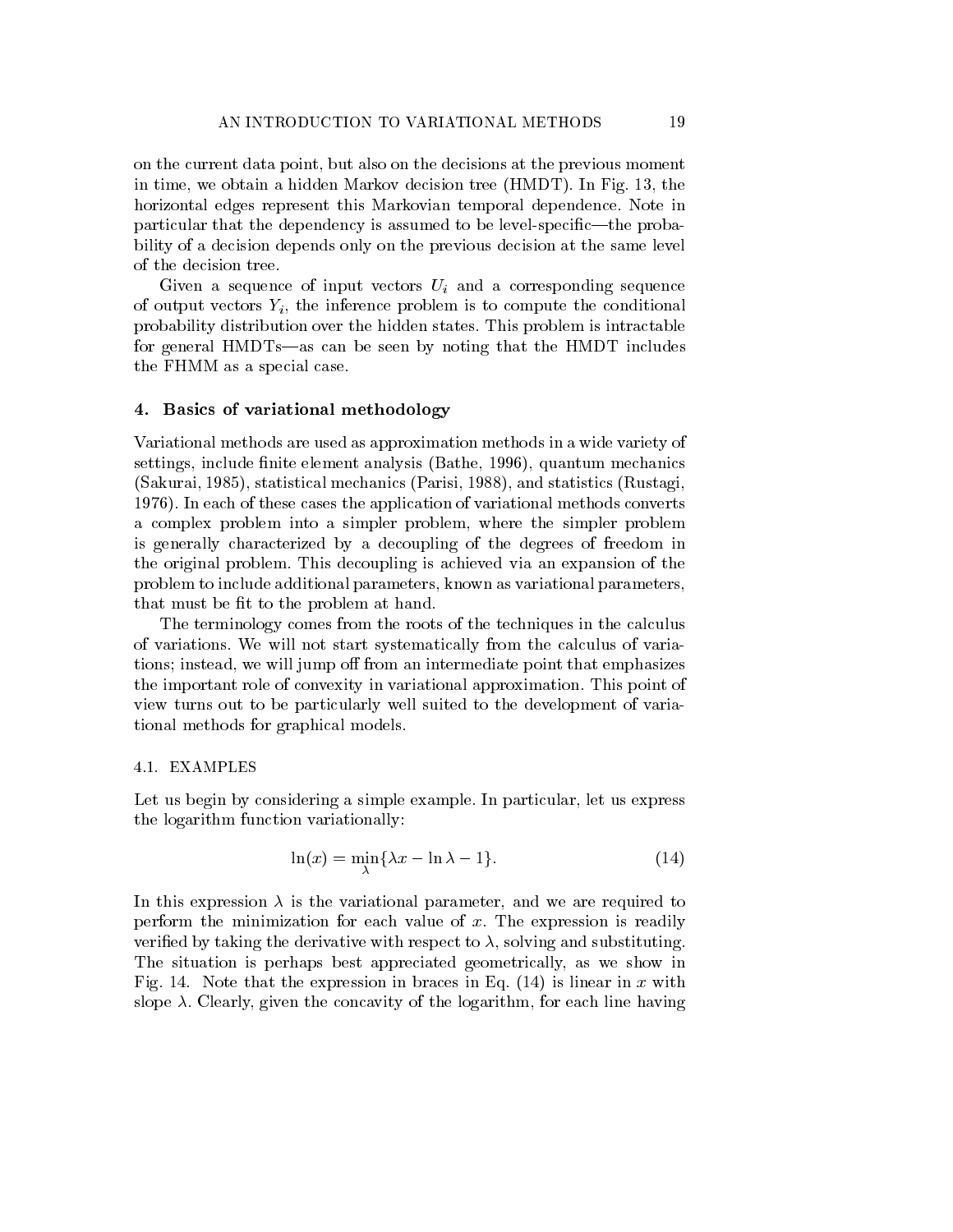

Figure 14. Variational transformation of the logarithm function. The linear functions  $(\lambda x - \ln \lambda - 1)$  form a family of upper bounds for the logarithm, each of which is exact for a particular value of  $x$ .

slope  $\lambda$  there is a value of the intercept such that the line touches the logarithm at a single point. Indeed,  $-\ln \lambda - 1$  in Eq. (14) is precisely this intercept. Moreover, if we range across  $\lambda$ , the family of such lines forms an upper envelope of the logarithm function. That is, for any given  $x$ , we have:

$$
\ln(x) \le \lambda x - \ln \lambda - 1,\tag{15}
$$

for all  $\lambda$ . Thus the variational transformation provides a family of upper bounds on the logarithm. The minimum over these bounds is the exact value of the logarithm.

The pragmatic justification for such a transformation is that we have converted a nonlinear function into a linear function. The cost is that we have obtained a free parameter  $\lambda$  that must be set, once for each x. For any value of  $\lambda$  we obtain an upper bound on the logarithm; if we set  $\lambda$ well we can obtain a good bound. Indeed we can recover the exact value of logarithm for the optimal choice of  $\lambda$ .

Let us now consider a second example that is more directly relevant to graphical models. For binary-valued nodes it is common to represent the probability that the node takes one of its values via a monotonic nonlinearity that is a simple function—e.g., a linear function—of the values of the parents of the node. An example is the logistic regression model:

$$
f(x) = \frac{1}{1 + e^{-x}},\tag{16}
$$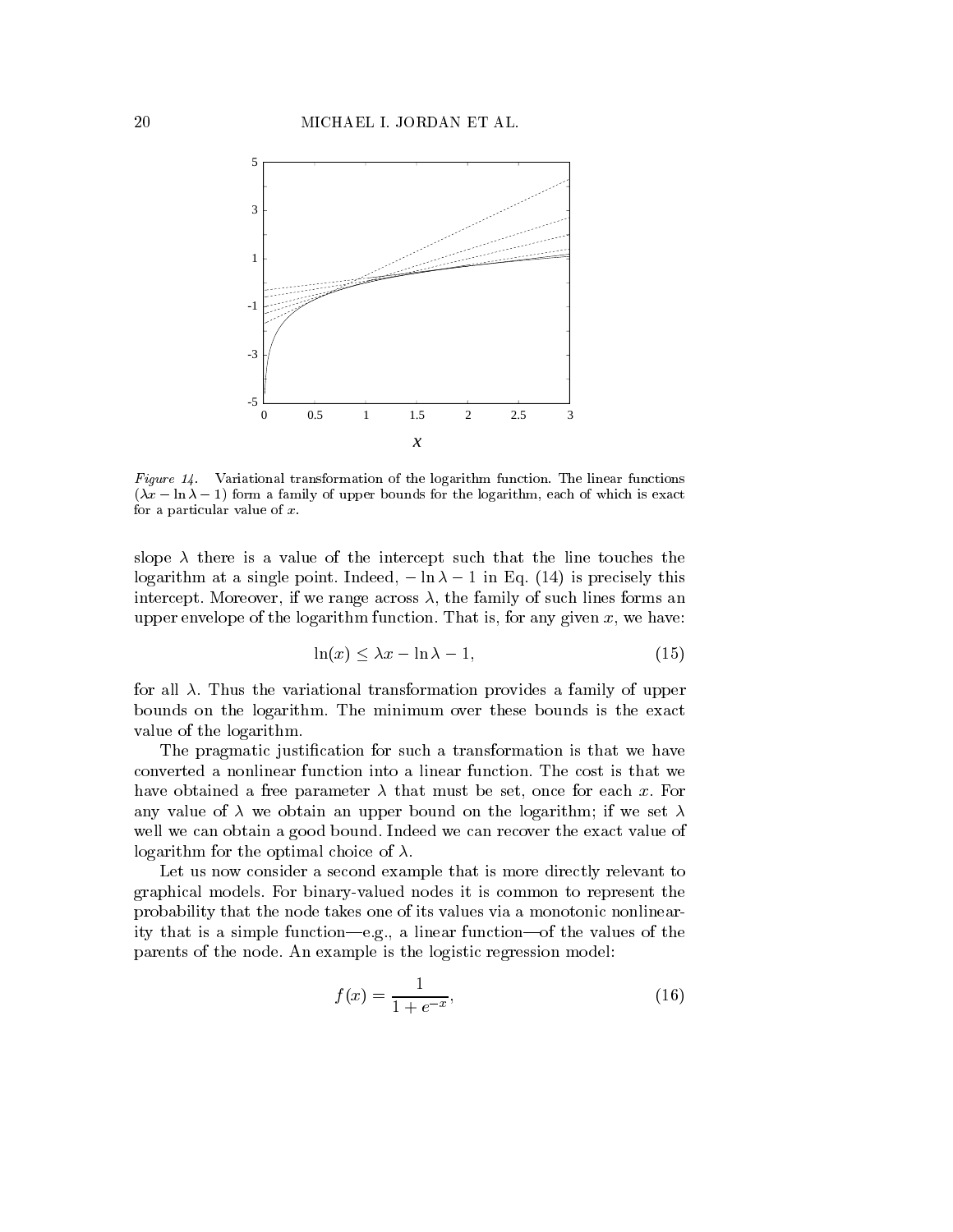which we have seen previously in Eq.  $(10)$ . Here x is the weighted sum of the values of the parents of a node.

The logistic function is neither convex nor concave, so a simple linear bound will not work. However, the logistic function is log concave. That is,

$$
g(x) = -\ln(1 + e^{-x})
$$
 (17)

is a concave function of  $x$  (as can readily be verified by calculating the second derivative). Thus we can bound the log logistic function with linear functions and thereby bound the logistic function by the exponential. In particular, we can write:

$$
g(x) = \min_{\lambda} \{ \lambda x - H(\lambda) \},\tag{18}
$$

where  $H(\lambda)$  is the binary entropy function,  $H(\lambda) = -\lambda \ln \lambda - (1-\lambda) \ln(1-\lambda)$ . (We will explain how the binary entropy function arises below; for now it suffices to think of it simply as the appropriate intercept term for the log logistic function). We now take the exponential of both sides, noting that the minimum and the exponential function commute:

$$
f(x) = \min_{\lambda} \left[ e^{\lambda x - H(\lambda)} \right].
$$
 (19)

This is a variational transformation for the logistic function; examples are plotted in Fig. 15. Finally, we note once again that for any value of  $\lambda$  we obtain an upper bound of the logistic function for all values of  $x$ :

$$
f(x) \le e^{\lambda x - H(\lambda)}.\tag{20}
$$

Good choices for  $\lambda$  provide better bounds.

The advantages of the transformation in Eq.  $(20)$  are significant in the context of graphical models. In particular, to obtain the joint probability in a graphical model we are required to take a product over the local conditional probabilities (cf. Eq. (2)). For conditional probabilities represented with logistic regression, we obtain products of functions of the form  $f(x) = 1/(1 + e^{-x})$ . Such a product is not in a simple form. If instead we augment our network representation by including variational parameters| i.e. representing each logistic function variationally as in Eq.  $(20)$ —we see that a bound on the joint probability is obtained by taking products of exponentials. This is tractable computationally, particularly so given that the exponents are linear in x.

# 4.2. CONVEX DUALITY

Can we find variational transformations more systematically? Indeed, many of the variational transformations that have been utilized in the literature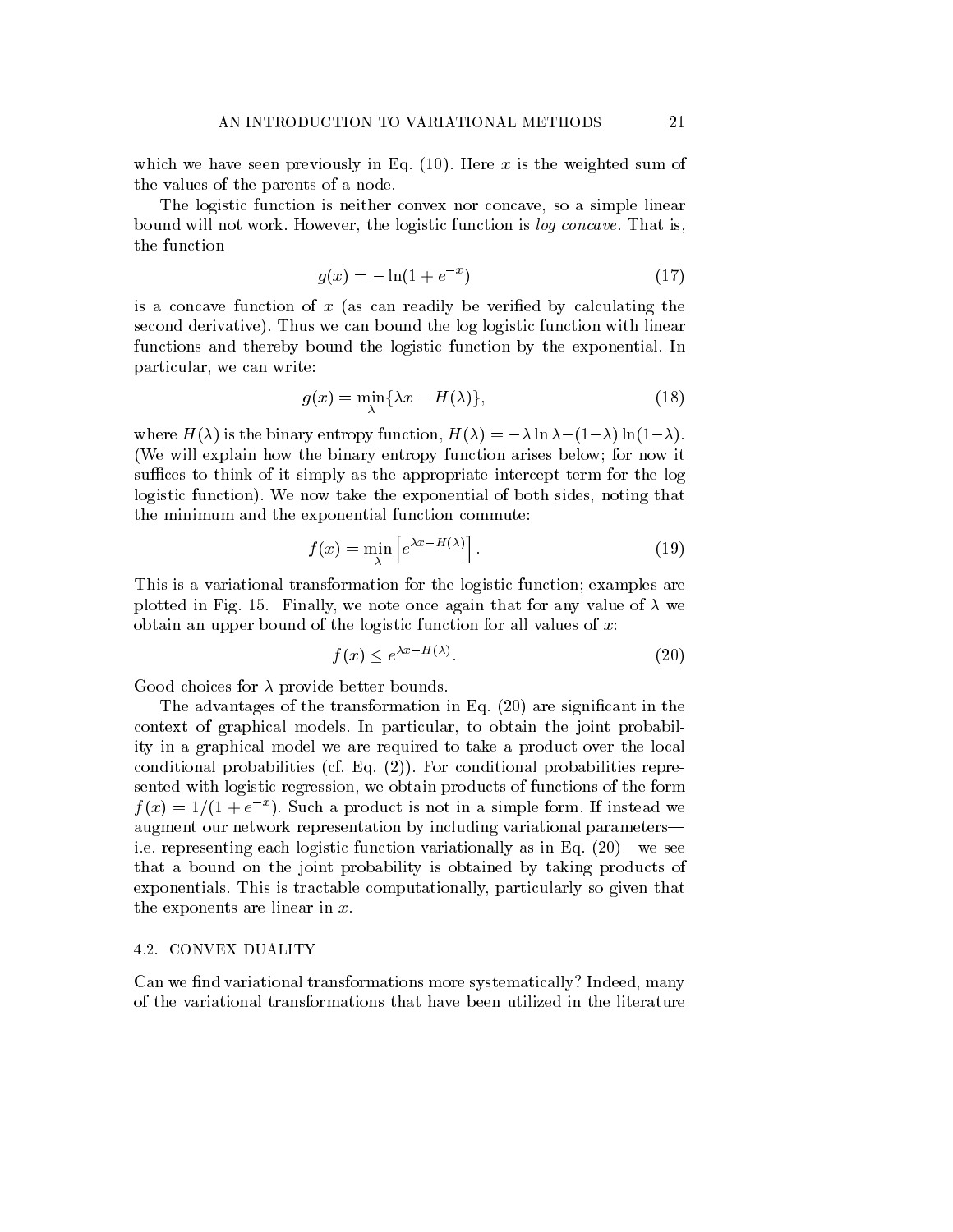

Figure 15. Variational transformation of the logistic function.

on graphical models are examples of the general principle of convex duality. It is a general fact of convex analysis (Rockafellar, 1972) that a concave function  $f(x)$  can be represented via a *conjugate* or *dual* function as follows:

$$
f(x) = \min_{\lambda} \{ \lambda^T x - f^*(\lambda) \},\tag{21}
$$

where we now allow x and  $\lambda$  to be vectors. The conjugate function  $f^*(\lambda)$ can be obtained from the following dual expression:

$$
f^*(\lambda) = \min_x \{ \lambda^T x - f(x) \}.
$$
 (22)

This relationship is easily understood geometrically, as shown in Fig.16. Here we plot  $f(x)$  and the linear function  $\lambda x$  for a particular value of  $\lambda$ . The short vertical segments represent values  $\lambda x - f(x)$ . It is clear from the figure that we need to shift the linear function  $\lambda x$  vertically by an amount which is the minimum of the values  $\lambda x - f(x)$  in order to obtain an upper bounding line with slope  $\lambda$  that touches  $f(x)$  at a single point. This observation both justifies the form of the conjugate function, as a minimum over differences  $\lambda x - f(x)$ , and explains why the conjugate function appears as the intercept in Eq. (21).

It is an easy exercise to verify that the conjugate function for the logarithm is  $f^*(\lambda) = \ln \lambda + 1$ , and the conjugate function for the log logistic function is the binary entropy  $H(\lambda)$ .

Although we have focused on upper bounds in this section, the framework of convex duality applies equally well to lower bounds; in particular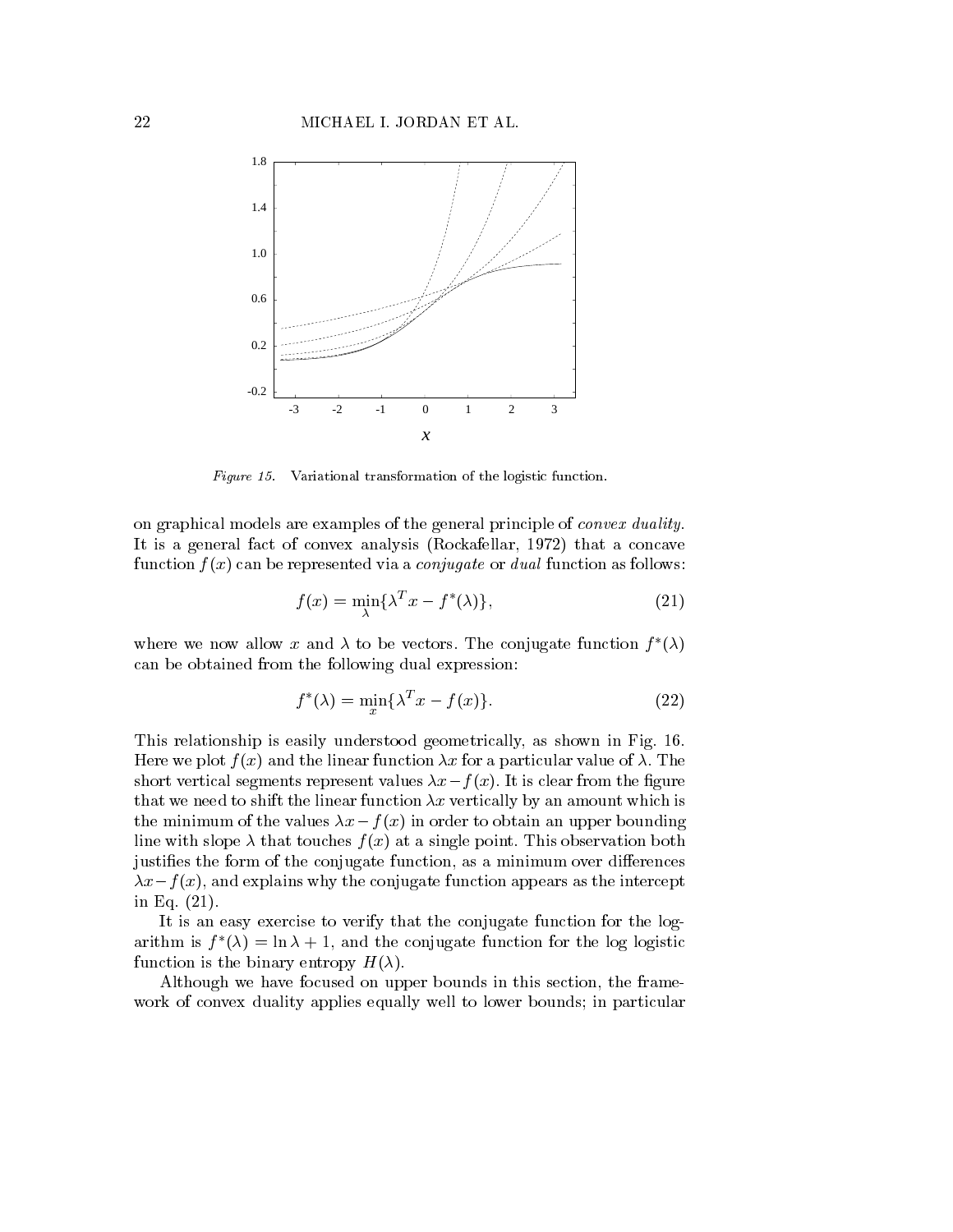

*Figure 10*. The conjugate function  $f(\lambda)$  is obtained by minimizing across the deviations—represented as dashed lines—between  $\lambda x$  and  $f(x)$ .

for *convex*  $f(x)$  we have:

$$
f(x) = \max_{\lambda} \{ \lambda^T x - f^*(\lambda) \},\tag{23}
$$

where

$$
f^*(\lambda) = \max_x \{ \lambda^T x - f(x) \}
$$
 (24)

is the conjugate function.

We have focused on linear bounds in this section, but convex duality is not restricted to linear bounds. More general bounds can be obtained by transforming the argument of the function of interest rather than the value of the function (Jaakkola & Jordan, 1997a). For example, if  $f(x)$  is concave in  $x^2$  we can write:

$$
f(x) = \min_{\lambda} \{ \lambda x^2 - \bar{f}^*(\lambda) \},\tag{25}
$$

where  $f^*(\lambda)$  is the conjugate function of  $f(x) \equiv f(x^2)$ . Thus the transformation yields a quadratic bound on  $f(x)$ . It is also worth noting that such transformations can be combined with the logarithmic transformation utilized earlier to obtain Gaussian representations for the upper bounds. This can be useful in obtaining variational approximations for posterior distributions (Jaakkola & Jordan, 1997b).

To summarize, the general methodology suggested by convex duality is the following. We wish to obtain upper or lower bounds on a function of interest. If the function is already convex or concave then we simply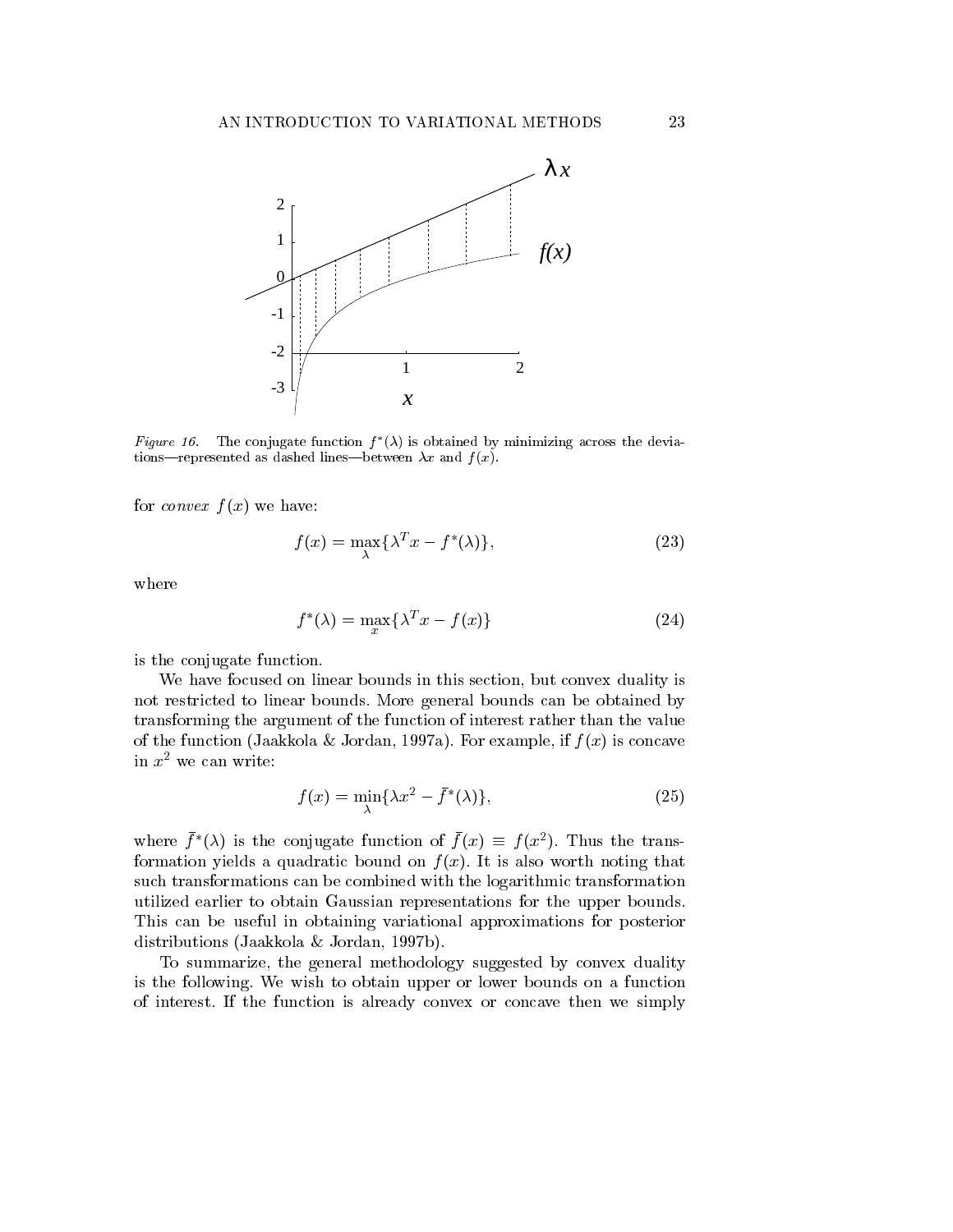calculate the conjugate function. If the function is not convex or concave, then we look for an invertible transformation that renders the function convex or concave. We may also consider transformations of the argument of the function. We then calculate the conjugate function in the transformed space and transform back. For this approach to be useful we need to to find a transform, such as the logarithm, whose inverse has useful algebraic properties.

# **4.3. APPROXIMATIONS FOR JOINT PROBABILITIES AND**

The discussion thus far has focused on approximations for the local probability distributions at the nodes of a graphical model. How do these approximations translate into approximations for the global probabilities of interest, in particular for the conditional distribution  $P(H|E)$  that is our interest in the inference problem and the marginal probability  $P(E)$  that is our interest in learning problems?

Let us focus on directed graphs for concreteness. Suppose that we have a lower bound and an upper bound for each of the local conditional probabilities  $P(\mathcal{S}_i|\mathcal{S}_{\pi(i)})$ . That is, assume that we have forms  $P_-(\mathcal{S}_i|\mathcal{S}_{\pi(i)},\mathcal{A}_i)$  and  $P_-(\mathcal{S}_i|\mathcal{S}_{\pi(i)},\mathcal{A}_i)$ , providing upper and lower bounds, respectively, where  $\mathcal{A}_i$ and  $\lambda_i^-$  are (generally different) variational parameterizations appropriate for the upper and lower bounds. Consider first the upper bounds. Given that the product of upper bounds is an upper bound, we have:

$$
P(S) = \prod_{i} P(S_i | S_{\pi(i)})
$$
  
\n
$$
\leq \prod_{i} P^{U}(S_i | S_{\pi(i)}, \lambda_i^{U})
$$
\n(26)

for any settings of values of the variational parameters  $\lambda_i^*$  . Moreover, Eq.  $(26)$  must hold for any subset of S whenever some other subset is held fixed, thus upper bounds on marginal probabilities can be obtained by taking sums over the variational form on the right-hand side of the equation. For example, letting  $E$  and  $H$  be a disjoint partition of  $S$ , we have:

$$
P(E) = \sum_{\{H\}} P(H, E)
$$
  
\n
$$
\leq \sum_{\{H\}} \prod_{i} P^{U}(S_i | S_{\pi(i)}, \lambda_i^U),
$$
\n(27)

where, as we will see in the examples to discussed below, we choose the variational forms  $P^-(\mathcal{S}_i|\mathcal{S}_{\pi(i)},\mathcal{A}_i^-)$  so that the summation over  $H$  can be carried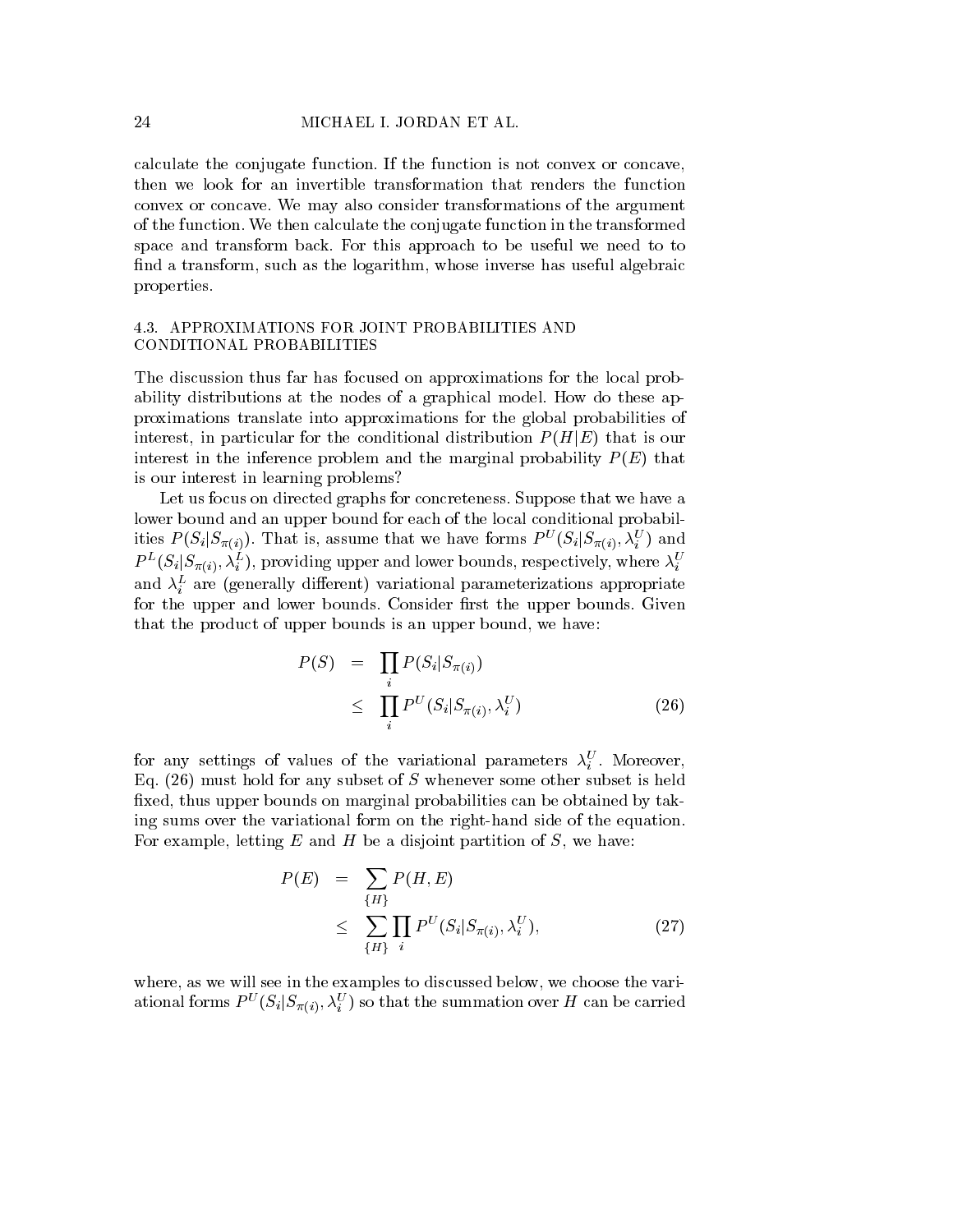out efficiently (this is the key step in developing a variational method). In either Eq. (26) or Eq. (27), given that these upper bounds hold for any settings of values the variational parameters  $\lambda_i^*$  , they hold in particular for optimizing settings of the parameters. That is, we can treat the right-hand side of Eq. (26) or the right-hand side Eq. (27) as a function to be minimized with respect to  $\lambda_i^*$ . In the latter case, this optimization process will induce interdependencies between the parameters  $\lambda_i^{\pm}$  . These interdependencies are desirable; indeed they are critical for obtaining a good variational bound on the marginal probability of interest. In particular, the best global bounds are obtained when the probabilistic dependencies in the distribution are reflected in dependencies in the approximation.

To clarify the nature of variational bounds, note that there is an important distinction to be made between joint probabilities (Eq. (26)) and marginal probabilities  $(Eq. (27))$ . In Eq.  $(26)$ , if we allow the variational parameters to be set optimally for each value of the argument S, then it is possible (in principle) to find optimizing settings of the variational parameters that recover the exact value of the joint probability. (Here we assume that the local probabilities  $P(S_i|S_{\pi(i)})$  can be represented exactly via a variational transformation, as in the examples discussed in Section 4.1). In Eq. (27), on the other hand, we are not generally able to recover exact values of the marginal by optimizing over variational parameters that depend only on the argument  $E$ . Consider, for example, the case of a node  $S_i \in E$  that has parents in H. As we range across  $\{H\}$  there will be summands on the right-hand side of Eq. (27) that will involve evaluating the local probability  $P(S_i|S_{\pi(i)})$  for different values of the parents  $S_{\pi(i)}$ . If the variational parameter  $\lambda_i$  depends only on  $E$ , we cannot in general expect to obtain an exact representation for  $P(S_i|S_{\pi(i)})$  in each summand. Thus, some of the summands in Eq. (27) are necessarily bounds and not exact values.

This observation provides a bit of insight into reasons why a variational bound might be expected to be tight in some circumstances and loose in others. In particular, if  $P(S_i|S_{\pi(i)})$  is nearly constant as we range across  $S_{\pi(i)}$ , or if we are operating at a point where the variational representation is fairly insensitive to the setting of  $\lambda_i^-$  (for example the right-hand side of the logarithm in Fig.14), then the bounds may be expected to be tight. On the other hand, if these conditions are not present one might expect that the bound would be loose. However the situation is complicated by the interdependencies between the  $\lambda_i^-$  that are induced during the optimization process. We will return to these issues in the discussion.

Although we have discussed upper bounds, similar comments apply to lower bounds, and to marginal probabilities obtained from lower bounds on the joint distribution.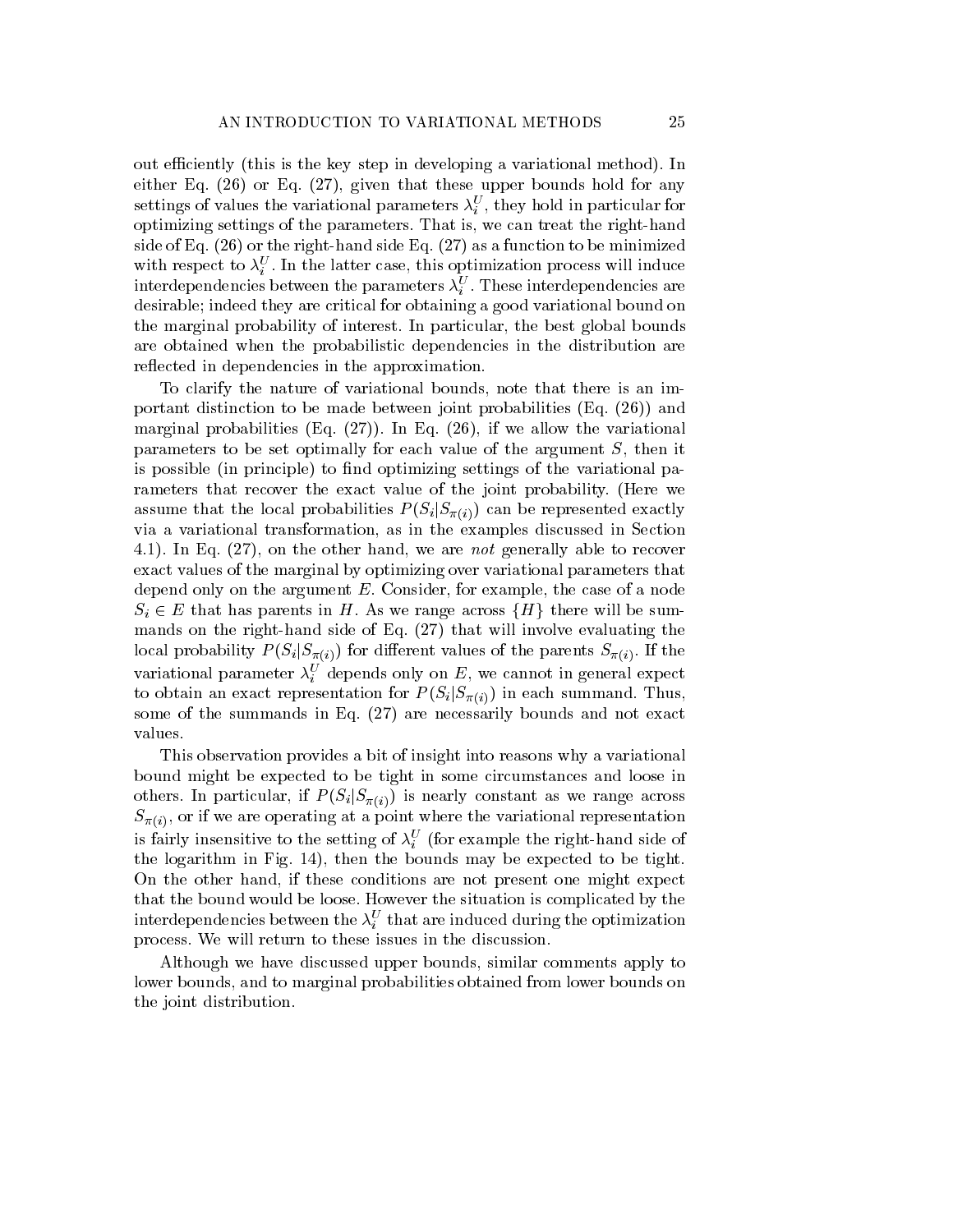The conditional distribution  $P(H|E)$ , on the other hand, is the ratio of two marginal distributions; i.e.,  $P(H|E) = P(H, E)/P(E)$ .<sup>9</sup> To obtain upper and lower bounds on the conditional distribution, we must have upper and lower bounds on both the numerator and the denominator. Generally speaking, however, if we can obtain upper and lower bounds on the denominator, then our labor is essentially finished, because the numerator involves fewer sums. Indeed, in the case in which  $S = H \cup E$ , the numerator involves no sums and is simply a function evaluation.

Finally, it is worth noting that variational methods can also be of interest simply as tractable approximations rather than as methods that provide strict bounds (much as sampling methods are used). One way to do this is to obtain a variational approximation that is a bound for a marginal probability, and to substitute the variational parameters thus obtained into the conditional probability distribution. Thus, for example, we might obtain a lower bound on the likelihood  $P(E)$  by fitting variational parameters. We can substitute these parameters into the parameterized variational form for  $P(H, E)$  and then utilize this variational form to calculate an approximation to  $P(H|E)$ .

In the following sections we will illustrate the general variational framework as it has been applied in a number of worked-out examples. All of these examples involve architectures of practical interest and provide concrete examples of variational methodology. To a certain degree the examples also serve as case histories that can be generalized to related architectures. It is important to emphasize, however, that it is not necessarily straightforward to develop a variational approximation for a new architecture. The ease and the utility of applying the methods outlined in this section depend on architectural details, including the choice of node probability functions, the graph topology and the particular parameter regime in which the model is operated. In particular, certain choices of node conditional probability functions lend themselves more readily than others to variational transformations that have useful algebraic properties. Also, certain architectures simplify more readily under variational transformation than others; in particular, the marginal bounds in Eq. (27) are simple functions in some cases and complex in others. These issues are currently not well understood and the development of effective variational approximations can in some cases require substantial creativity.

<sup>&</sup>lt;sup>9</sup>Note that we treat  $P(H, E)$  in general as a marginal probability; that is, we do not necessarily assume that  $H$  and  $E$  jointly exhaust the set of nodes  $S$ .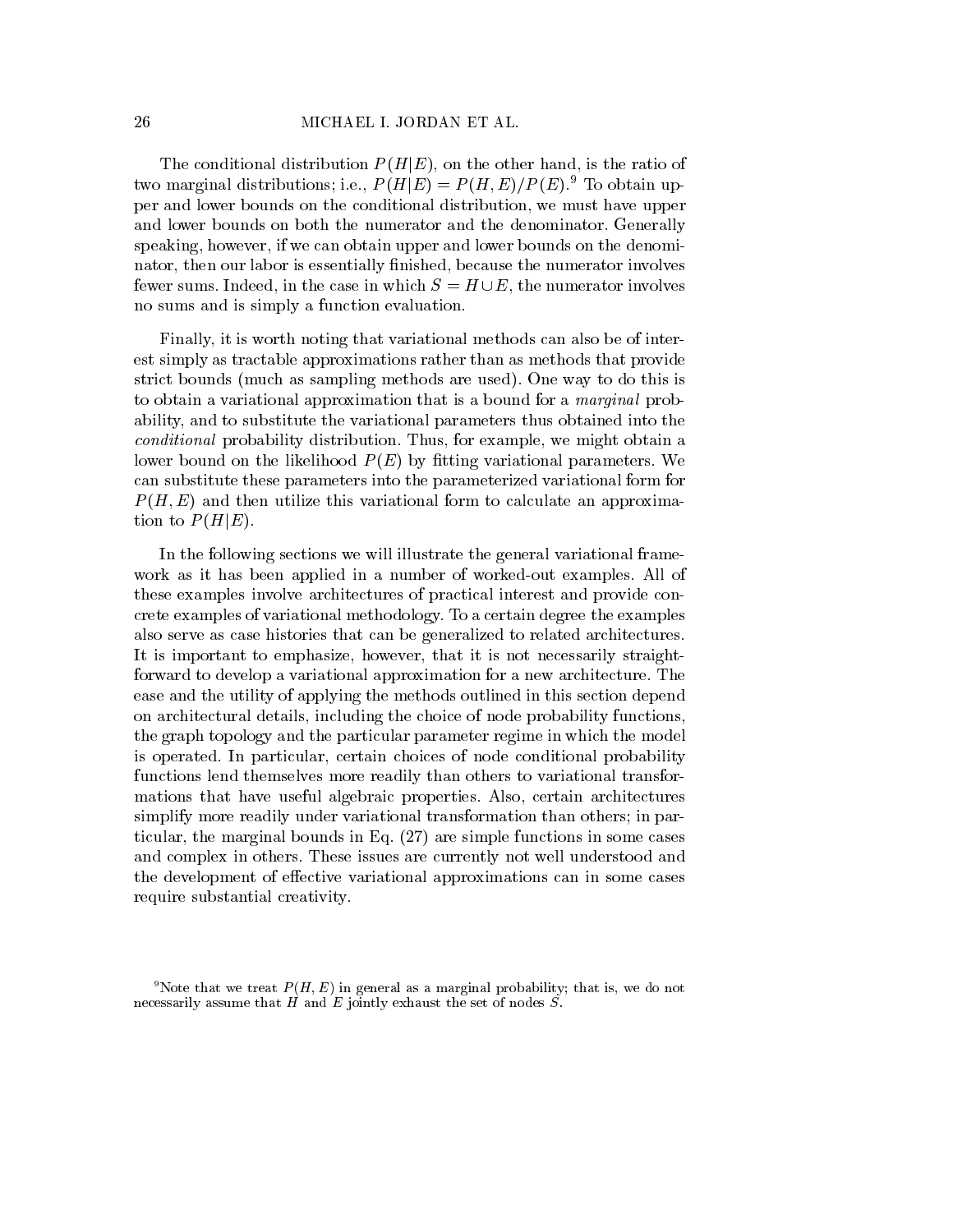# 4.4. SEQUENTIAL AND BLOCK METHODS

Let us now consider in somewhat more detail how variational methods can be applied to probabilistic inference problems. The basic idea is that suggested above—we wish to simplify the joint probability distribution by transforming the local probability functions. By an appropriate choice of variational transformation, we can simplify the form of the joint probability distribution and thereby simplify the inference problem. We can transform some or all of the nodes. The cost of performing such transformations is that we obtain bounds or approximations to the probabilities rather than exact results.

The option of transforming only some of the nodes is important; it implies a role for the exact methods as subroutines within a variational approximation. In particular, partial transformations of the graph may leave some of the original graphical structure intact and/or introduce new graphical structure to which exact methods can be fruitfully applied. In general, we wish to use variational approximations in a limited way, transforming the graph into a simplied graph to which exact methods can be applied. This will in general yield tighter bounds than an algorithm that transforms the entire graph without regard for computationally tractable substructure.

The majority of variational algorithms proposed in the literature to date can be divided into two main classes: sequential and block. In the sequential approach, nodes are transformed in an order that is determined during the inference process. This approach has the advantage of flexibility and generality, allowing the particular pattern of evidence to determine the best choices of nodes to transform. In some cases, however, particularly when there are obvious substructures in a graph which are amenable to exact methods, it can be advantageous to designate in advance the nodes to be transformed. We will see that this block approach is particularly natural in the setting of parameter estimation.

# 5. The sequential approach

The sequential approach introduces variational transformations for the nodes in a particular order. The goal is to transform the network until the resulting transformed network is amenable to exact methods. As we will see in the examples below, certain variational transformations can be understood graphically as a sparsication in which edges are removed from the graph. A series of edge removals eventually renders the graph sufficiently sparse that an exact method becomes applicable. Alternatively, we can variationally transform all of the nodes of the graph and then reinstate the exact node probabilities sequentially while making sure that the resulting graph stays computationally tractable. The first example in the following section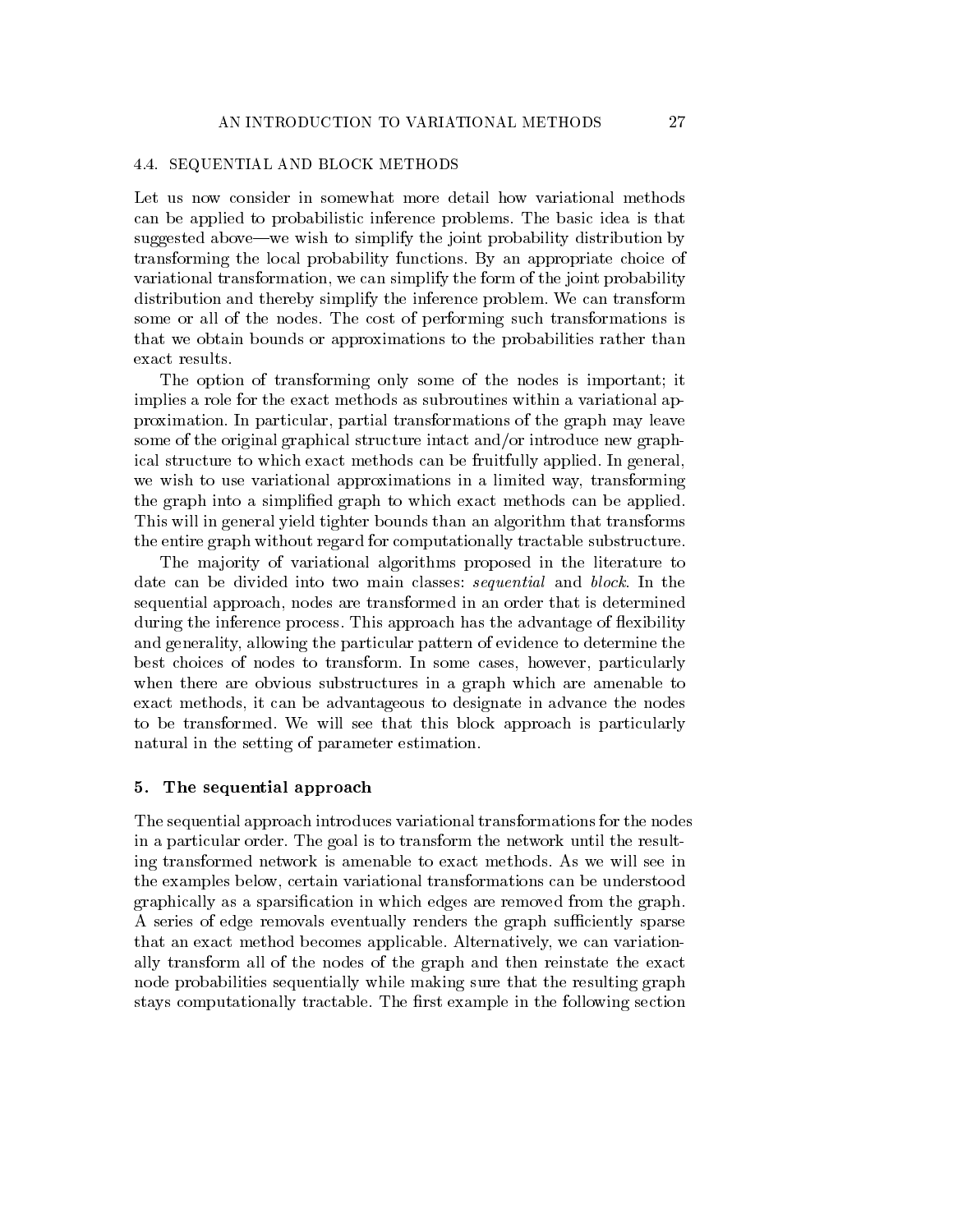illustrates the latter approach and the second example illustrates the former approach.

Many of the exact methods provide tests that bound their run time. For example, one can run a greedy triangulation algorithm to upper bound the run time of the junction tree inference algorithm. If this estimated run time is sufficiently small, in terms of the overall time allotted to the inference procedure, the system can stop introducing variational transformations and run the exact procedure.

Ideally the choice of the order in which to transform nodes would be made optimally, that is, an ordering of the nodes would be chosen so that the resulting graph would be as simple as possible at each step (in particular, such that the maximal clique of the resulting triangulated graph would be as small as possible). Thus is a difficult problem, particularly given that a single ordering is unlikely to produce the simplest graph at each step; that is, different partial orders must be considered. In the literature to date heuristic procedures have been used to choose node orderings.

The sequential approach is perhaps best presented in the context of a specific example. In the following section we return to the QMR-DT network and show how a sequential variational approach can be used for inference in this network.

# 5.1. THE QMR-DT NETWORK

Jaakkola and Jordan (1997c) present an application of sequential variational methods to the QMR-DT network. As we have seen, the QMR-DT network is a bipartite graph in which the conditional probabilities for the findings are based on the noisy-OR model  $(E_q, (8)$  for the negative findings and Eq.  $(9)$  for the positive findings). Note that symptom nodes that are not findings—i.e., symptoms that are not observed—can simply be marginalized out of the joint distribution by omission and therefore they have no impact on inference. Moreover, as we have discussed, the negative findings present no difficulties for inference—given the exponential form of the probability in Eq.  $(8)$ , the effects of negative findings on the disease probabilities can be handled in linear time. Let us therefore assume that the updates associated with the negative findings have already been made and focus on the problem of performing inference when there are positive findings.

Repeating Eq. (9) for convenience, we have the following representation for the probability of a positive finding:

$$
P(f_i = 1|d) = 1 - e^{-\sum_{j \in \pi(i)} \theta_{ij} d_j - \theta_{i0}}
$$
\n(28)

The function  $1 - e^{-x}$  is log concave; thus, as in the case of the logistic function, we are able to express the variational upper bound in terms of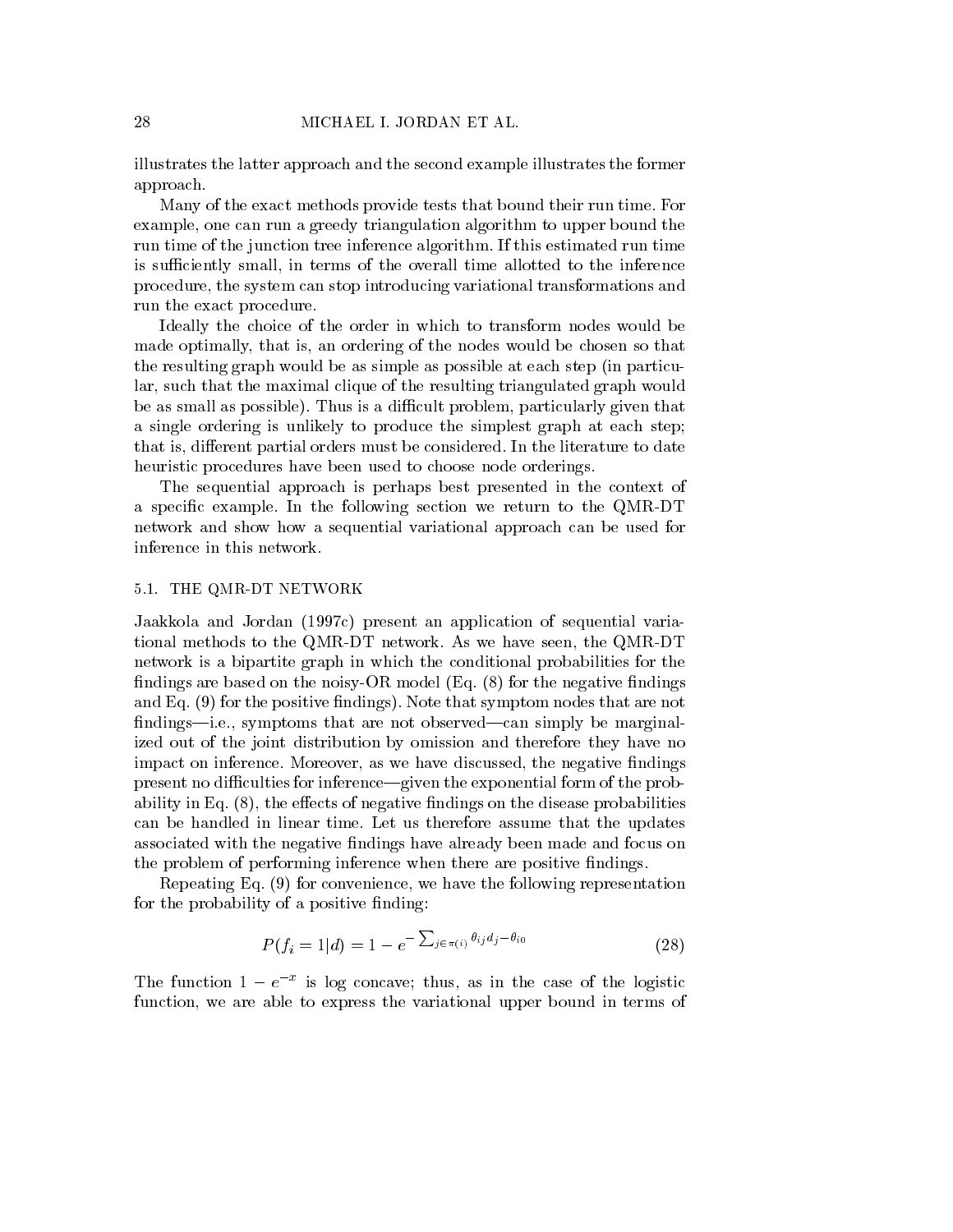

Figure 17. The QMR-DT graph after the lightly shaded finding has been subjected to a variational transformation. The effect is equivalent to delinking the node from the graph.

the exponential of a linear function. In particular:

$$
1 - e^{-x} \le e^{\lambda x - f^*(\lambda)},\tag{29}
$$

where the conjugate function is as follows:

$$
f^*(\lambda) = -\lambda \ln \lambda + (\lambda + 1) \ln(\lambda + 1). \tag{30}
$$

Plugging the argument of Eq. (28) into Eq. (29), and noting that we need a different variational parameter  $\lambda_i$  for each transformed node, we obtain:

$$
P(f_i = 1|d) \leq e^{\lambda_i \left(\sum_{j \in \pi(i)} \theta_{ij} d_j + \theta_{i0}\right) - f^*(\lambda_i)} \tag{31}
$$

$$
= e^{\lambda_i \theta_{i0} - f^*(\lambda_i)} \prod_{j \in \pi(i)} \left[ e^{\lambda_i \theta_{ij}} \right]^{d_j} . \tag{32}
$$

The final equation displays the effect of the variational transformation. The exponential factor outside of the product is simply a constant. The product is taken over all nodes in the parent set for node  $i$ , but unlike the case in which the graph is moralized for exact computation, the contributions associated with the  $d_i$  nodes are uncoupled. That is, each factor  $\exp(\lambda_i \theta_{ij})$  is simply a constant that is multiplied into the probability that was previously associated with node  $d_j$  (for  $d_j = 1$ ). There is no coupling of  $d_j$  and  $d_k$  nodes as there would be if we had taken products of the untransformed noisy-OR. The graphical effect of the variational transformation is shown in Fig.  $17$ ; we see that the variational transformation essentially delinks the  $i$ th finding from the graph. In our particular example, the graph is now rendered singly connected and an exact inference algorithm can be invoked. (Recall that marginalizing over the unobserved symptoms simply removes them from the graph).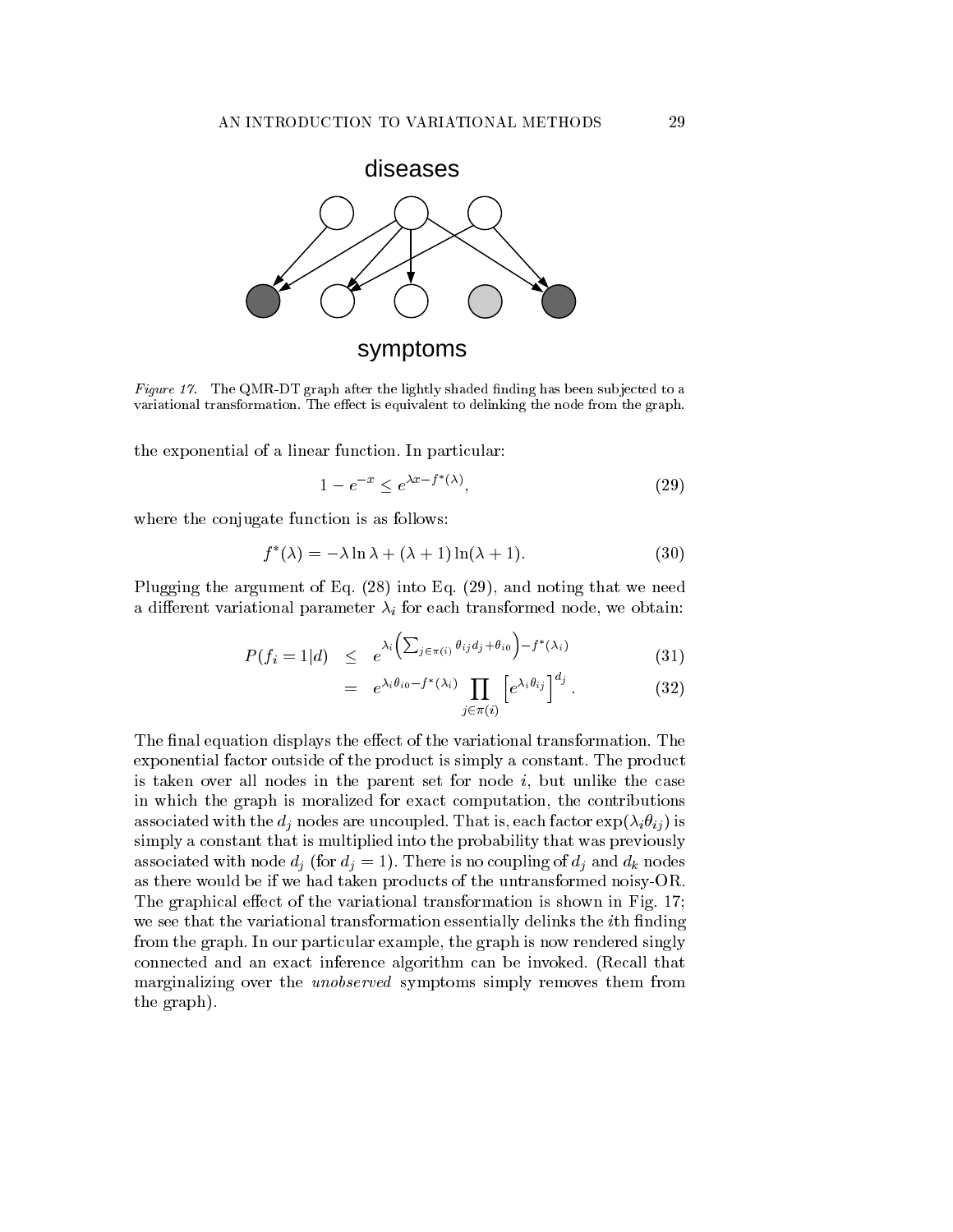The sequential methodology utilized by Jaakkola and Jordan for inference in the QMR-DT network actually proceeds in the opposite direction. They first transform all of the nodes in the graph. They then make use of a simple heuristic to choose the ordering of nodes to reinstate, basing the choice on the effect of reinstating each node individually starting from the completely transformed state. (Despite the suboptimality of this heuristic, they found that it yielded an approximation that was orders of magnitude more accurate than that of an algorithm that used a random ordering). The algorithm then proceeds as follows: (1) Pick a node to reinstate, and consider the effect of reintroducing the links associated with the node into the current graph. (2) If the resulting graph is still amenable to exact methods, reinstate the node and iterate. Otherwise stop and run an exact method. Finally, (3) we must also choose the parameters  $\lambda_i$  so as to make the approximation as tight as possible. It is not difficult to verify that products of the expression in Eq. (32) yield an overall bound that is a convex function of the  $\lambda_i$  parameters (Jaakkola & Jordan, 1997c). Thus standard optimization algorithms can be used to find good choices for the  $\lambda_i$ .

Jaakkola and Jordan (1997c) presented results for approximate inference on the "CPC cases" that were mentioned earlier. These are difficult cases which have up to 100 positive findings. Their study was restricted to upper bounds because it was found that the simple lower bounds that they tried were not sufficiently tight. They used the upper bounds to determine variational parameters that were subsequently used to form an approximation to the conditional posterior probability. They found that the variational approach yielded reasonably accurate approximations to the conditional posterior probabilities for the CPC cases, and did so within less than a minute of computer time.

#### 5.2. THE BOLTZMANN MACHINE

Let us now consider a rather different example. As we have discussed, the Boltzmann machine is a special subset of the class of undirected graphical models in which the potential functions are composed of products of quadratic and linear \Boltzmann factors." Jaakkola and Jordan (1997a) introduced a sequential variational algorithm for approximate inference in the Boltzmann machine. Their method, which we discuss in this section, yields both upper and lower bounds on marginal and conditional probabilities of interest.

Recall the form of the joint probability distribution for the Boltzmann machine:

$$
P(S) = \frac{e^{\sum_{i < j} \theta_{ij} S_i S_j + \sum_i \theta_{i0} S_i}}{Z}.\tag{33}
$$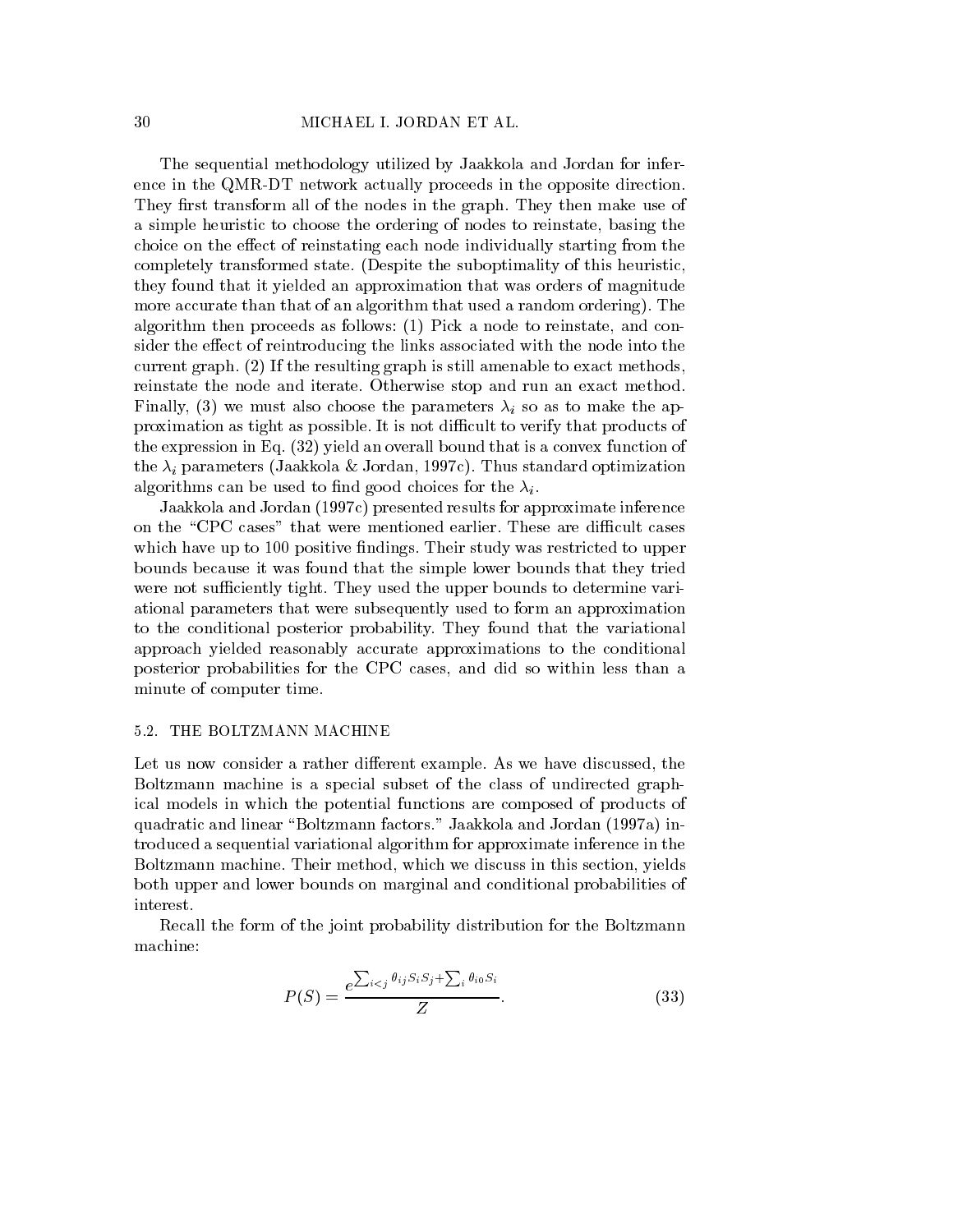To obtain marginal probabilities such as  $P(E)$  under this joint distribution, we must calculate sums over exponentials of quadratic energy functions. Moreover, to obtain conditional probabilities such as  $P(H|E)$  =  $P(H, E)/P(E)$ , we take ratios of such sums, where the numerator requires fewer sums than the denominator. The most general such sum is the partition function itself, which is a sum over all configurations  $\{S\}$ . Let us therefore focus on upper and lower bounds for the partition function as the general case; this allows us to calculate bounds on any other marginals or conditionals of interest.

Our approach is to perform the sums one sum at a time, introducing variational transformations to ensure that the resulting expression stays computationally tractable. In fact, at every step of the process that we describe, the transformed potentials involve no more than quadratic Boltzmann factors. (Exact methods can be viewed as creating increasingly higherorder terms when the marginalizing sums are performed). Thus the transformed Boltzmann machine remains a Boltzmann machine.

Let us first consider lower bounds. We write the partition function as follows:

$$
\sum_{\{S\}} e^{\sum_{j < k} \theta_{jk} S_j S_k + \sum_j \theta_{j0} S_j} = \sum_{\{S \setminus S_i\}} \sum_{S_i \in \{0, 1\}} e^{\sum_{j < k} \theta_{jk} S_j S_k + \sum_j \theta_{j0} S_j}, \quad (34)
$$

and attempt to find a tractable lower bound on the inner summand over  $S_i$  on the right-hand side. It is not difficult to show that this expression is log convex. Thus we bound its logarithm variationally:

$$
\ln \left( \sum_{S_i \in \{0,1\}} e^{\sum_{j < k} \theta_{jk} S_j S_k + \sum_j \theta_{j0} S_j} \right)
$$
\n
$$
= \sum_{\{j < k\} \neq i} \theta_{jk} S_j S_k + \sum_{j \neq i} \theta_{j0} S_j + \ln \left( \sum_{S_i \in \{0,1\}} e^{\sum_{j \neq i} \theta_{ij} S_i S_j + \theta_{i0} S_i} \right)
$$
\n
$$
= \sum_{\{j < k\} \neq i} \theta_{jk} S_j S_k + \sum_{j \neq i} \theta_{j0} S_j + \ln \left( 1 + e^{\sum_{j \neq i} \theta_{ij} S_j + \theta_{i0}} \right) \qquad (35)
$$
\n
$$
\geq \sum_{\{j < k\} \neq i} \theta_{jk} S_j S_k + \sum_{j \neq i} \theta_{j0} S_j + \lambda_i^L \left( \sum_{j \neq i} \theta_{ij} S_j + \theta_{i0} \right) + H(\lambda_i^L), (36)
$$

where the sum in the first term on the right-hand side is a sum over all pairs  $j < k$  such that neither j nor k is equal to i, where  $H(\cdot)$  is as before the binary entropy function, and where  $\lambda_i^+$  is the variational parameter associated with node  $S_i$ . In the first line we have simply pulled outside of the sum all of those terms not involving  $S_i$ , and in the second line we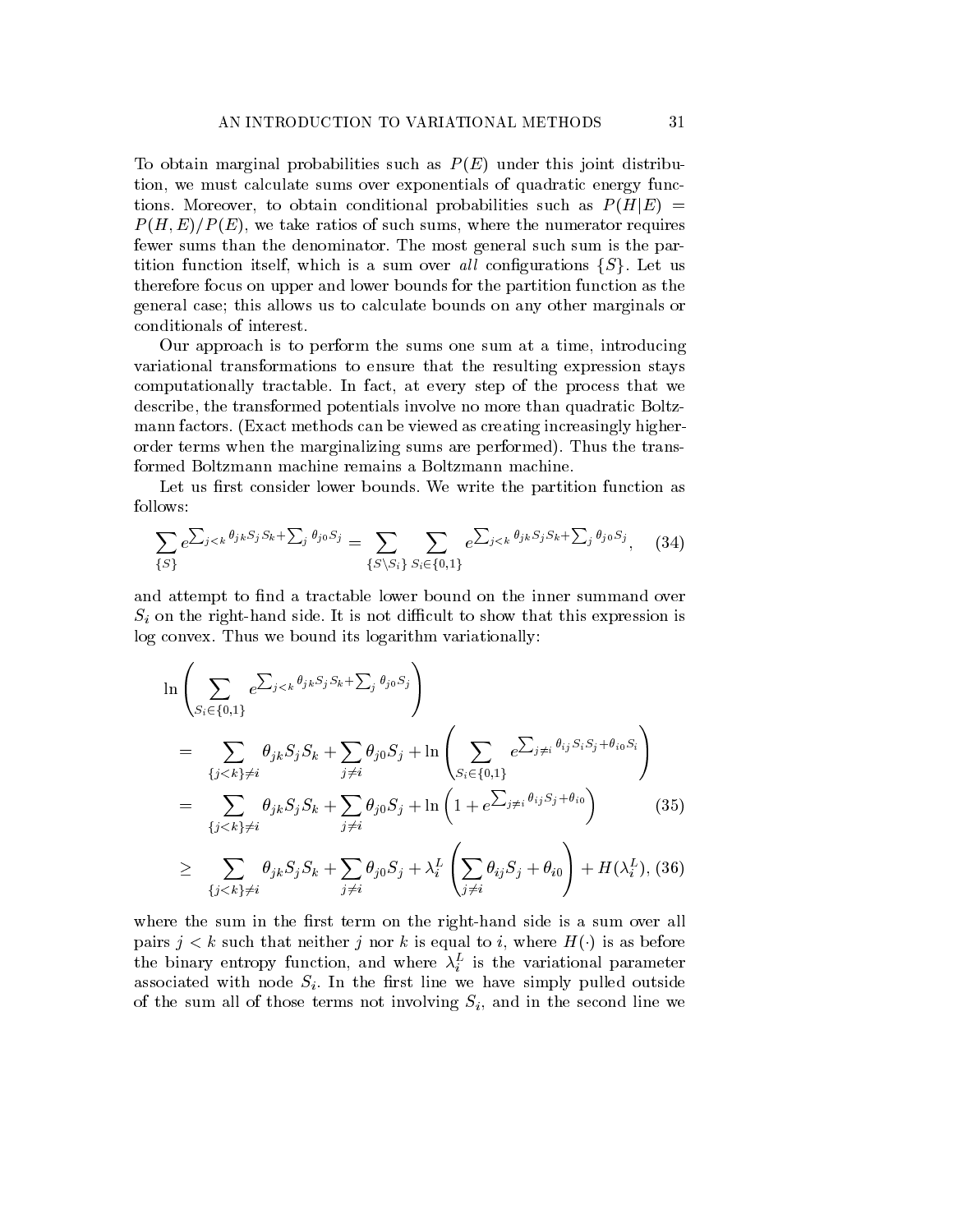

Figure 18. The transformation of the Boltzmann machine under the approximate marginalization over node  $S_i$  for the case of lower bounds. (a) The Boltzmann machine before the transformation. (b) The Boltzmann machine after the transformation, where  $S_i$  has become delinked. All of the pairwise parameters,  $\theta_{jk}$ , for j and k not equal to  $i$ , have remained unaltered. As suggested by the wavy lines, the linear coefficients have changed for those nodes that were neighbors of  $S_i$ .

have performed the sum over the two values of  $S_i$ . Finally, to lower bound the expression in Eq. (55) we need only lower bound the term in(1  $+e$  )  $\blacksquare$ on the right-hand side. But we have already found variational bounds for a related expression in treating the logistic function; recall Eq. (18). The upper bound in that case translates into the lower bound in the current case:

$$
\ln(1 + e^{-x}) \ge \lambda x + H(\lambda). \tag{37}
$$

This is the bound that we have utilized in Eq. (36).

Let us consider the graphical consequences of the bound in Eq. (36) (see Fig. 18). Note that for all nodes in the graph other than node  $S_i$ and its neighbors, the Boltzmann factors are unaltered (see the first two terms in the bound). Thus the graph is unaltered for such nodes. From the term in parentheses we see that the neighbors of node  $S_i$  have been endowed with new linear terms; importantly, however, these nodes have not become linked (as they would have become if we had done the exact marginalization). Neighbors that were linked previously remain linked with the same  $\theta_{ik}$  parameter. Node  $S_i$  is absent from the transformed partition function and thus absent from the graph, but it has left its trace via the new linear Boltzmann factors associated with its neighbors. We can summarize the effects of the transformation by noting that the transformed graph is a new Boltzmann machine with one fewer node and the following parameters: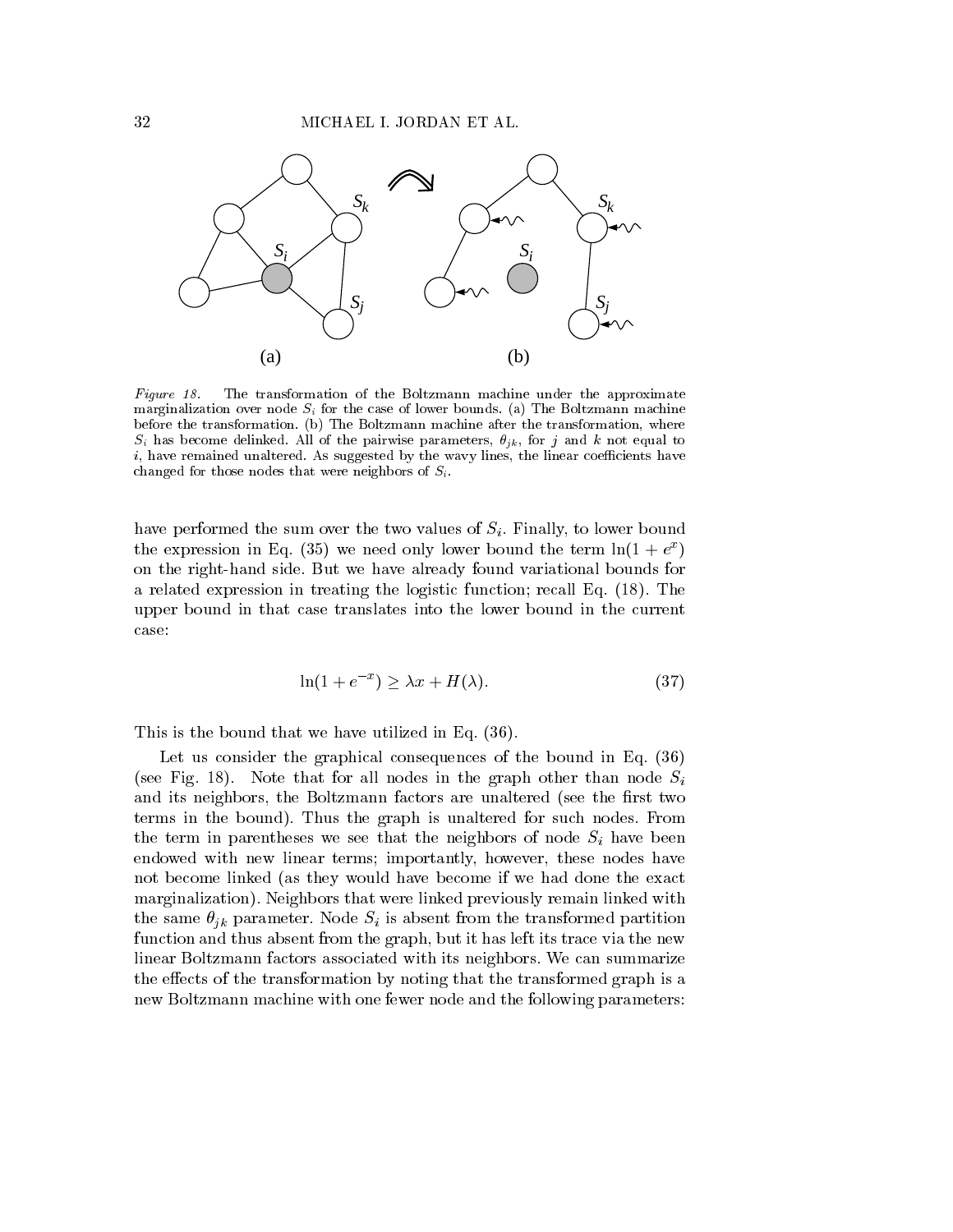$$
\begin{array}{rcl}\n\theta_{jk} & = & \theta_{jk} \\
\tilde{\theta}_{j0} & = & \theta_{j0} + \lambda_i^L \theta_{ij}\n\end{array}\n\qquad\n\begin{array}{rcl}\nj, k & \neq & i \\
j & \neq & i \n\end{array}.
$$

Note many that we also have a constant term  $\lambda_i^+ v_{i0} + H(\lambda_i^-)$  to keep track of. This term will have an interesting interpretation when we return to the Boltzmann machine later in the context of block methods.

Upper bounds are obtained in a similar way. We again break the partition function into a sum over a particular node  $S_i$  and a sum over the configurations of the remaining nodes  $S\setminus S_i$ . Moreover, the first three lines of the ensuing derivation leading to Eq. (35) are identical. To complete the  $\alpha$ erivation we now find an upper bound on m $(1+e^-)$ . Jaakkola and Jordan (1997a) proposed using quadratic bounds for this purpose. In particular, they noted that:

$$
\ln(1 + e^x) = \ln(e^{x/2} + e^{-x/2}) + x/2 \tag{38}
$$

and that  $\ln(e^{x/2}+e^{-x/2})$  is a concave function of  $x^2$  (as can be verified by taking the second derivative with respect to  $x_{-}$ ). This implies that  $m(1+e_{-})$ must have a quadratic upper bound of the following form:

$$
\ln(1 + e^x) \le \lambda x^2 + x/2 - \bar{g}^*(\lambda). \tag{39}
$$

where  $\bar{q}^*(\lambda)$  is an appropriately defined conjugate function. Using these upper bounds in Eq. (35) we obtain:

$$
\ln\left(\sum_{S_i\in\{0,1\}} e^{\sum_{j  
+ 
$$
\lambda_i^U \left(\sum_{j\neq i} \theta_{ij} S_j + \theta_{i0}\right)^2 + \frac{1}{2} \left(\sum_{j\neq i} \theta_{ij} S_j + \theta_{i0}\right) - \bar{g}^*(\lambda_i^U), \quad (40)
$$
$$

where  $\lambda_i^*$  is the variational parameter associated with node  $S_i$ .

The graphical consequences of this transformation are somewhat different than those of the lower bounds (see Fig. 19). Considering the first two terms in the bound, we see that it is still the case that the graph is unaltered for all nodes in the graph other than node  $S_i$  and its neighbors, and moreover neighbors of  $S_i$  that were previously linked remain linked. The quadratic term, however, gives rise to new links between the previously unlinked neighbors of node  $S_i$  and alters the parameters between previously linked neighbors. Each of these nodes also acquires a new linear term. Expanding Eq. (40) and collecting terms, we see that the approximate marginalization has yielded a Boltzmann machine with the following parameters: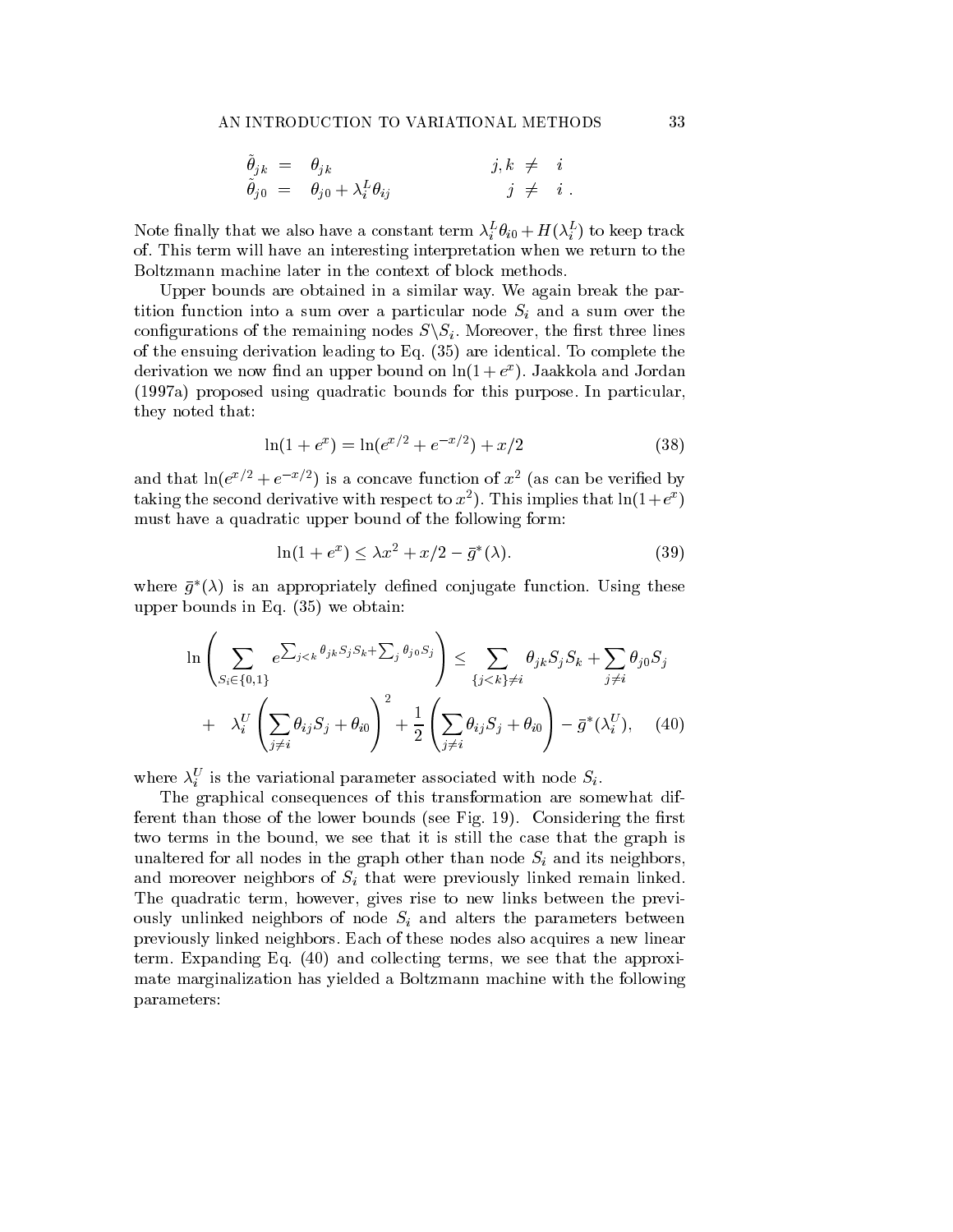

Figure 19. The transformation of the Boltzmann machine under the approximate marginalization over node  $S_i$  for the case of upper bounds. (a) The Boltzmann machine before the transformation. (b) The Boltzmann machine after the transformation, where  $S_i$  has become delinked. As the dashed edges suggest, all of the neighbors of  $S_i$ have become linked and those that were formerly linked have new parameter values. As suggested by the wavy lines, the neighbors of  $S_i$  also have new linear coefficients. All other edges and parameters are unaltered.

$$
\begin{array}{rcl}\n\tilde{\theta}_{jk} & = & \theta_{jk} + 2\lambda_i^U \theta_{ji} \theta_{ik} & j, k \neq i \\
\tilde{\theta}_{j0} & = & \theta_{j0} + \theta_{ij}/2 + 2\lambda_i^U \theta_{i0} \theta_{ij} + \lambda_i^U \theta_{ij}^2 & j \neq i\n\end{array}.
$$

Finally, the constant term is given by  $\theta_{i0}/2 + \lambda_i^U \theta_{i0}^2 - \bar{g}^*(\lambda_i^U)$ .

The graphical consequences of the lower and upper bound transformations also have computational consequences. In particular, given that the lower bound transformation introduces no additional links when nodes are delinked, it is somewhat more natural to combine these transformations with exact methods. In particular, the algorithm simply delinks nodes until a tractable structure (such as a tree) is revealed; at this point an exact algorithm is called as a subroutine. The upper bound transformation, on the other hand, by introducing links between the neighbors of a delinked node, does not reveal tractable structure as readily. This seeming disadvantage is mitigated by the fact that the upper bound is a tighter bound (Jaakkola & Jordan, 1997a).

# 6. The block approach

An alternative approach to variational inference is to designate in advance a set of nodes that are to be transformed. We can in principle view this "block approach" as an off-line application of the sequential approach. In the case of lower bounds, however, there are advantages to be gained by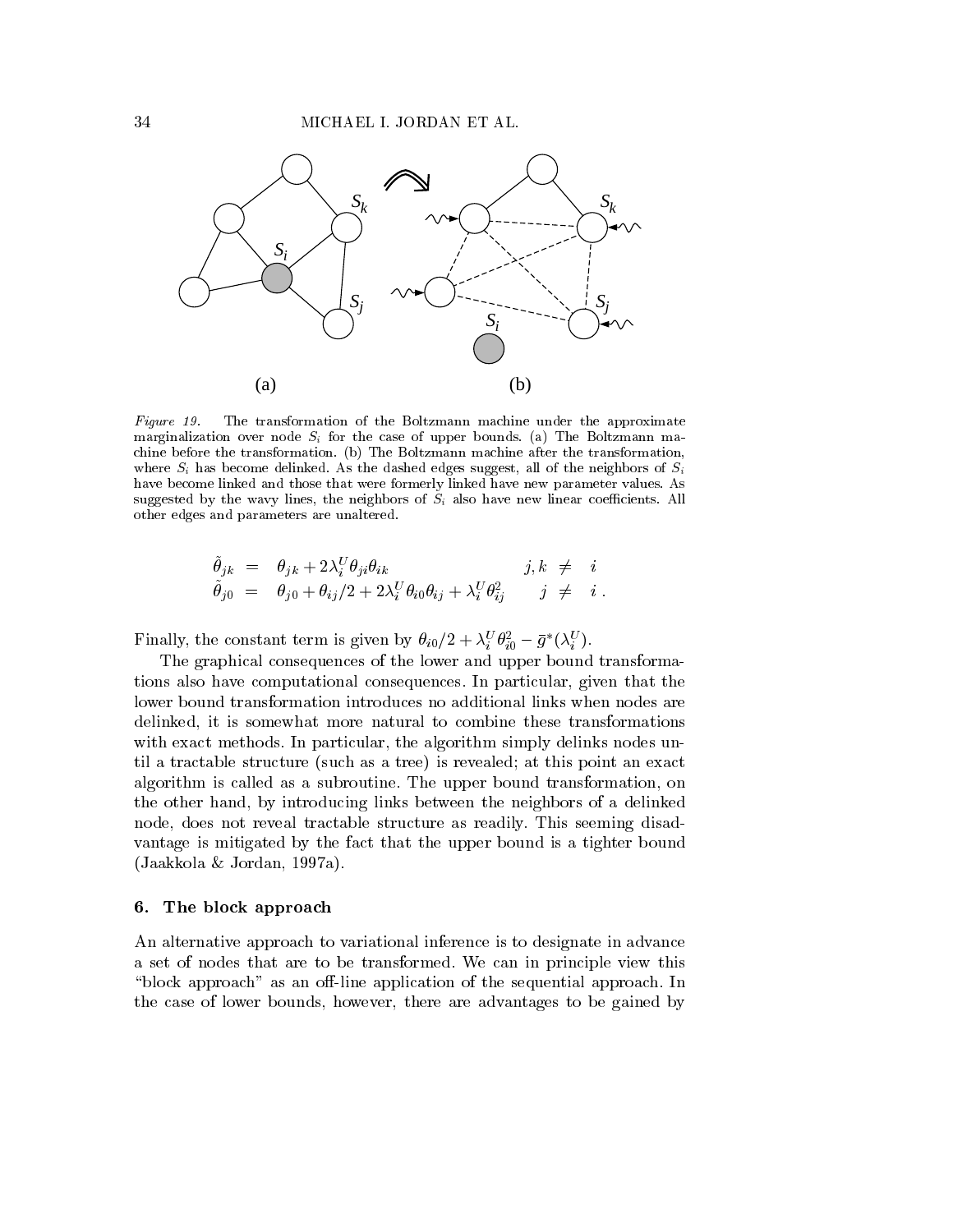developing a methodology that is specific to block transformation. In this section, we show that a natural global measure of approximation accuracy can be obtained for lower bounds via a block version of the variational formalism. The method meshes readily with exact methods in cases in which tractable substructure can be identied in the graph. This approach was first presented by Saul and Jordan  $(1996)$ , as a refined version of mean field theory for Markov random fields, and has been developed further in a number of recent studies (e.g., Ghahramani & Jordan, 1997; Ghahramani & Hinton, 1996; Jordan, et al., 1997).

In the block approach, we begin by identifying a substructure in the graph of interest that we know is amenable to exact inference methods (or, more generally, to efficient approximate inference methods). For example, we might pick out a tree or a set of chains in the original graph. We wish to use this simplied structure to approximate the probability distribution on the original graph. To do so, we consider a family of probability distributions that are obtained from the simplied graph via the introduction of variational parameters. We choose a particular approximating distribution from the simplifying family by making a particular choice for the variational parameters. As in the sequential approach a new choice of variational parameters must be made each time new evidence is available.

More formally, let  $P(S)$  represent the joint distribution on the graphical model of interest, where as before  $S$  represents all of the nodes of the graph and  $H$  and  $E$  are disjoint subsets of  $S$  representing the hidden nodes and the evidence nodes, respectively. We wish to approximate the conditional probability  $P(H|E)$ . We introduce an approximating family of conditional probability distributions,  $Q(H|E, \lambda)$ , where  $\lambda$  are variational parameters. The graph representing  $Q$  is not generally the same as the graph representing  $P$ ; generally it is a sub-graph. From the family of approximating distributions  $Q$ , we choose a particular distribution by minimizing the Kullback-Leibler (KL) divergence,  $D(Q||P)$ , with respect to the variational parameters:

$$
\lambda^* = \operatorname{argmin}_{\lambda} D(Q(H|E, \lambda) \parallel P(H|E)), \tag{41}
$$

where for any probability distributions  $Q(S)$  and  $P(S)$  the KL divergence is defined as follows:

$$
D(Q||P) = \sum_{\{S\}} Q(S) \ln \frac{Q(S)}{P(S)}.
$$
\n(42)

The minimizing values of the variational parameters,  $\lambda^*$ , define a particular distribution,  $Q(H|E, \lambda^*)$ , that we treat as the best approximation of  $P(H|E)$  in the family  $Q(H|E, \lambda)$ .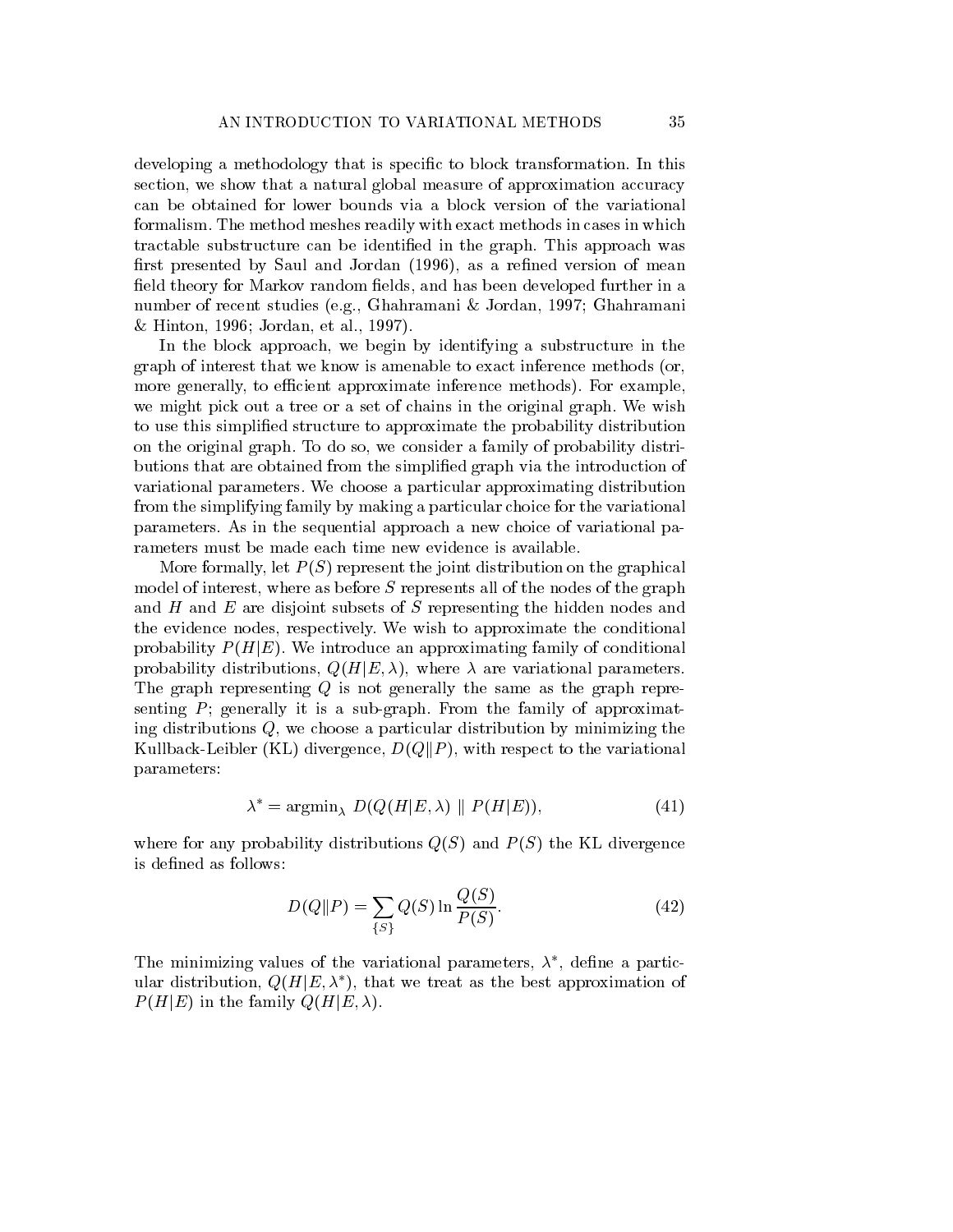One simple justication for using the KL divergence as a measure of approximation accuracy is that it yields the best lower bound on the probability of the evidence  $P(E)$  (i.e., the likelihood) in the family of approximations  $Q(H|E, \lambda)$ . Indeed, we bound the logarithm of  $P(E)$  using Jensen's inequality as follows:

$$
\ln P(E) = \ln \sum_{\{H\}} P(H, E)
$$
  
\n
$$
= \ln \sum_{\{H\}} Q(H|E) \cdot \frac{P(H, E)}{Q(H|E)}
$$
  
\n
$$
\geq \sum_{\{H\}} Q(H|E) \ln \left[ \frac{P(H, E)}{Q(H|E)} \right]. \tag{43}
$$

The difference between the left and right hand sides of this equation is easily seen to be the KL divergence  $D(Q||P)$ . Thus, by the positivity of the KL divergence (Cover & Thomas, 1991), the right-hand side of Eq. (43) is a lower bound on  $P(E)$ . Moreover, by choosing  $\lambda$  according to Eq. (41), we obtain the tightest lower bound.

# 6.1. CONVEX DUALITY AND THE KL DIVERGENCE

We can also justify the choice of KL divergence by making an appeal to convex duality theory, thereby linking the block approach with the sequential approach (Jaakkola, 1997). Consider, for simplicity, the case of discretevalued nodes H. The distribution  $Q(H|E, \lambda)$  can be viewed as a vector of real numbers, one for each configuration of the variables  $H$ . Treat this vector as the vector-valued variational parameter " $\lambda$ " in Eq. (23). Moreover, the log probability  $\ln P(H, E)$  can also be viewed as a vector of real numbers, defined on the set of configurations of  $H$ . Treat this vector as the variable "x" in Eq. (23). Finally, define  $f(x)$  to be ln  $P(E)$ . It can be verified that the following expression for  $\ln P(E)$ :

$$
\ln P(E) = \ln \left( \sum_{\{H\}} e^{\ln P(H,E)} \right) \tag{44}
$$

is indeed convex in the values  $\ln P(H, E)$ . Moreover, by direct substitution in Eq. (23):

$$
f^*(Q) = \min\left\{\sum_{\{H\}} Q(H|E,\lambda)\ln P(H,E) - \ln P(E)\right\}
$$
(45)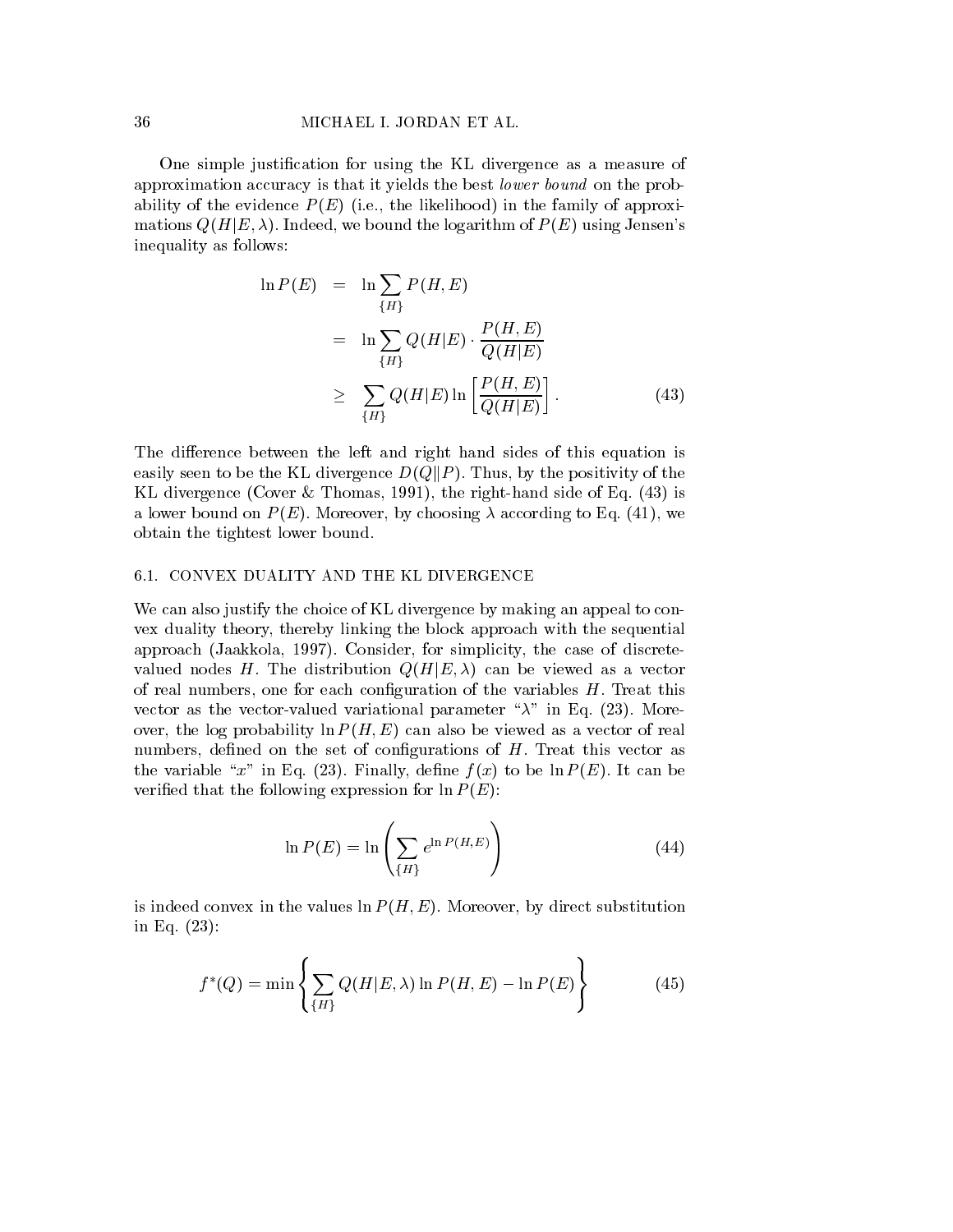and minimizing with respect to  $\ln P(H, E)$ , the conjugate function  $f^*(Q)$ is seen to be the negative entropy function  $\sum_{\{H\}} Q(H|E)$  ln  $Q(H|E)$ . Thus, using Eq. (23), we can lower bound the log likelihood as follows:

$$
\ln P(E) \ge \sum_{\{H\}} Q(H|E) \ln P(H,E) - Q(H|E) \ln Q(H|E) \tag{46}
$$

This is identical to Eq. (43). Moreover, we see that we could in principle recover the exact log likelihood if Q were allowed to range over all probability distributions  $Q(H|E)$ . By ranging over a parameterized family  $Q(H|E, \lambda)$ , we obtain the tightest lower bound that is available within the family.

### 6.2. PARAMETER ESTIMATION VIA VARIATIONAL METHODS

Neal and Hinton (this volume) have pointed out that the lower bound in Eq. (46) has a useful role to play in the context of maximum likelihood parameter estimation. In particular, they make a link between this lower bound and parameter estimation via the EM algorithm.

Let us augment our notation to include parameters  $\theta$  in the specification of the joint probability distribution  $P(S|\theta)$ . As before, we designate a subset of the nodes E as the observed evidence. The marginal probability  $P(E|\theta)$ , thought of as a function of  $\theta$ , is known as the *likelihood*. The EM algorithm is a method for maximum likelihood parameter estimation that hillclimbs in the log likelihood. It does so by making use of the convexity relationship between  $\ln P(H, E|\theta)$  and  $\ln P(E|\theta)$  described in the previous section.

In Section 6 we showed that the function

$$
\mathcal{L}(Q,\theta) = \sum_{\{H\}} Q(H|E) \ln P(H,E|\theta) - Q(H|E) \ln Q(H|E) \tag{47}
$$

is a lower bound on the log likelihood for any probability distribution  $Q(H|E)$ . Moreover, we showed that the difference between  $\ln P(E|\theta)$  and the bound  $\mathcal{L}(Q, \theta)$  is the KL divergence between  $Q(H|E)$  and  $P(H|E)$ . Suppose now that we allow  $Q(H|E)$  to range over all possible probability distributions on  $H$  and minimize the KL divergence. It is a standard result (cf. Cover & Thomas, 1991) that the KL divergence is minimized by choosing  $Q(H|E) = P(H|E, \theta)$ , and that the minimal value is zero. This is verified by substituting  $P(H|E,\theta)$  into the right-hand side of Eq. (47) and recovering  $\ln P(E|\theta)$ .

This suggests the following algorithm. Starting from an initial parameter vector  $\sigma^{<\gamma}$ , we iterate the following two steps, known as the  $\mathbb{E}$  (expectation) step" and the \M (maximization) step." First, we maximize the bound  $\mathcal{L}(Q, \theta)$  with respect to probability distributions Q. Second, we fix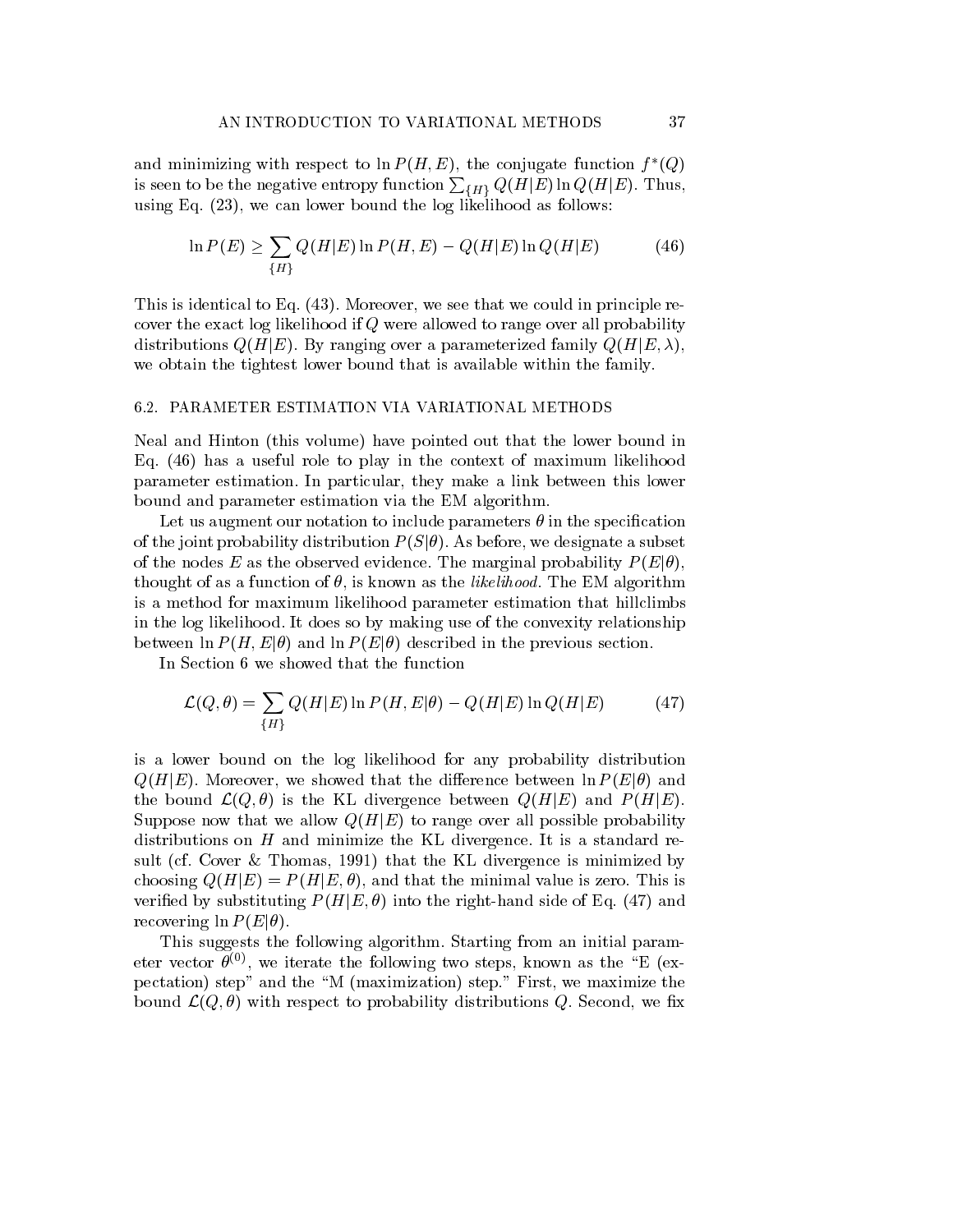Q and maximize the bound  $\mathcal{L}(Q, \theta)$  with respect to the parameters  $\theta$ . More formally, we have:

$$
(\text{E step}): \quad Q^{(k+1)} = \text{argmax}_{Q} \ \mathcal{L}(Q, \theta^{(k)}) \tag{48}
$$

$$
\text{(M step):} \quad \theta^{(k+1)} \quad = \quad \operatorname{argmax}_{\theta} \mathcal{L}(Q^{(k+1)}, \theta) \tag{49}
$$

which is coordinate ascent in  $\mathcal{L}(Q, \theta)$ .

This can be related to the traditional presentation of the EM algorithm (Dempster, Laird, & Rubin, 1977) by noting that for fixed  $Q$ , the righthand side of Eq. (47) is a function of  $\theta$  only through the ln  $P(H, E|\theta)$  term. Thus maximizing  $\mathcal{L}(Q, \theta)$  with respect to  $\theta$  in the M step is equivalent to maximizing the following function:

$$
\sum_{\{H\}} P(H|E, \theta^{(k)}) \ln P(H, E|\theta). \tag{50}
$$

Maximization of this function, known as the "complete log likelihood" in the EM literature, defines the M step in the traditional presentation of EM.

Let us now return to the situation in which we are unable to compute the full conditional distribution  $P(H|E, \theta)$ . In such cases variational methodology suggests that we consider a family of approximating distributions. Although we are no longer able to perform a true EM iteration given that we cannot avail ourselves of  $P(H|E, \theta)$ , we can still perform coordinate ascent in the lower bound  $\mathcal{L}(Q, \theta)$ . Indeed, the variational strategy of minimizing the KL divergence with respect to the variational parameters that define the approximating family is exactly a restricted form of coordinate ascent in the first argument of  $\mathcal{L}(Q, \theta)$ . We then follow this step by an "M step" that increases the lower bound with respect to the parameters  $\theta$ .

This point of view, which can be viewed as a computationally tractable approximation to the EM algorithm, has been exploited in a number of recent architectures, including the sigmoid belief network, factorial hidden Markov model and hidden Markov decision tree architectures that we discuss in the following sections, as well as the \Helmholtz machine" of Dayan, et al. (1995) and Hinton, et al. (1995).

#### 6.3. EXAMPLES

We now return to the problem of picking a tractable variational parameterization for a given graphical model. We wish to pick a simplied graph which is both rich enough to provide distributions that are close to the true distribution, and simple enough so that an exact algorithm can be utilized efficiently for calculations under the approximate distribution. Similar considerations hold for the variational parameterization: the variational parameterization must be representationally rich so that good approximations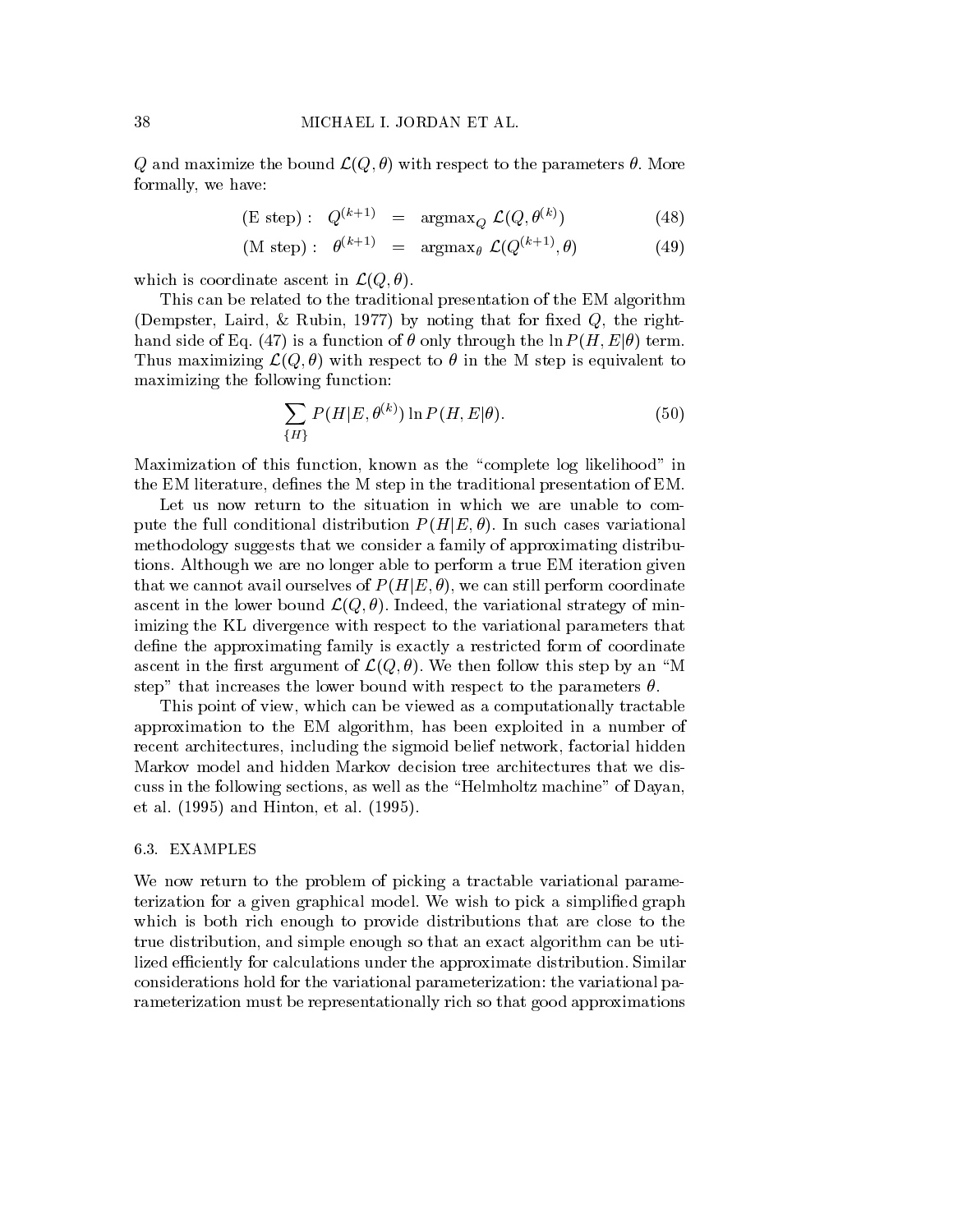are available and yet simple enough so that a procedure that minimizes the KL divergence has some hope of finding good parameters and not getting stuck in a local minimum. It is not necessarily possible to realize all of these desiderata simultaneously; however, in a number of cases it has been found that relatively simple variational approximations can yield reasonably accurate solutions. In this section we discuss several such examples.

#### 6.3.1. Mean field Boltzmann machine

In Section 5.2 we discussed a sequential variational algorithm that yielded upper and lower bounds for the Boltzmann machine. We now revisit the Boltzmann machine within the context of the block approach and discuss lower bounds. We also relate the two approaches.

Recall that the joint probability for the Boltzmann machine can be written as follows:

$$
P(S|\theta) = \frac{e^{\sum_{i < j} \theta_{ij} S_i S_j + \sum_i \theta_{i0} S_i}}{Z},\tag{51}
$$

where  $\theta_{ij} = 0$  for nodes  $S_i$  and  $S_j$  that are not neighbors in the graph. Consider now the representation of the conditional distribution  $P(H|E, \theta)$ in a Boltzmann machine. For nodes  $S_i \in E$  and  $S_j \in E$ , the contribution  $\theta_{ij}S_iS_j$  reduces to a constant, which vanishes when we normalize. If  $S_i \in$ H and  $S_i \in E$ , the quadratic contribution becomes a linear contribution that we associate with node  $S_i$ . Finally, linear terms associated with nodes  $S_i \in E$  also become constants and vanish. In summary, we can express the conditional distribution  $P(H|E, \theta)$  as follows:

$$
P(H|E,\theta) = \frac{e^{\sum_{i < j} \theta_{ij} S_i S_j + \sum_i \theta_{i0}^c S_i}}{Z_c},\tag{52}
$$

where the sums are restricted to range over nodes in  $H$  and the updated parameters  $\sigma_{i0}^*$  include contributions associated with the evidence hodes:

$$
\theta_{i0}^c = \theta_{i0} + \sum_{j \in E} \theta_{ij} S_j. \tag{53}
$$

The updated partition function  $Z_c$  is given as follows:

$$
Z_c = \sum_{\{H\}} \left\{ e^{\sum_{i < j} \theta_{ij} S_i S_j + \sum_i \theta_{i0}^c S_i} \right\} . \tag{54}
$$

In sum, we have a Boltzmann machine on the subset H.

The "mean field" approximation (Peterson & Anderson, 1987) for Boltzmann machines is a particular form of variational approximation in which a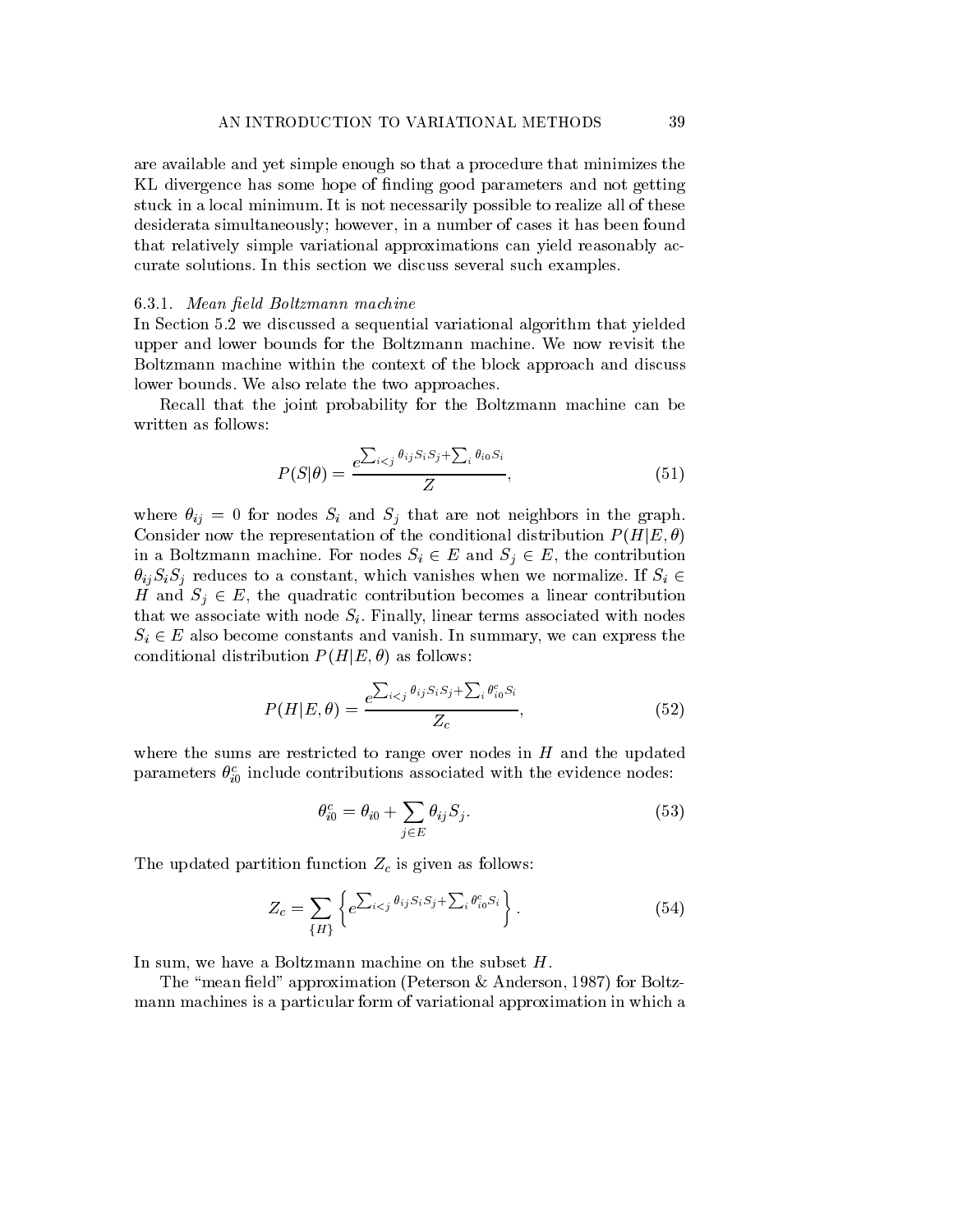

Figure 20. (a) A node  $S_i$  in a Boltzmann machine with its Markov blanket. (b) The approximating mean field distribution  $Q$  is based on a graph with no edges. The mean field equations yield a deterministic relationship, represented in the figure with the dotted lines, between the variational parameters  $\mu_i$  and  $\mu_j$  for nodes j in the Markov blanket of node i.

completely factorized distribution is used to approximate  $P(H|E, \theta)$ . That is, we consider the simplest possible approximating distribution; one that is obtained by dropping all of the edges in the Boltzmann graph (see Fig. 20). For this choice of  $Q(H|E,\mu)$ , (where we now use  $\mu$  to represent the variational parameters), we have little choice as to the variational parameterization—to represent as large an approximating family as possible we endow each degree of freedom  $S_i$  with its own variational parameter  $\mu_i$ . Thus Q can be written as follows:

$$
Q(H|E,\mu) = \prod_{i \in H} \mu_i^{S_i} (1 - \mu_i)^{1 - S_i},\tag{55}
$$

where the product is taken over the hidden nodes  $H$ .

Forming the KL divergence between the fully factorized Q distribution and the  $P$  distribution in Eq.  $(52)$ , we obtain:

$$
D(Q||P) = \sum_{i} [\mu_i \ln \mu_i + (1 - \mu_i) \ln(1 - \mu_i)] - \sum_{i < j} \theta_{ij} \mu_i \mu_j - \sum_{i} \theta_{i0}^c \mu_i + \ln Z_c,\tag{56}
$$

where the sums range across nodes in  $H$ . In deriving this result we have used the fact that, under the Q distribution,  $S_i$  and  $S_j$  are independent random variables with mean values  $\mu_i$  and  $\mu_j$ .

We now take derivatives of the KL divergence with respect to  $\mu_i$ —noting that  $Z_c$  is independent of  $\mu_i$ —and set the derivative to zero to obtain the following equations:

$$
\mu_i = \sigma \left( \sum_j \theta_{ij} \mu_j + \theta_{i0} \right), \qquad (57)
$$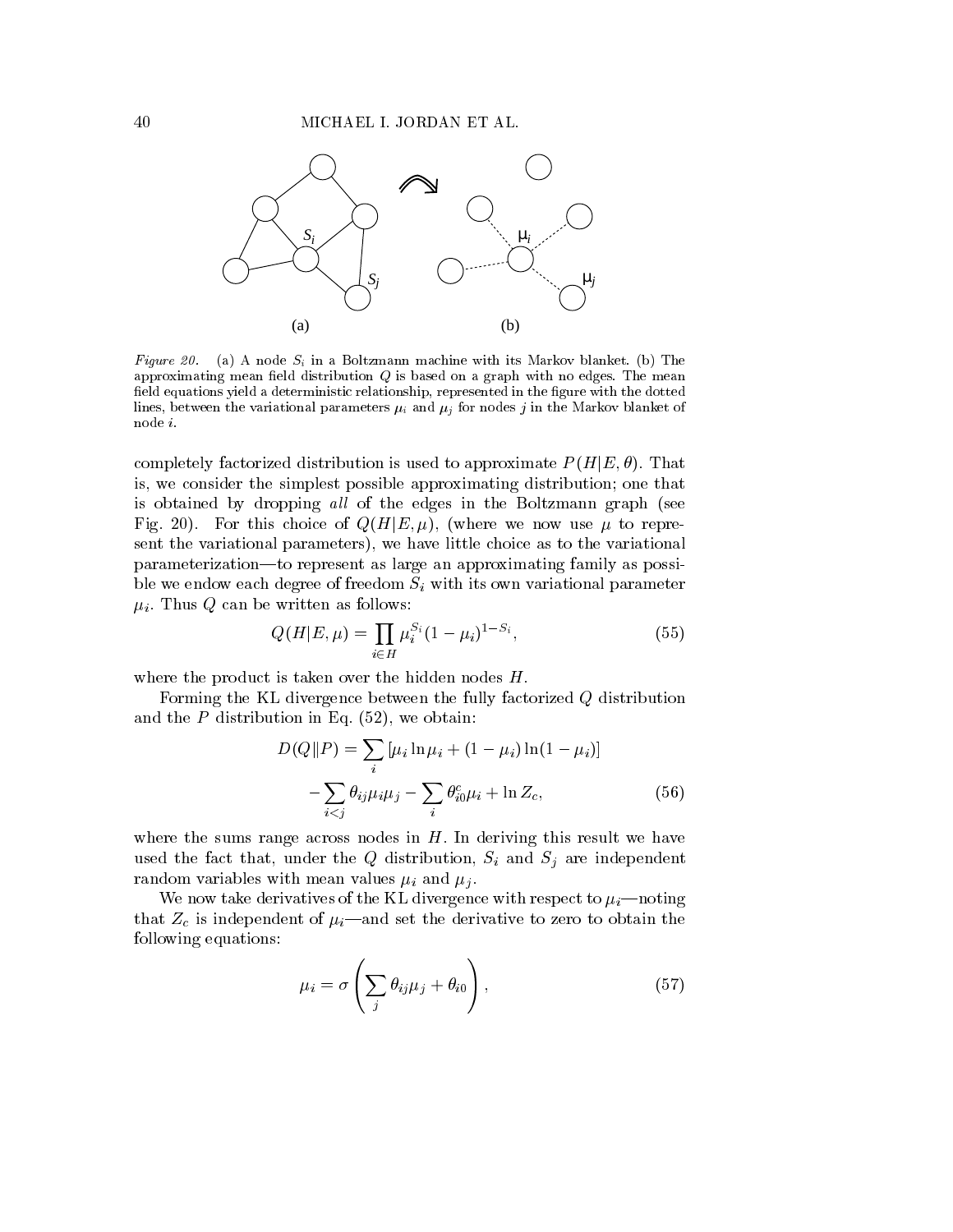where  $\sigma(z) = 1/(1 + e^{-z})$  is the logistic function and we define  $\theta_{ij}$  equal to  $\theta_{ji}$  for  $j < i$ . Eq. (57) defines a set of coupled equations known as the "mean field equations." These equations are solved iteratively for a fixed point solution. Note that each variational parameter  $\mu_i$  updates its value based on a sum across the variational parameters in its Markov blanket (cf. Fig. 20b). This can be viewed as a variational form of a local message passing algorithm.

The mean field approximation for Boltzmann machines can provide a reasonably good approximation to conditional distributions in dense Boltzmann machines, and is the basis of a useful approach to combinatorial optimization known as "deterministic annealing." There are also cases, however, in which it is known to break down. These cases include sparse Boltzmann machines and Boltzmann machines with \frustrated" interactions; these are networks whose potential functions embody constraints between neighboring nodes that cannot be simultaneously satised (see also Galland, 1993). In the case of sparse networks, exact algorithms can provide help; indeed, this observation led to the use of exact algorithms as subroutines within the "structured mean field" approach pursued by Saul and Jordan (1996).

Let us now consider the parameter estimation problem for Boltzmann machines. Writing out the lower bound in Eq. (47) for this case, we have:

$$
\ln P(E|\theta) \ge \sum_{i < j} \theta_{ij} \mu_i \mu_j + \sum_i \theta_{i0}^c \mu_i - \ln Z
$$
\n
$$
- \sum_i \left[ \mu_i \ln \mu_i + (1 - \mu_i) \ln(1 - \mu_i) \right] \tag{58}
$$

Taking the derivative with respect to  $\theta_{ij}$  yields a gradient which has a simple "Hebbian" term  $\mu_i \mu_j$  as well as a contribution from the derivative of ln Z with respect to  $\theta_{ij}$ . It is not hard to show that this derivative is  $\langle S_i S_j \rangle$ ; where the brackets signify an average with respect to the unconditional distribution  $P(S|\theta)$ . Thus we have the following gradient algorithm for performing an approximate M step:

$$
\Delta \theta_{ij} \propto (\mu_i \mu_j - \langle S_i S_j \rangle). \tag{59}
$$

Unfortunately, however, given our assumption that calculations under the Boltzmann distribution are intractable for the graph under consideration, it is intractable to compute the unconditional average. We can once again appeal to mean field theory and compute an approximation to  $\langle S_i S_j \rangle$ , where we now use a factorized distribution on all of the nodes; however, the M step is now a difference of gradients of two different bounds and is therefore no longer guaranteed to increase  $\mathcal{L}$ . There is a more serious problem, moreover, which is particularly salient in unsupervised learning problems. If the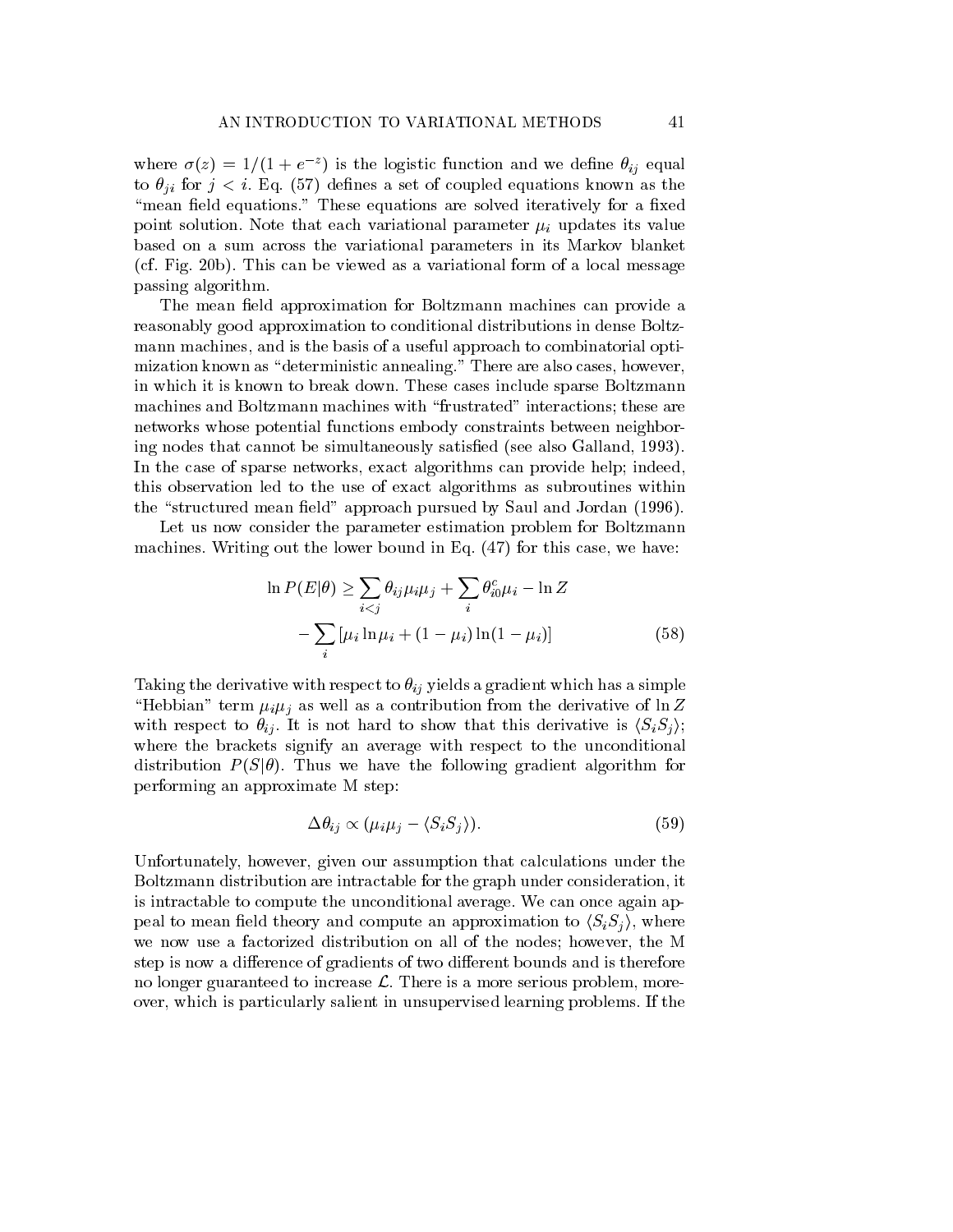data set of interest is a heterogeneous collection of sub-populations, such as in unsupervised classication problems, the unconditional distribution will generally be required to have multiple modes. Unfortunately the factorized mean field approximation is unimodal and is a poor approximation for a multi-modal distribution. One approach to this problem is to utilize multi-modal  $Q$  distributions within the mean-field framework; for example, Jaakkola and Jordan (this volume) discuss the use of mixture models as approximating distributions.

These issues find a more satisfactory treatment in the context of directed graphs, as we see in the following section. In particular, the gradient for a directed graph (cf. Eq. (68)) does not require averages under the unconditional distribution.

Finally, let us consider the relationship between the mean field approximation and the lower bounds that we obtained via a sequential algorithm in Section 5.2. In fact, if we run the latter algorithm until all nodes are eliminated from the graph, we obtain a bound that is identical to the mean field bound (Jaakkola, 1997). To see this, note that for a Boltzmann machine in which all of the nodes have been eliminated there are no quadratic and linear terms; only the constant terms remain. Recall from Section 5.2 that the constant that arises when node *i* is removed is  $\mu_i^-\nu_{i0} + H(\mu_i^-)$ , where  $v_{i0}$  refers to the value of  $v_{i0}$  after it has been updated to absorb the linear terms from previously eliminated nodes  $j < i$ . (Recall that the latter update is given by  $\sigma_{i0} = \sigma_{i0} + \mu_i \sigma_{ij}$  for the removal of a particular hode *j*). Collecting together such updates for  $j < i$ , and summing across all nodes  $i$ , we find that the resulting constant term is given as follows:

$$
\sum_{i} \left\{ \hat{\theta}_{i0} \mu_{i} + H(\mu_{i}) \right\} = \sum_{i < j} \theta_{ij} \mu_{i} \mu_{j} + \sum_{i} \theta_{i0}^{c} \mu_{i} - \sum_{i} \left[ \mu_{i} \ln \mu_{i} + (1 - \mu_{i}) \ln(1 - \mu_{i}) \right] \tag{60}
$$

This differs from the lower bound in Eq.  $(58)$  only by the term  $\ln Z$ , which disappears when we maximize with respect to  $\mu_i$ .

#### 6.3.2. Neural networks

As discussed in Section 3, the "sigmoid belief network" is essentially a (directed) neural network with graphical model semantics. We utilize the logistic function as the node probability function:

$$
P(S_i = 1 | S_{\pi(i)}) = \frac{1}{1 + e^{-\sum_{j \in \pi(i)} \theta_{ij} S_j - \theta_{i0}}},
$$
\n(61)

where we assume that  $\theta_{ij} = 0$  unless j is a parent of i. (In particular,  $\theta_{ij} \neq 0 \Rightarrow \theta_{ji} = 0$ . Noting that the probabilities for both the  $S_i = 0$  case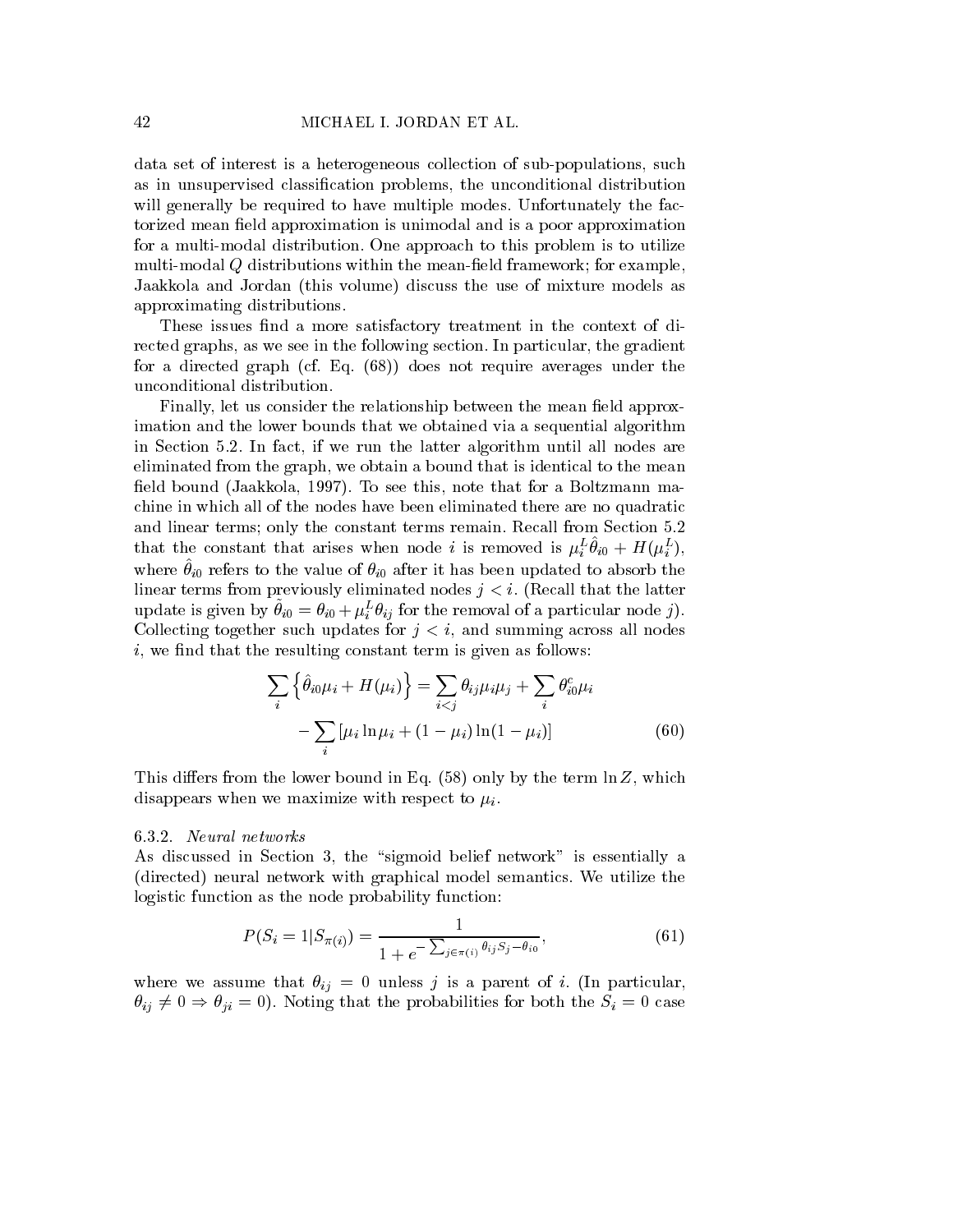and the  $S_i = 1$  case can be written in a single expression as follows:

$$
P(S_i|S_{\pi(i)}) = \frac{e^{\left(\sum_{j \in \pi(i)} \theta_{ij} S_j + \theta_{i0}\right) S_i}}{1 + e^{\sum_{j \in \pi(i)} \theta_{ij} S_j + \theta_{i0}}},\tag{62}
$$

we obtain the following representation for the joint distribution:

$$
P(S|\theta) = \prod_{i} \left[ \frac{e^{\left(\sum_{j \in \pi(i)} \theta_{ij} S_j + \theta_{i0}\right) S_i}}{1 + e^{\sum_{j \in \pi(i)} \theta_{ij} S_j + \theta_{i0}}} \right],\tag{63}
$$

We wish to calculate conditional probabilities under this joint distribution.

As we have seen (cf. Fig. 6), inference for general sigmoid belief networks is intractable, and thus it is sensible to consider variational approximations. Saul, Jaakkola, and Jordan (1996) and Saul and Jordan (this volume) have explored the viability of the simple completely factorized distribution. Thus once again we set:

$$
Q(H|E,\mu) = \prod_{i \in H} \mu_i^{S_i} (1 - \mu_i)^{1 - S_i},\tag{64}
$$

and attempt to find the best such approximation by varying the parameters  $\mu_i$ .

The computation of the KL divergence  $D(Q||P)$  proceeds much as it does in the case of the mean field Boltzmann machine. The entropy term  $(Q \ln Q)$  is the same as before. The energy term  $(Q \ln P)$  is found by taking the logarithm of Eq.  $(63)$  and averaging with respect to Q. Putting these results together, we obtain:

$$
\ln P(E|\theta) \ge \sum_{i < j} \theta_{ij} \mu_i \mu_j + \sum_i \theta_{i0}^c \mu_i
$$
\n
$$
- \sum_i \left\langle \ln \left[ 1 + e^{\sum_{j \in \pi(i)} \theta_{ij} S_j + \theta_{i0}} \right] \right\rangle
$$
\n
$$
- \sum_i \left[ \mu_i \ln \mu_i + (1 - \mu_i) \ln(1 - \mu_i) \right] \tag{65}
$$

where  $\langle \cdot \rangle$  denotes an average with respect to the Q distribution. Note that, despite the fact that  $Q$  is factorized, we are unable to calculate the average of  $\ln[1 + e^{z_i}]$ , where  $z_i$  denotes  $\sum_{j \in \pi(i)} \theta_{ij} S_j + \theta_{i0}$ . This is an important term which arises directly from the directed nature of the sigmoid belief network (it arises from the denominator of the sigmoid, a factor which is necessary to define the sigmoid as a local conditional probability). To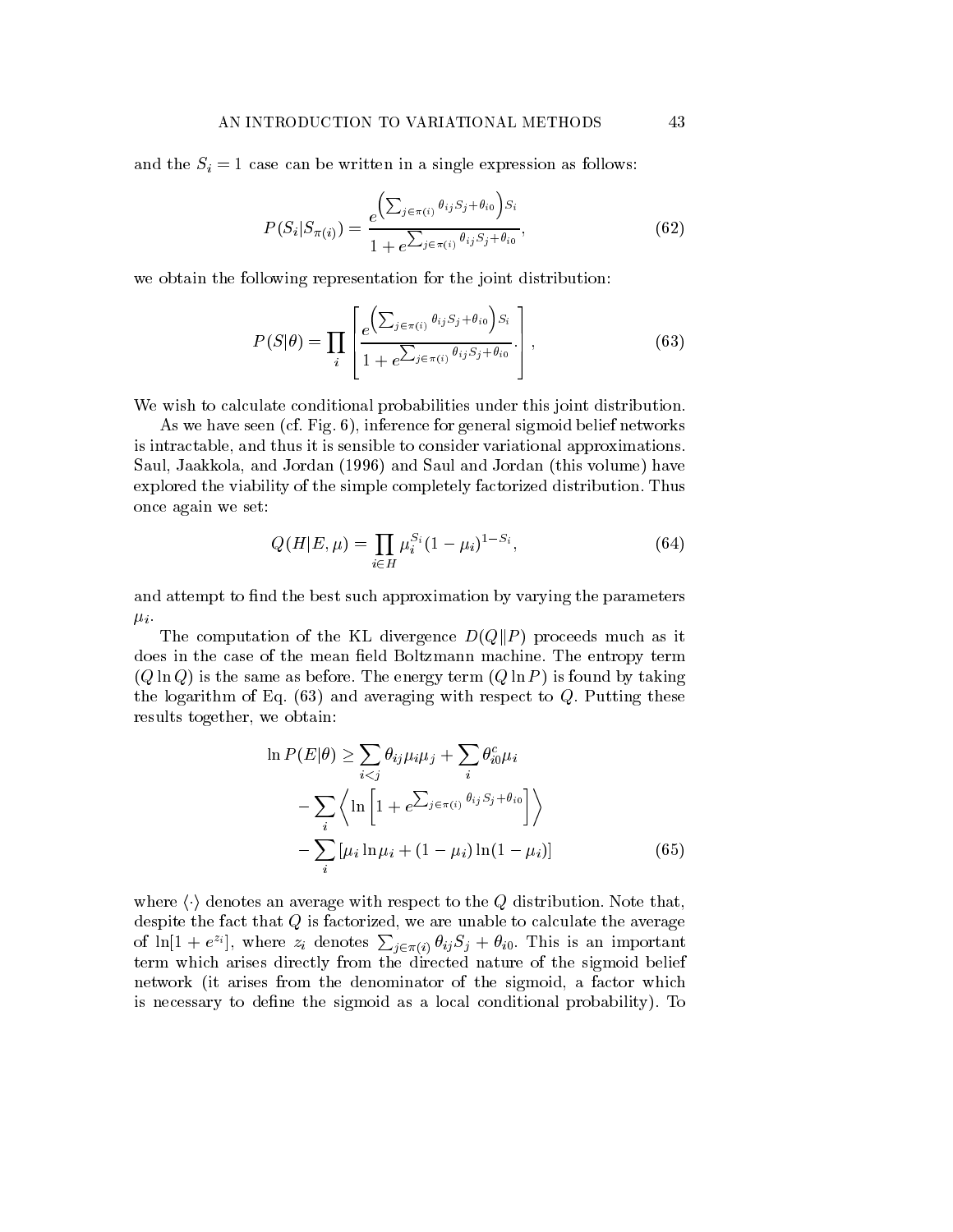deal with this term, Saul et al. (1996) introduced additional variational parameters  $\xi_i$ . These parameters can be viewed as providing a tight form of Jensen's inequality. Note in particular that we require an upper bound on  $\min[1 + e^*]$  (given that this term appears with a negative sign in Eq. (65)). Jensen's inequality provides such a bound, however Saul et al. found that this bound was not sufficiently tight and introduced a tighter bound due to Seung (1995). In particular:

$$
\langle \ln[1 + e^{z_i}] \rangle = \langle \ln[e^{\xi_i z_i} e^{-\xi_i z_i} (1 + e^{z_i})] \rangle
$$
  
\n
$$
= \xi_i \langle z_i \rangle + \langle \ln[e^{-\xi_i z_i} + e^{(1 - \xi_i) z_i}] \rangle
$$
  
\n
$$
\leq \xi_i \langle z_i \rangle + \ln \langle e^{-\xi_i z_i} + e^{(1 - \xi_i) z_i} \rangle,
$$
 (66)

which reduces to standard Jensen for  $\xi_i = 0$ . The final result can be utilized directly in Eq. (65) to provide a tractable lower bound on the log likelihood.

Saul and Jordan (this volume) show that in the limiting case of networks in which each hidden node has a large number of parents, so that a central limit theorem can be invoked, the parameter  $\xi_i$  has a probabilistic interpretation as the approximate expectation of  $\sigma(z_i)$ , where  $\sigma(\cdot)$  is again the logistic function.

For fixed values of the parameters  $\xi_i$ , by differentiating the KL divergence with respect to the variational parameters  $\mu_i$ , we obtain the following consistency equations:

$$
\mu_i = \sigma \left( \sum_j \theta_{ij} \mu_j + \theta_{i0} + \sum_j \theta_{ji} (\mu_j - \xi_j) + K_{ij} \right) \tag{67}
$$

where  $K_{ij}$  is an expression that depends on node i, its child j, and the other parents (the "co-parents") of node j. Given that the first term is a sum over contributions from the parents of node  $i$ , and the second term is a sum over contributions from the children of node  $i$ , we see that the consistency equation for a given node again involves contributions from the Markov blanket of the node (see Fig. 21). Thus, as in the case of the Boltzmann machine, we find that the variational parameters are linked via their Markov blankets and the consistency equation (Eq. (67)) can be interpreted as a local message-passing algorithm.

Saul, Jaakkola, and Jordan (1996) and Saul and Jordan (this volume) also show how to update the variational parameters  $\xi_i$ . The two papers utilize these parameters in slightly different ways and obtain different update equations. Yet another variational approximation for the sigmoid belief network, including both upper and lower bounds, is presented in Jaakkola and Jordan (1996).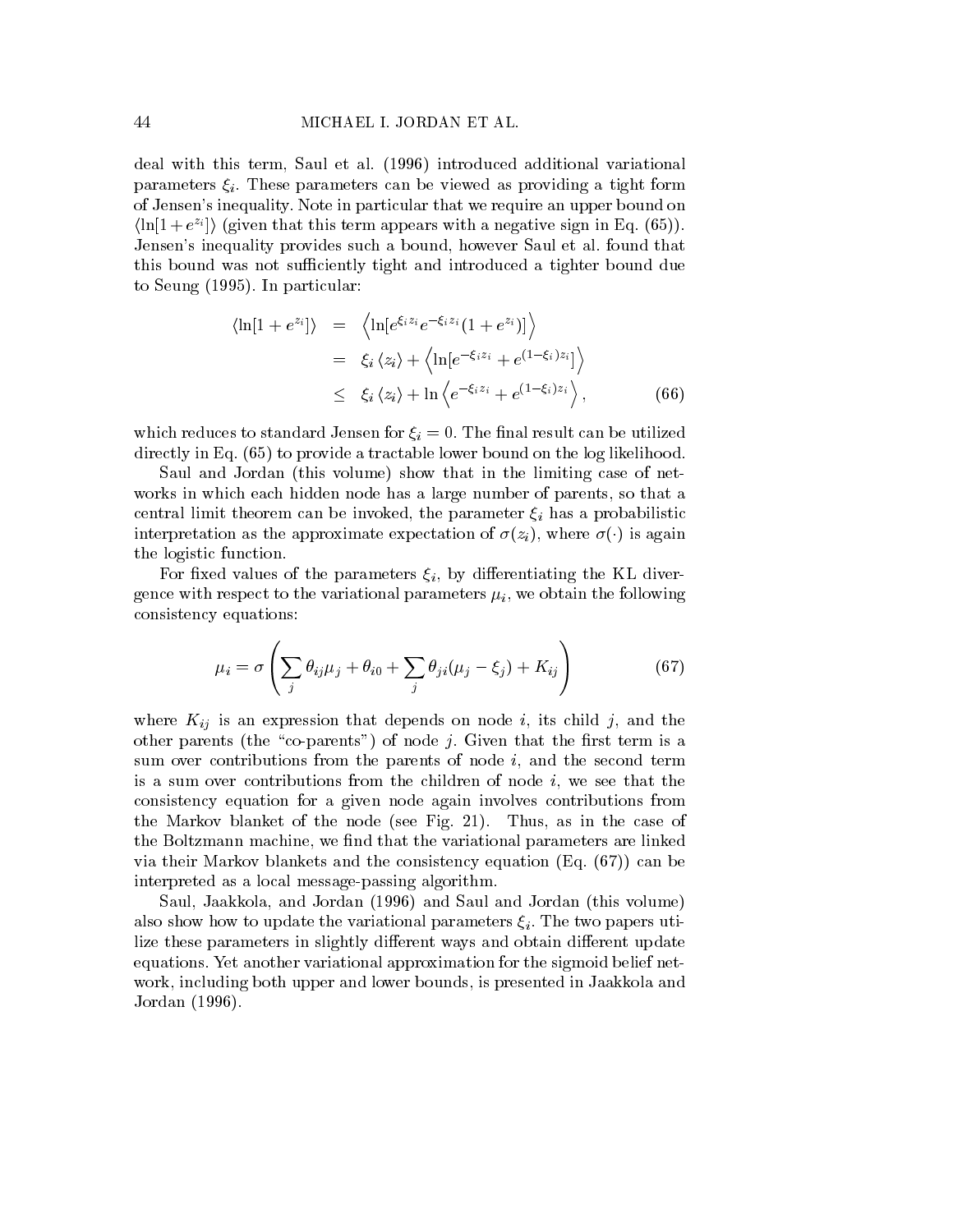

Figure 21. (a) A node  $S_i$  in a sigmoid belief network machine with its Markov blanket. (b) The mean field equations yield a deterministic relationship, represented in the figure with the dotted lines, between the variational parameters  $\mu_i$  and  $\mu_j$  for nodes j in the Markov blanket of node i.

Finally, we can compute the gradient with respect to the parameters  $\theta_{ij}$ for fixed variational parameters  $\mu$  and  $\xi$ . The result obtained by Saul and Jordan (this volume) takes the following form:

$$
\Delta \theta_{ij} \propto (\mu_i - \xi_i) \mu_j - \theta_{ij} \xi_i (1 - \xi_i) \mu_i (1 - \mu_i). \tag{68}
$$

Note that there is no need to calculate variational parameters under the unconditional distribution,  $P(S|\theta)$ , as in the case of the Boltzmann machine (a fact first noted by Neal,  $1992$ ). Note also the interesting appearance of a regularization term—the second term in the equation is a "weight decay" term that is maximal for non-extreme values of the variational parameters (both of these parameters are bounded between zero and one).

Saul, et al. (1996) tested the sigmoid belief network on a handwritten digit recognition problem, obtaining results that were competitive with other supervised learning systems. An important advantage of the graphical model approach is its ability to deal with missing data. Indeed, Saul and Jordan (this volume) report that the degradation in performance with missing pixels in the digits is slight. For further comparative empirical work on sigmoid belief networks and related architectures, including comparisons with Gibbs sampling, see Frey, Hinton, and Dayan (1996).

# 6.3.3. Factorial hidden Markov models

The factorial hidden Markov model (FHMM) is a multiple chain structure (see Fig. 22(a)). Using the notation developed earlier (see Section 3.5), the joint probability distribution for the FHMM is given by:

$$
P(\{X_t^{(m)}\}, \{Y_t\}|\theta) =
$$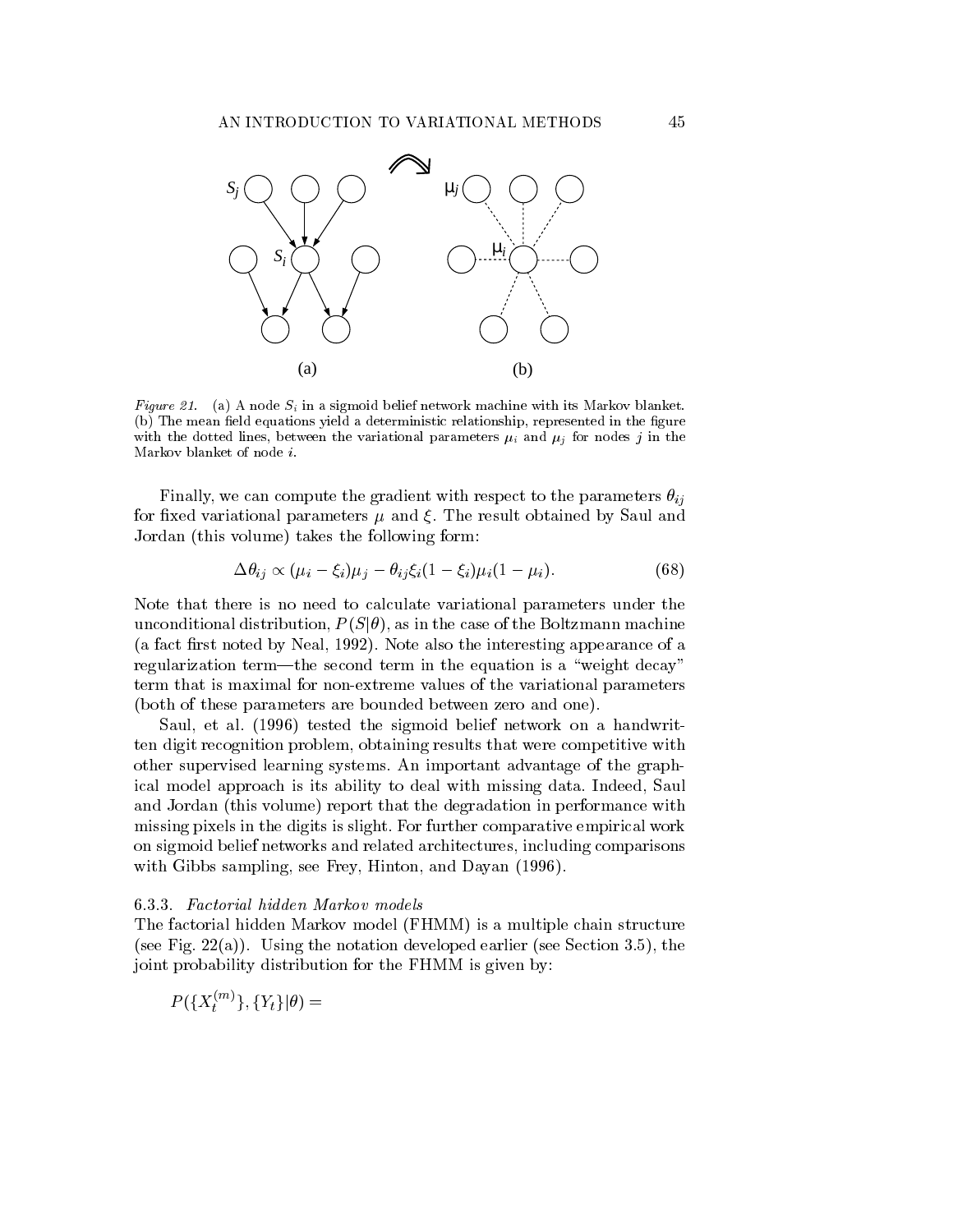

Figure 22. (a) The FHMM. (b) A variational approximation for the FHMM can be obtained by picking out a tractable substructure in the FHMM graph. Parameterizing this graph leads to a family of tractable approximating distributions.

$$
\prod_{m=1}^{M} \left[ \pi^{(m)}(X_1^{(m)}) \prod_{t=2}^{T} A^{(m)}(X_t^{(m)} | X_{t-1}^{(m)}) \right] \prod_{t=1}^{T} P(Y_t | \{X_t^{(m)}\}_{m=1}^{M}) \tag{69}
$$

Computation under this probability distribution is generally infeasible, because, as we saw earlier, the clique size becomes unmanageably large when the FHMM chain structure is moralized and triangulated. Thus it is necessary to consider approximations.

For the FHMM there is a natural substructure on which to base a variational algorithm. In particular, the chains that compose the FHMM are individually tractable. Therefore, rather than removing all of the edges, as in the naive mean field approximation discussed in the previous two sections, it would seem more reasonable to remove only as many edges as are necessary to decouple the chains. In particular, we remove the edges that link the state nodes to the output nodes (see Fig.  $22(b)$ ). Without these edges the moralization process no longer links the state nodes and no longer creates large cliques. In fact, the moralization process on the delinked graph in Fig. 22(b) is vacuous, as is the triangulation. Thus the cliques on the definition graph are of size  $N^2$ , where  $N$  is the number of states for a single chain. Inference in the approximate graph runs in time  $O(MT/N_z)$ , where  $M$  is the number of chains and  $T$  is the length of the time series.

Let us now consider how to express a variational approximation using the delinked graph of Fig. 22(b) as an approximation. The idea is to introduce one free parameter into the approximating probability distribution, Q, for each edge that we have dropped. These free parameters, which we denote as  $\lambda_i^{(m)}$ , essentially serve as surrogates for the effect of the observation at time t on state component m. When we optimize the divergence  $D(Q||P)$  with respect to these parameters they become interdependent; this (deterministic) interdependence can be viewed as an approximation to the probabilistic dependence that is captured in an exact algorithm via the moralization process.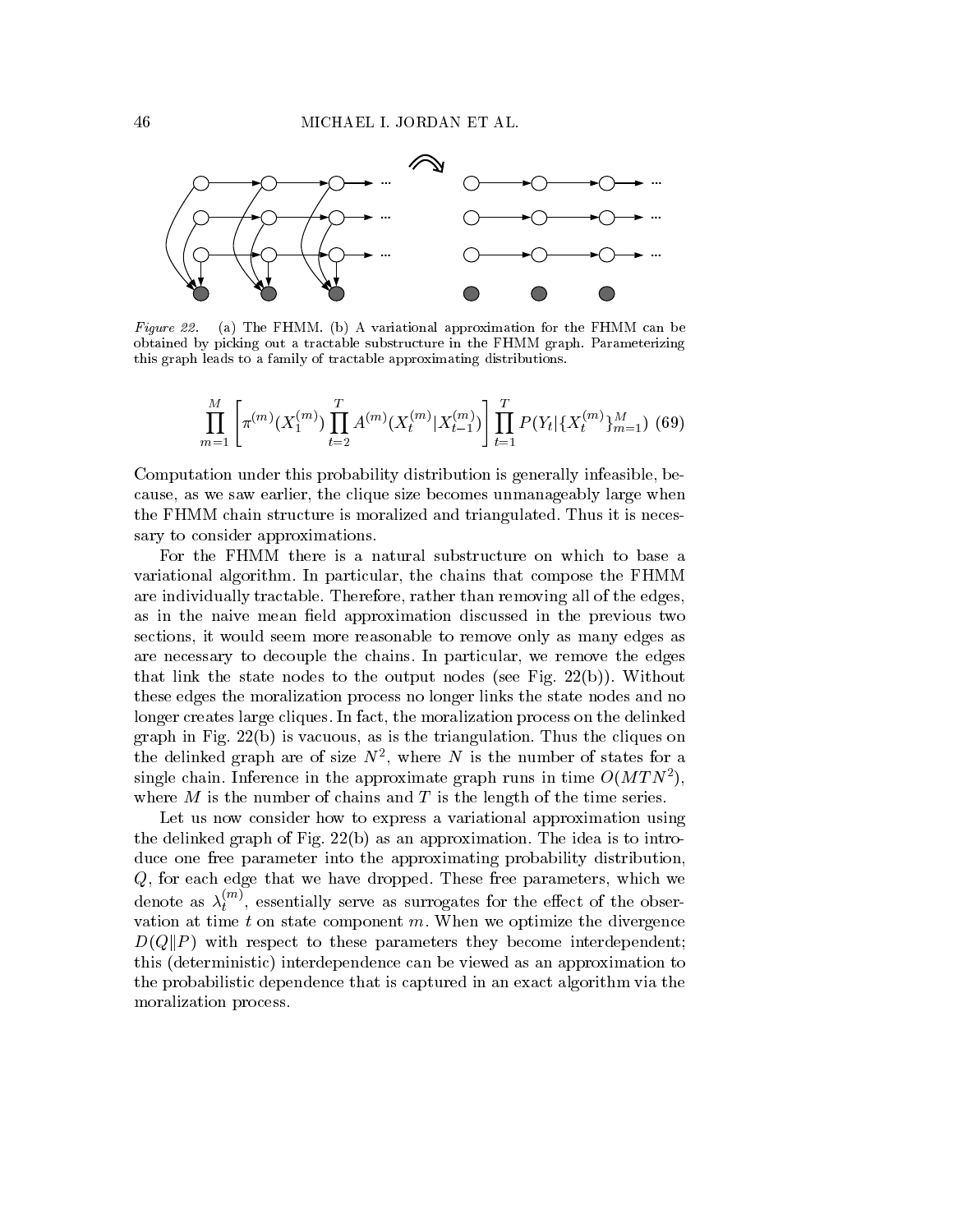Referring to Fig. 22(b), we write the approximating  $Q$  distribution in the following factorized form:

$$
Q(\{X_t^{(m)}\}|\{Y_t\},\theta,\lambda) = \prod_{m=1}^M \tilde{\pi}^{(m)}(X_1^{(m)}) \prod_{t=2}^T \tilde{A}^{(m)}(X_t^{(m)}|X_{t-1}^{(m)}),\qquad(70)
$$

where  $\lambda$  is the vector of variational parameters  $\lambda_i^{\ldots}$ . We define the transition matrix  $\tilde{A}(m)$  to be the product of the exact transition matrix  $A(m)$ and the variational parameter  $\lambda_{t}^{+}$  ':

the contract of the contract of the contract of the contract of the contract of the contract of the contract of

$$
\tilde{A}^{(m)}(X_t^{(m)}|X_{t-1}^{(m)}) = A^{(m)}(X_t^{(m)}|X_{t-1}^{(m)})\lambda_t^{(m)},\tag{71}
$$

and similarly for the initial state probabilities  $\tilde{\pi}^{(m)}$ :

$$
\tilde{\pi}^{(m)}(X_1^{(m)}) = \pi^{(m)}(X_1^{(m)})\lambda_1^{(m)}.\tag{72}
$$

This family of distributions respects the conditional independence statements of the approximate graph in Fig. 22, and provides additional degrees of freedom via the variational parameters.

Ghahramani and Jordan (1997) present the equations that result from minimizing the KL divergence between the approximating probability distribution (Eq. (70)) and the true probability distribution (Eq. (69)). The result can be summarized as follows. As in the other architectures that we have discussed, the equation for a variational parameter  $(\lambda_t^{(\cdots)})$  is a function of terms that are in the Markov blanket of the corresponding delinked node (i.e.,  $Y_t$ ). In particular, the update for  $\lambda_t^{(m)}$  depends on the parameters  $\lambda_t^{(m)}$ ,  $\iota$  , and  $\iota$ for  $n \neq m$ , thus linking the variational parameters at time t. Moreover, the update for  $\lambda_t^*$   $\prime$  depends on the expected value of the states  $X_t^*$   $\prime$  , where the contract of the contract of the contract of the contract of the contract of the contract of the contract of the expectation is taken under the distribution Q. Given that the chains are decoupled under  $Q$ , expectations are found by running one of the exact algorithms (for example, the forward-backward algorithm for HMMs), separately for each chain. These expectations of course depend on the current values of the parameters  $\lambda_t^{\text{max}}$  (cf. Eq. (70)), and it is this dependence that eectively couples the chains.

To summarize, fitting the variational parameters for a FHMM is an iterative, two-phase procedure. In the first phase, an exact algorithm is run as a subroutine to calculate expectations for the hidden states. This is done independently for each of the M chains, making reference to the current values of the parameters  $\lambda_i$  '. In the second phase, the parameters  $\lambda_i$  ' are updated based on the expectations computed in the first phase. The procedure then returns to the first phase and iterates.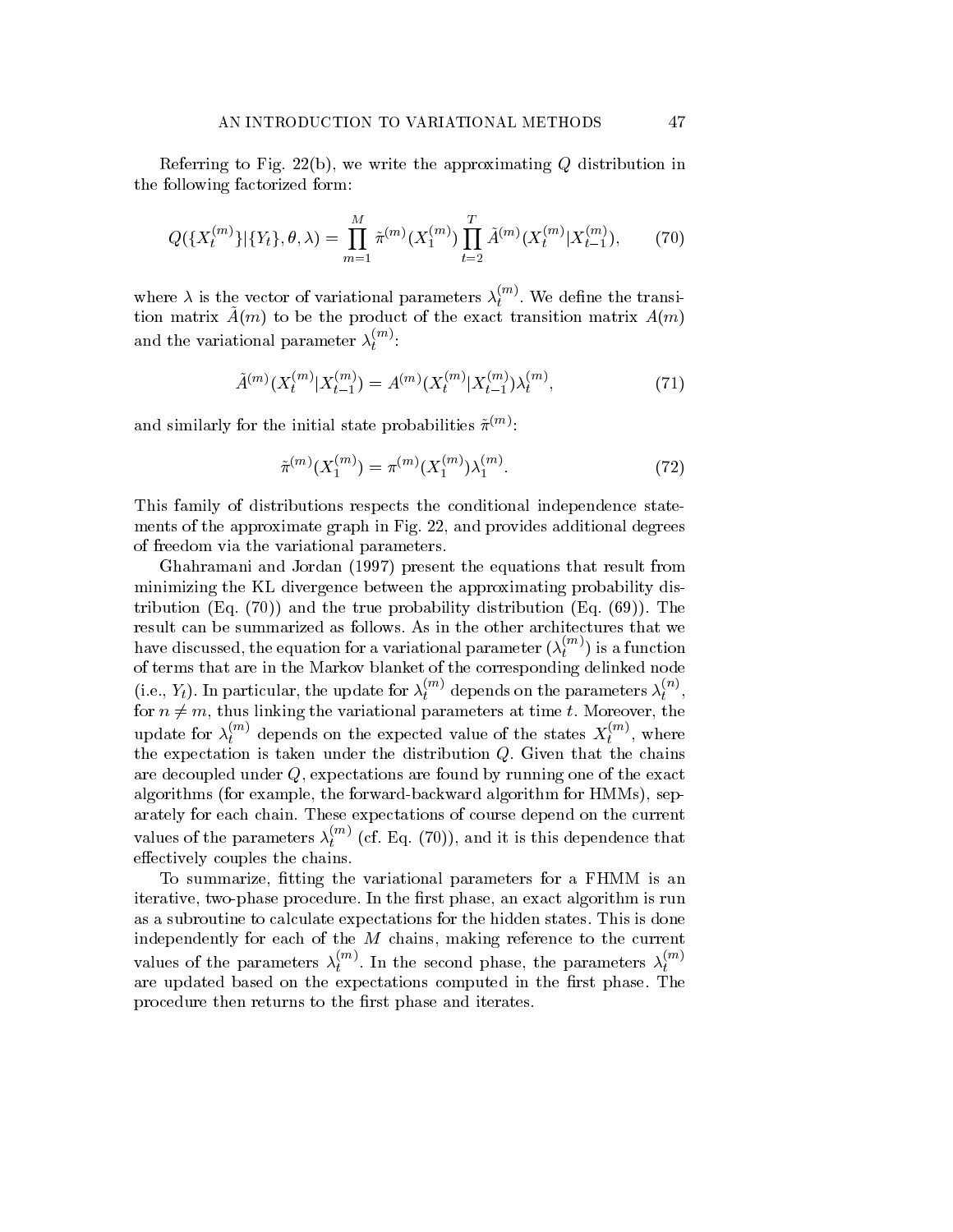

Figure 23. The "forest of chains approximation" for the HMDT. Parameterizing this graph leads to an approximating family of Q distributions.

Ghahramani and Jordan (1997) reported results on fitting an FHMM to the Bach chorale data set (Merz & Murphy, 1996). They showed that significantly larger effective state spaces could be fit with the FHMM than with an unstructured HMM, and that performance in terms of probability of the test set was an order of magnitude larger for the FHMM. Moreover, evidence of overfitting was seen for the HMM for 35 states or more; no evidence of overfitting for the FHMM was seen for up to 1000 states.

#### 6.3.4. Hidden Markov decision trees

As a final example we return to the hidden Markov decision tree (HMDT) described in the introduction and briefly discuss variational approximation for this architecture. As we have discussed, a HMDT is essentially a Markov time series model, where the probability model at each time step is a (probabilistic) decision tree with hidden decision nodes. The Markovian dependence is obtained via separate transition matrices at the different levels of the decision tree, giving the model a factorized structure.

The variational approach to fitting a HMDT is closely related to that of tting a FHMM; however, there are additional choices as to the variational approximation. In particular, we have two substructures worth considering in the HMDT: (1) Dropping the vertical edges, we recover a decoupled set of chains. As in the FHMM, these chains can each be handled by the forward-backward algorithm. (2) Dropping the horizontal edges, we recover a decoupled set of decision trees. We can calculate probabilities in these trees using the posterior propagation algorithm described in Jordan (1994).

The first approach, which we refer to as the "forest of chains approximation," is shown in Fig. 23. As in the FHMM, we write a variational approximation for the forest of chains approximation by respecting the conditional independencies in the approximating graph and incorporating variational parameters to obtain extra degrees of freedom (see Jordan, et al., 1997, for the details).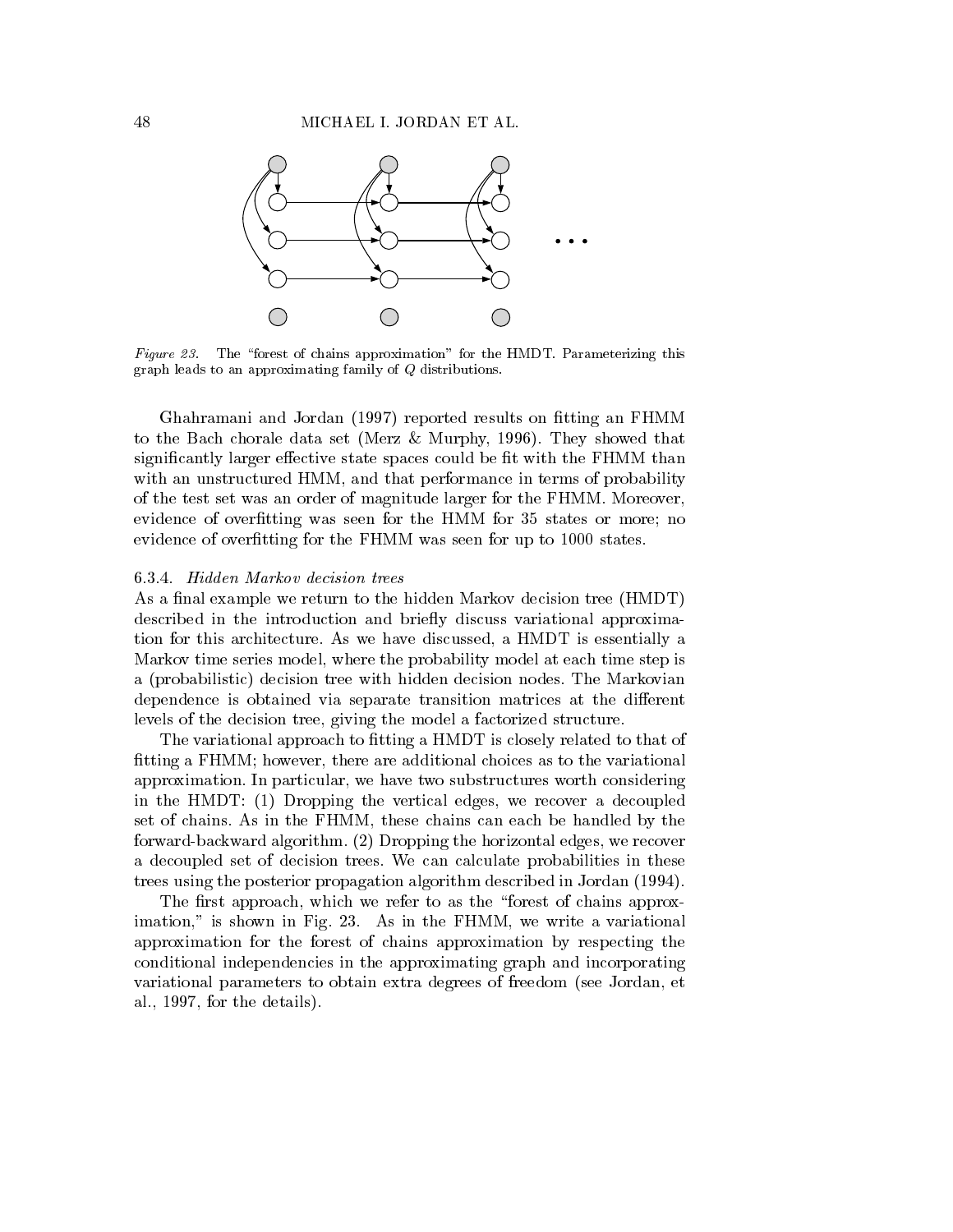

Figure 21. The "forest of trees approximation" for the HMDT. Parameterizing this graph leads to an approximating family of Q distributions.

We can also consider a "forest of trees approximation" in which the horizontal links are eliminated (see Fig. 24). Given that the decision tree is a fully connected graph, this is essentially a naive mean field approximation on a hypergraph.

Finally, it is also possible to develop a variational algorithm for the HMDT that is analogous to the Viterbi algorithm for HMMs. In particular, we utilize an approximation Q that assigns probability one to a single path in the state space. The KL divergence for this Q distribution is particularly easy to evaluate, given that the entropy contribution to the KL divergence (i.e., the  $Q \ln Q$  term) is zero. Moreover, the evaluation of the energy (i.e., the  $Q \ln P$  term) reduces to substituting the states along the chosen path into the P distribution.

The resulting algorithm involves a subroutine in which a standard Viterbi algorithm is run on a single chain, with the other chains held fixed. This subroutine is run on each chain in turn.

Jordan, et al. (1997) found that performance of the HMDT on the Bach chorales was essentially the same as that of the FHMM. The advantage of the HMDT was its greater interpretability; most of the runs resulted in a coarse-to-ne ordering of the temporal scales of the Markov processes from the top to the bottom of the tree.

# 7. Discussion

We have described a variety of applications of variational methods to problems of inference and learning in graphical models. We hope to have convinced the reader that variational methods can provide a powerful and elegant tool for graphical models, and that the algorithms that result are simple and intuitively appealing. It is important to emphasize, however, that research on variational methods for graphical models is of quite recent origin, and there are many open problems and unresolved issues. In this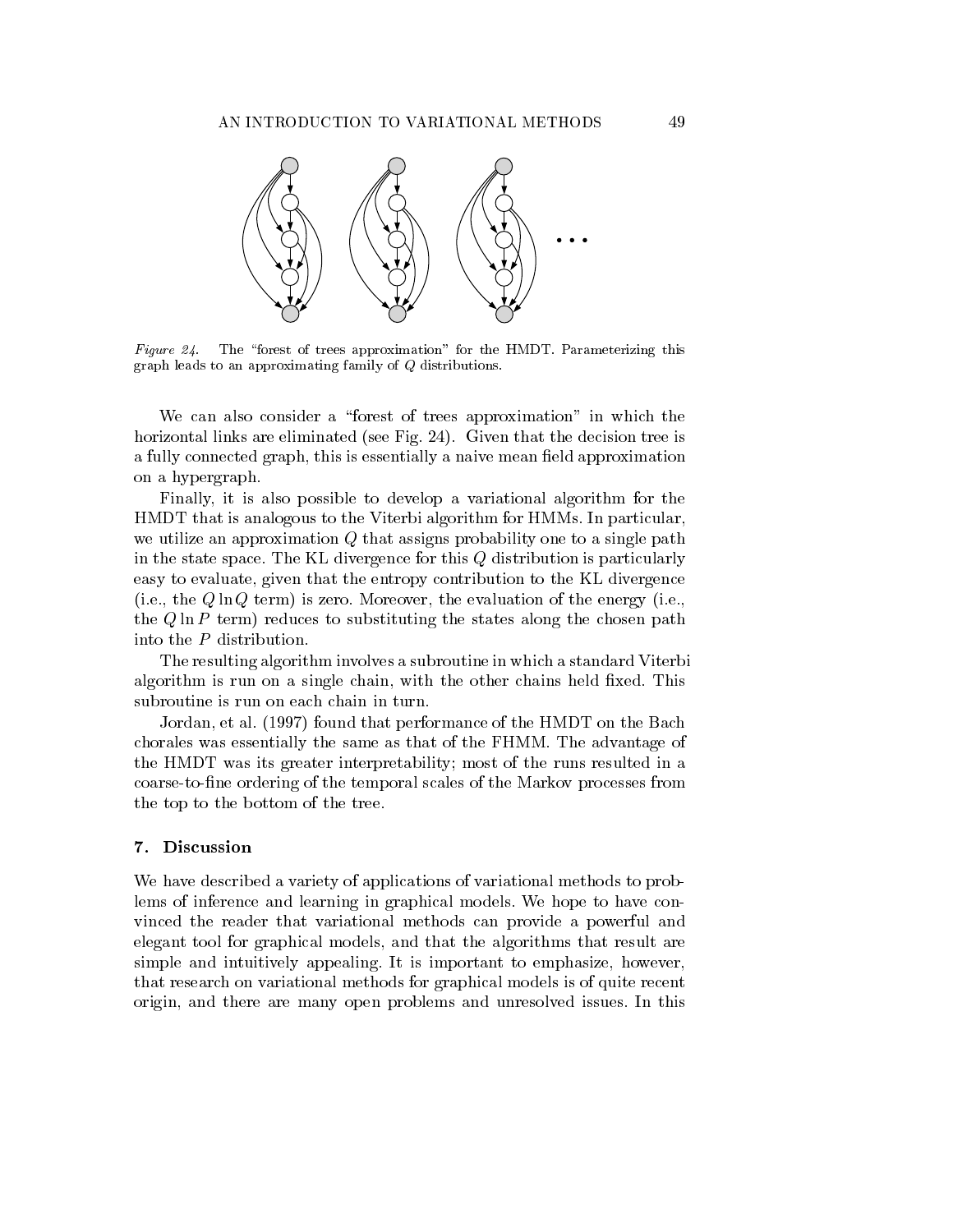section we discuss a number of these issues. We also broaden the scope of the presentation and discuss a number of related strands of research.

#### 7.1. RELATED RESEARCH

The methods that we have discussed all involve deterministic, iterative approximation algorithms. It is of interest to discuss related approximation schemes that are either non-deterministic or non-iterative.

# 7.1.1. Recognition models and the Helmholtz machine

All of the algorithms that we have presented have at their core a nonlinear optimization problem. In particular, after having introduced the variational parameters, whether sequentially or as a block, we are left with a bound such as that in Eq. (27) that must be optimized. Optimization of this bound is generally achieved via a fixed-point iteration or a gradient-based algorithm. This iterative optimization process induces interdependencies between the variational parameters which give us a \best" approximation to the marginal or conditional probability of interest.

Consider in particular a problem in which a directed graphical model is used for unsupervised learning. A common approach in unsupervised learning is to consider graphical models that are oriented in the "generative" direction; that is, they point from hidden variables to observables. In this case the "predictive" calculation of  $P (E|H)$  is elementary. The calculation of  $P(H|E)$ , on the other hand, is a "diagnostic" calculation that proceeds backwards in the graph. Diagnostic calculations are generally non-trivial and require the full power of an inference algorithm.

An alternative approach to solving iteratively for an approximation to the diagnostic calculation is to learn both a generative model and a "recognition" model that approximates the diagnostic distribution  $P(H|E)$ . Thus we associate different parameters with the generative model and the recognition model and rely on the parameter estimation process to bring these parameterizations into register. This is the basic idea behind the "Helmholtz machine" (Dayan, et al., 1995; Hinton, et al., 1995).

The key advantage of the recognition-model approach is that the calculation of  $P(H|E)$  is reduced to an elementary feedforward calculation that can be performed quickly.

There are some disadvantages to the approach as well. In particular, the lack of an iterative algorithm makes the Helmholtz machine unable to deal naturally with missing data, and with phenomena such as "explainingaway," in which the couplings between hidden variables change as a function of the conditioning variables. Moreover, although in some cases there is a clear natural parameterization for the recognition model that is induced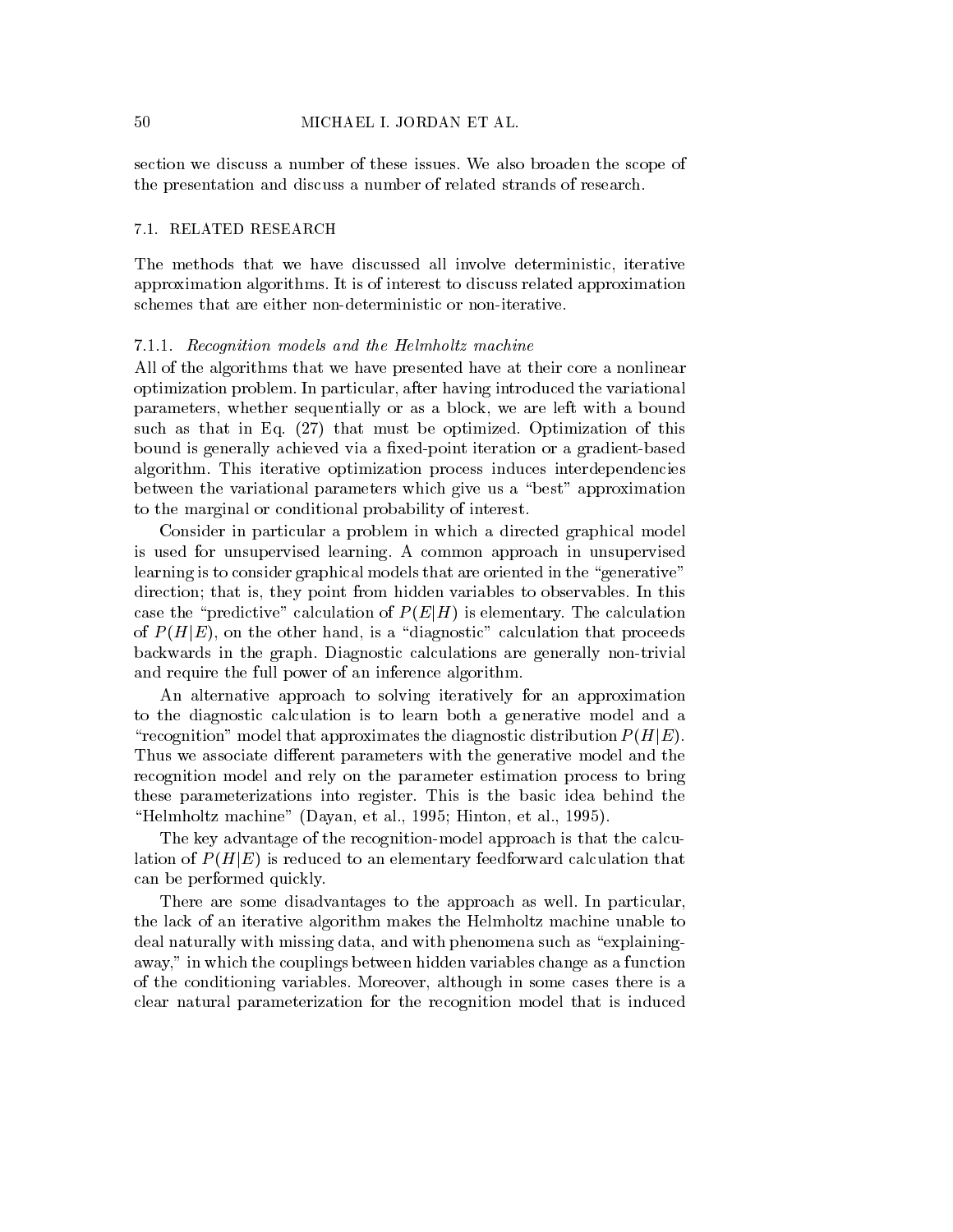from the generative model (in particular for linear models such as factor analysis), in general it is difficult to insure that the models are matched appropriately.10 Some of these problems might be addressed by combining the recognition-model approach with the iterative variational approach; essentially treating the recognition-model as a "cache" for storing good initializations for the variational parameters.

#### 7.1.2. Sampling methods

In this section we make a few remarks on the relationships between variational methods and stochastic methods, in particular the Gibbs sampler. In the setting of graphical models, both classes of methods rely on extensive message-passing. In Gibbs sampling, the message-passing is particularly simple: each node learns the current instantiation of its Markov blanket. With enough samples the node can estimate the distribution over its Markov blanket and (roughly speaking) determine its own statistics. The advantage of this scheme is that in the limit of very many samples, it is guaranteed to converge to the correct statistics. The disadvantage is that very many samples may be required.

The message-passing in variational methods is quite different. Its purpose is to couple the variational parameters of one node to those of its Markov blanket. The messages do not come in the form of samples, but rather in the form of approximate statistics (as summarized by the variational parameters). For example, in a network of binary nodes, while the Gibbs sampler is circulating messages of binary vectors that correspond to the instantiations of Markov blankets, the variational methods are circulating real-valued numbers that correspond to the statistics of Markov blankets. This may be one reason why variational methods often converge faster than Gibbs sampling. Of course, the disadvantage of these schemes is that they do not necessarily converge to the correct statistics. On the other hand, they can provide bounds on marginal probabilities that are quite difficult to estimate by sampling. Indeed, sampling-based methods—while well-suited to estimating the statistics of individual hidden nodes—are illequipped to compute marginal probabilities such as  $P(E) = \sum_{H} P(H, E)$ .

An interesting direction for future research is to consider combinations of sampling methods and variational methods. Some initial work in this direction has been done by Hinton, Sallans, and Ghahramani (this volume), who discuss brief Gibbs sampling from the point of view of variational approximation.

<sup>&</sup>lt;sup>10</sup>The particular recognition model utilized in the Helmholtz machine is a layered graph, which makes weak conditional independence assumptions and thus makes it possible, in principle, to capture fairly general dependencies.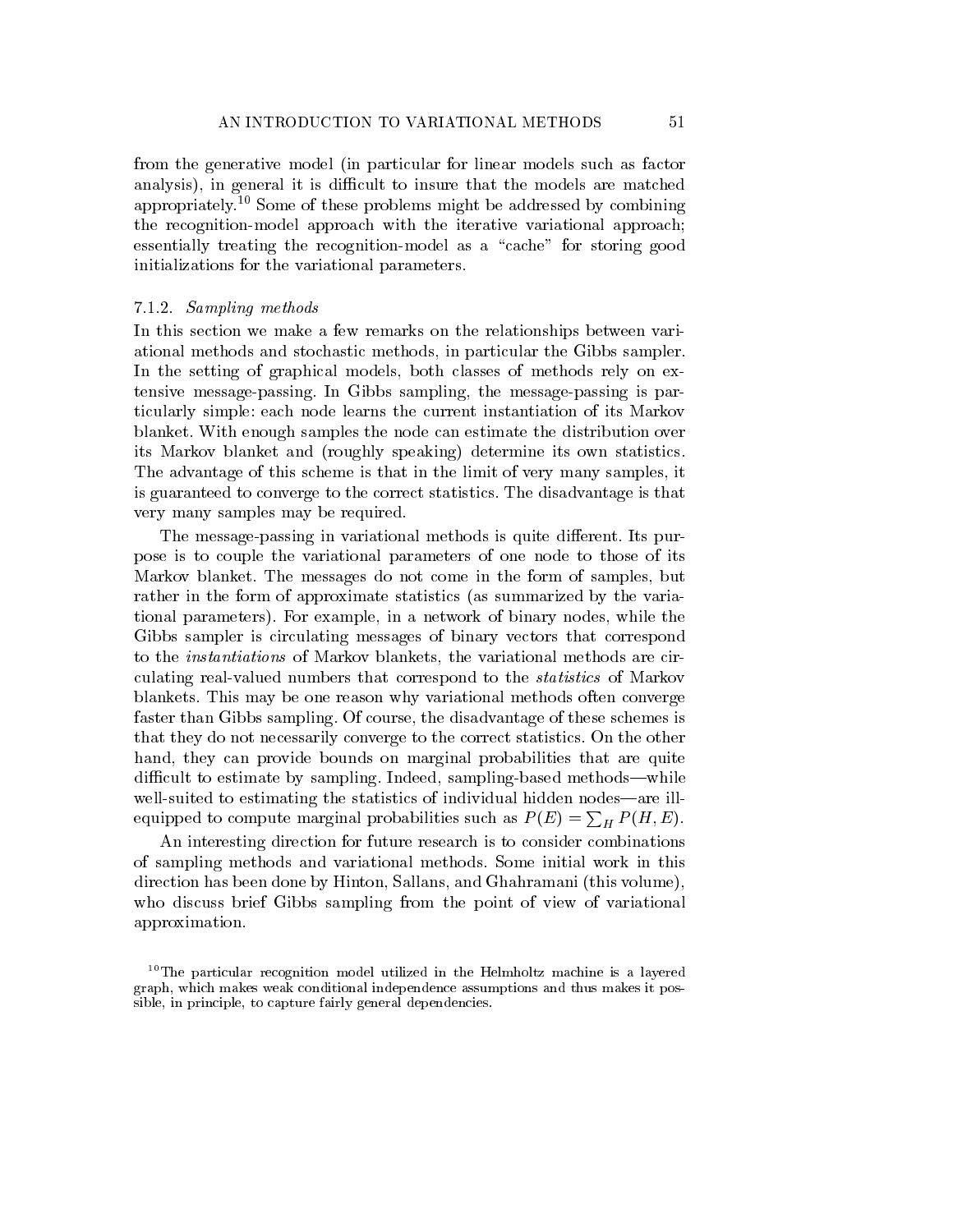#### 7.1.3. Bayesian methods

Variational inference can be applied to the general problem of Bayesian parameter estimation. Indeed we can quite generally treat parameters as additional nodes in a graphical model (cf. Heckerman, this volume) and thereby treat Bayesian inference on the same footing as generic probabilistic inference in a graphical model. This probabilistic inference problem is often intractable, and variational approximations can be useful.

A variational method known as "ensemble learning" was originally introduced as a way of fitting an "ensemble" of neural networks to data, where each setting of the parameters can be thought of as a different member of the ensemble (Hinton & van Camp, 1993). Let  $Q(\theta|E)$  represent a variational approximation to the posterior distribution  $P(\theta|E)$ . The ensemble is fit by minimizing the appropriate KL divergence:

$$
KL(Q||P) = \int Q(\theta|E) \ln \frac{Q(\theta|E)}{P(\theta|E)} d\theta.
$$
 (73)

Following the same line of argument as in Section 6, we know that this minimization must be equivalent to the maximization of a lower bound. In particular, copying the argument from Section  $6$ , we find that minimizing the KL divergence yields the best lower bound on the following quantity:

$$
\ln P(E) = \ln \int P(E|\theta) P(\theta) d\theta,\tag{74}
$$

which is the logarithm of the *marginal likelihood*; a key quantity in Bayesian model selection and model averaging.

More recently, the ensemble learning approach has been applied to mixture of experts architectures (Waterhouse, et al, 1996) and hidden Markov models (MacKay, 1997a). One interesting aspect of these applications is that they do not assume any particular parametric family for Q, just that Q factorizes in a specic way. The variational minimization itself determines the best family given this factorization and the prior on  $\theta$ . In related work, MacKay (1997b) has described a connection between variational inference and Type II maximum likelihood inference.

Jaakkola and Jordan (1997b) have also developed variational methods for Bayesian inference, using a variational approach to find an analytically tractable approximation for logistic regression with a Gaussian prior on the parameters.

# 7.1.4. Perspective and prospectives

Perhaps the key issue that faces developers of variational methods is the issue of approximation accuracy. At the current state of development of variational methods for graphical models, we have little theoretical insight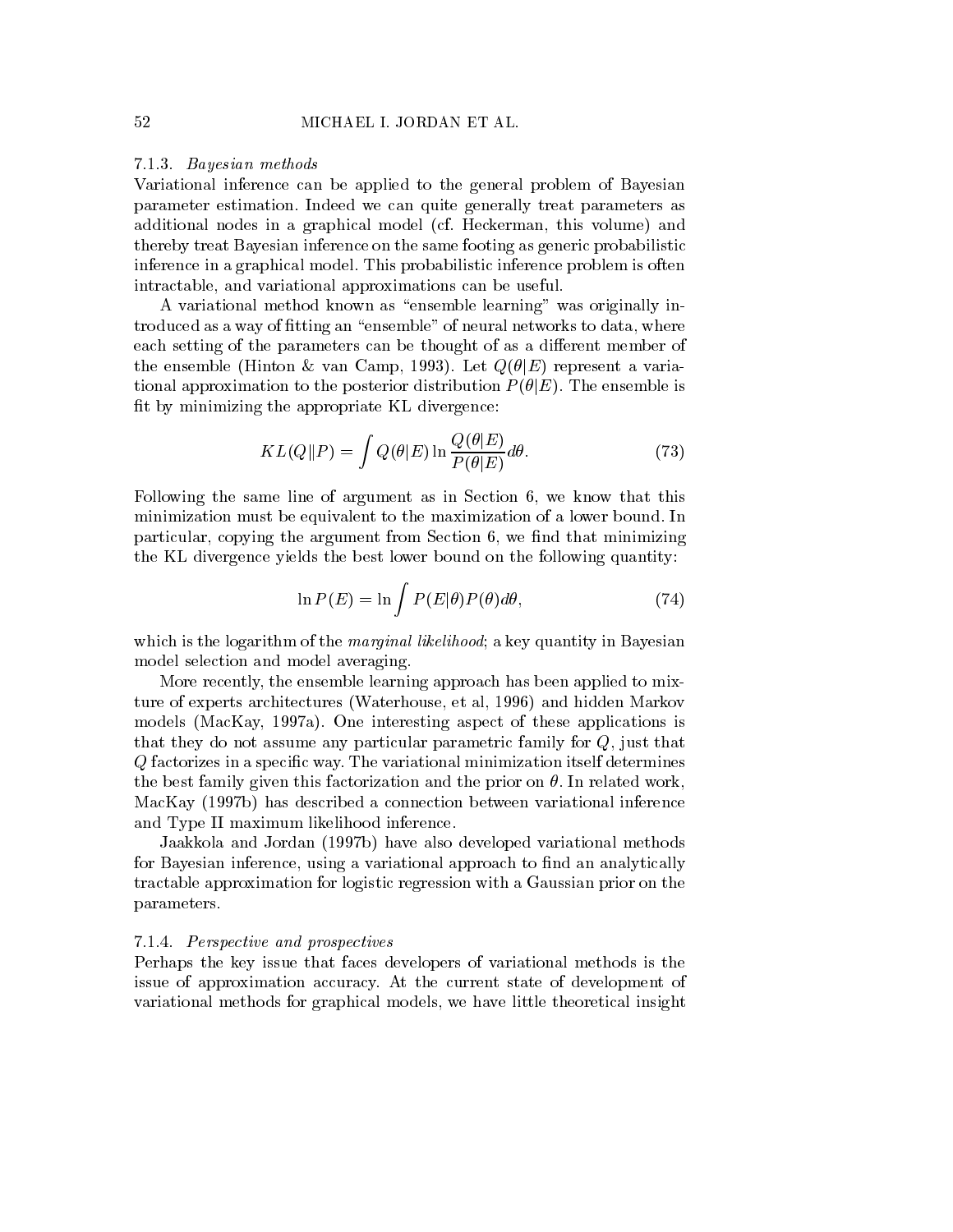into conditions under which variational methods can be expected to be accurate and conditions under which they might be expected to be inaccurate. Moreover, there is little understanding of how to match variational transformations to architectures.

One can develop an intuition for when variational methods work by examining their properties in certain well-studied cases. For mean field methods, a good starting point is to understand the examples in the statistical mechanics literature where this approximation gives not only good, but indeed exact, results. These are densely connected graphs with uniformly weak (but non-negative) couplings between neighboring nodes (Parisi, 1988). The mean field equations for these networks have a unique solution that determines the statistics of individual nodes in the limit of very large graphs.

In more general graphical models, of course, the conditions for a mean field approximation may not be so favorable. Typically, this can be diagnosed by the presence of multiple solutions to the mean field equations. Roughly speaking, one can interpret each solution as corresponding to a mode of the posterior distribution; thus, multiple solutions indicate a multimodal posterior distribution. The simplest mean field approximations, in particular those that utilize a completely factorized approximating distribution, are poorly designed for such situations. However, they can succeed rather well in applications where the joint distribution  $P(H, E)$  is multimodal, but the posterior distribution  $P(H|E)$  is not. It is worth emphasizing this distinction between joint and posterior distributions. This is what allows simple variational methods—which make rather strong assumptions of conditional independence—to be used in the learning of nontrivial graphical models.

A second key issue has to do with broadening the scope of variational methods. In this paper we have presented a restricted set of variational techniques, those based on convexity transformations. For these techniques to be applicable the appropriate convexity properties need to be identied. While it is relatively easy to characterize small classes of models where these properties lead to simple approximation algorithms, such as the case in which the local conditional probabilities are log-concave generalized linear models, it is not generally easy to develop variational algorithms for other kinds of graphical models. A broader characterization of variational approximations is needed and a more systematic algebra is needed to match the approximations to models.

Other open problems include: (1) the problem of combining variational methods with sampling methods and with search based methods, (2) the problem of making more optimal choices of node ordering in the case of sequential methods, (3) the development of upper bounds within the block framework, (4) the combination of multiple variational approximations for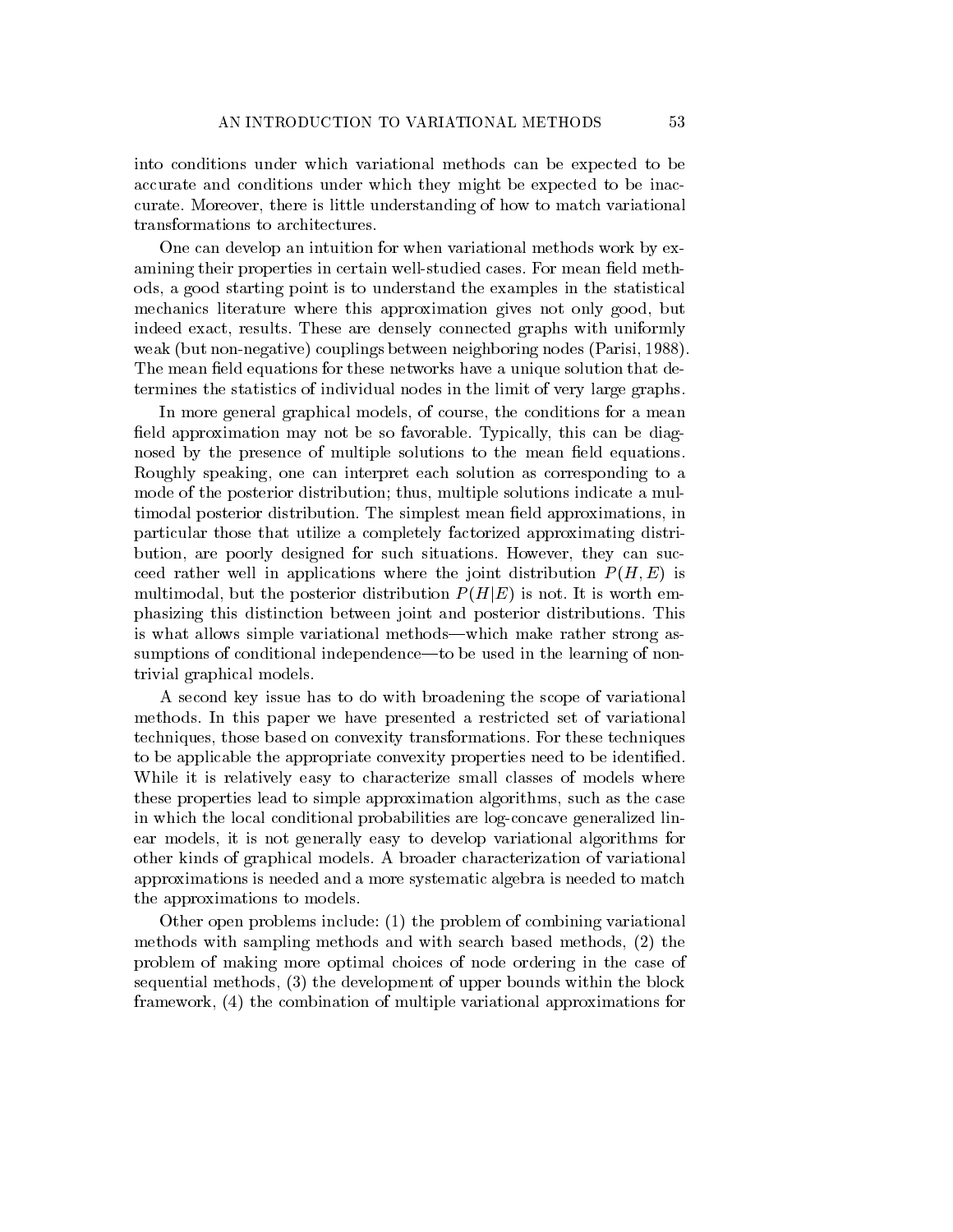the same model, and (5) the development of variational methods for architectures that combine continuous and discrete random variables.

Similar open problems exist for sampling methods and for methods based on incomplete or pruned versions of exact methods. The difficulty in providing solid theoretical foundations in all of these cases lies in the fact that accuracy is contingent to a large degree on the actual conditional probability values of the underlying probability model rather than on the discrete properties of the graph.

# 8. Acknowledgments

We wish to thank Brendan Frey, David Heckerman, Uffe Kjærulff, and (as always) Peter Dayan for helpful comments on the manuscript.

# References

Bathe, K. J. (1996). Finite Element Procedures. Englewood Cliffs, NJ: Prentice-Hall.

- Baum, L.E., Petrie, T., Soules, G., & Weiss, N. (1970). A maximization technique occurring in the statistical analysis of probabilistic functions of Markov chains. The Annals of Mathematical Statistics,  $41, 164-171$ .
- Cover, T., & Thomas, J. (1991). Elements of Information Theory. New York: John Wiley.
- Cowell, R. (in press). Introduction to inference for Bayesian networks. In M. I. Jordan (Ed.), Learning in Graphical Models. Norwell, MA: Kluwer Academic Publishers.
- Dagum, P., & Luby, M. (1993). Approximating probabilistic inference in Bayesian belief networks is NP-hard. Artificial Intelligence, 60, 141-153.
- Dayan, P., Hinton, G. E., Neal, R., & Zemel, R. S. (1995). The Helmholtz Machine. Neural Computation, 7, 889-904.
- Dean, T., & Kanazawa, K. (1989). A model for reasoning about causality and persistence.  $Computational\ Intelligence, 5, 142–150.$
- Dechter, R. (in press). Bucket elimination: A unifying framework for probabilistic inference. In M. I. Jordan (Ed.), *Learning in Graphical Models*. Norwell, MA: Kluwer Academic Publishers.
- Dempster, A.P., Laird, N.M., & Rubin, D.B. (1977). Maximum-likelihood from incomplete data via the EM algorithm. Journal of the Royal Statistical Society, B39, 1-38.
- Draper, D. L., & Hanks, S. (1994). Localized partial evaluation of belief networks.  $Un$ certainty and Artificial Intelligence: Proceedings of the Tenth Conference. San Mateo, CA: Morgan Kaufmann.
- Frey, B. Hinton, G. E., Dayan, P. (1996). Does the wake-sleep algorithm learn good density estimators? In D. S. Touretzky, M. C. Mozer, & M. E. Hasselmo (Eds.), Advances in Neural Information Processing Systems 8. Cambridge, MA: MIT Press.
- Fung, R. & Favero, B. D. (1994). Backward simulation in Bayesian networks. Uncertainty and Artificial Intelligence: Proceedings of the Tenth Conference. San Mateo, CA: Morgan Kaufmann.
- Galland, C. (1993). The limitations of deterministic Boltzmann machine learning. Net $work, 4, 355{-}379.$
- Ghahramani, Z., & Hinton,G. E. (1996). Switching state-space models. University of Toronto Technical Report CRG-TR-96-3, Department of Computer Science.
- Ghahramani, Z., & Jordan, M. I. (1997). Factorial Hidden Markov models. Machine  $Learning, 29, 245-273.$
- Gilks, W., Thomas, A., & Spiegelhalter, D. (1994). A language and a program for complex Bayesian modelling. The Statistician,  $43, 169-178$ .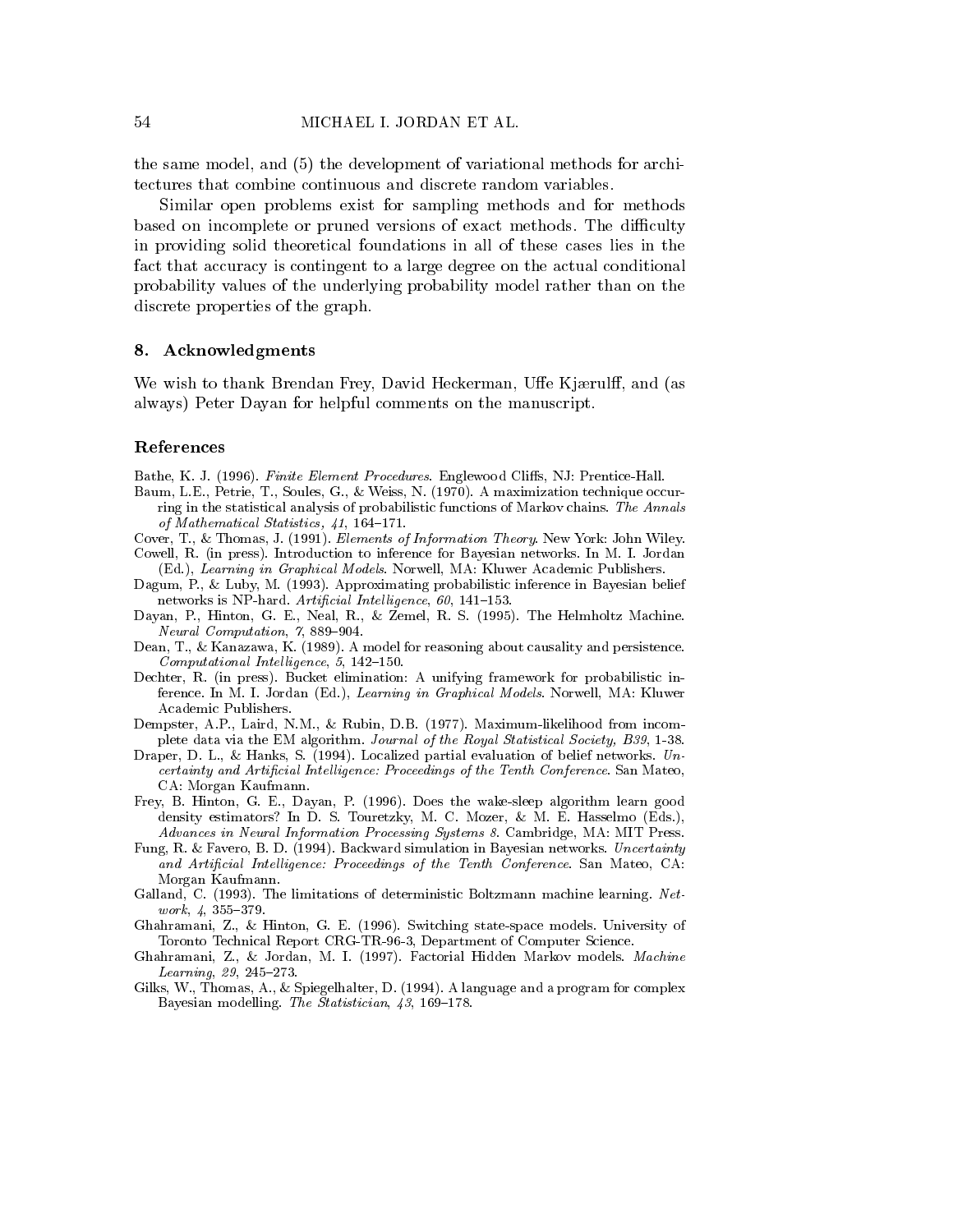- Heckerman, D. (in press). A tutorial on learning with Bayesian networks. In M. I. Jordan (Ed.), Learning in Graphical Models. Norwell, MA: Kluwer Academic Publishers.
- Henrion, M. (1991). Search-based methods to bound diagnostic probabilities in very large belief nets. Uncertainty and Artificial Intelligence: Proceedings of the Seventh Conference. San Mateo, CA: Morgan Kaufmann.
- Hinton, G. E., & Sejnowski, T. (1986). Learning and relearning in Boltzmann machines. In D. E. Rumelhart & J. L. McClelland, (Eds.), Parallel distributed processing: Volume 1, Cambridge, MA: MIT Press.
- Hinton, G.E. & van Camp, D. (1993). Keeping neural networks simple by minimizing the description length of the weights. In Proceedings of the 6th Annual Workshop on Computational Learning Theory, pp 5-13. New York, NY: ACM Press.
- Hinton, G. E., Dayan, P., Frey, B., and Neal, R. M. (1995). The wake-sleep algorithm for unsupervised neural networks. Science, 268:1158-1161.
- Hinton, G. E., Sallans, B., & Ghahramani, Z. (in press). A hierarchical community of experts. In M. I. Jordan (Ed.), Learning in Graphical Models. Norwell, MA: Kluwer Academic Publishers.
- Horvitz, E. J., Suermondt, H. J., & Cooper, G.F. (1989). Bounded conditioning: Flexible inference for decisions under scarce resources. Conference on Uncertainty in Artificial Intelligence: Proceedings of the Fifth Conference. Mountain View, CA: Association for UAI.
- Jaakkola, T. S., & Jordan, M. I. (1996). Computing upper and lower bounds on likelihoods in intractable networks. Uncertainty and Artificial Intelligence: Proceedings of the Twelth Conference. San Mateo, CA: Morgan Kaufmann.
- Jaakkola, T. S. (1997). Variational methods for inference and estimation in graphical models. Unpublished doctoral dissertation, Massachusetts Institute of Technology.
- Jaakkola, T. S., & Jordan, M. I. (1997a). Recursive algorithms for approximating probabilities in graphical models. In M. C. Mozer, M. I. Jordan, & T. Petsche (Eds.), Advances in Neural Information Processing Systems 9. Cambridge, MA: MIT Press.
- Jaakkola, T. S., & Jordan, M. I. (1997b). Bayesian logistic regression: a variational approach. In D. Madigan & P. Smyth (Eds.), Proceedings of the 1997 Conference on Articial Intelligence and Statistics, Ft. Lauderdale, FL.
- Jaakkola, T. S., & Jordan. M. I. (1997c). Variational methods and the QMR-DT database. Submitted to: Journal of Artificial Intelligence Research.
- Jaakkola, T. S.,  $\&$  Jordan. M. I. (in press). Improving the mean field approximation via the use of mixture distributions. In M. I. Jordan (Ed.), Learning in Graphical Models. Norwell, MA: Kluwer Academic Publishers.
- Jensen, C. S., Kong, A., & Kjærulff, U. (1995). Blocking-Gibbs sampling in very large probabilistic expert systems. International Journal of Human-Computer Studies, 42, 647-666.
- Jensen, F. V., & Jensen, F. (1994). Optimal junction trees. Uncertainty and Artificial Intelligence: Proceedings of the Tenth Conference. San Mateo, CA: Morgan Kaufmann. Jensen, F. V. (1996). An Introduction to Bayesian Networks. London: UCL Press.
- Jordan, M. I. (1994). A statistical approach to decision tree modeling. In M. Warmuth (Ed.), Proceedings of the Seventh Annual ACM Conference on Computational Learning Theory. New York: ACM Press.
- Jordan, M. I., Ghahramani, Z., & Saul, L. K. (1997). Hidden Markov decision trees. In M. C. Mozer, M. I. Jordan, & T. Petsche (Eds.), Advances in Neural Information Processing Systems 9. Cambridge, MA: MIT Press.
- Kanazawa, K., Koller, D., & Russell, S. (1995). Stochastic simulation algorithms for dynamic probabilistic networks. Uncertainty and Artificial Intelligence: Proceedings of the Eleventh Conference. San Mateo, CA: Morgan Kaufmann.
- Kjærulff, U. (1990). Triangulation of graphs—algorithms giving small total state space. Research Report R-90-09, Department of Mathematics and Computer Science, Aalborg University, Denmark.
- Kjærulff, U. (1994). Reduction of computational complexity in Bayesian networks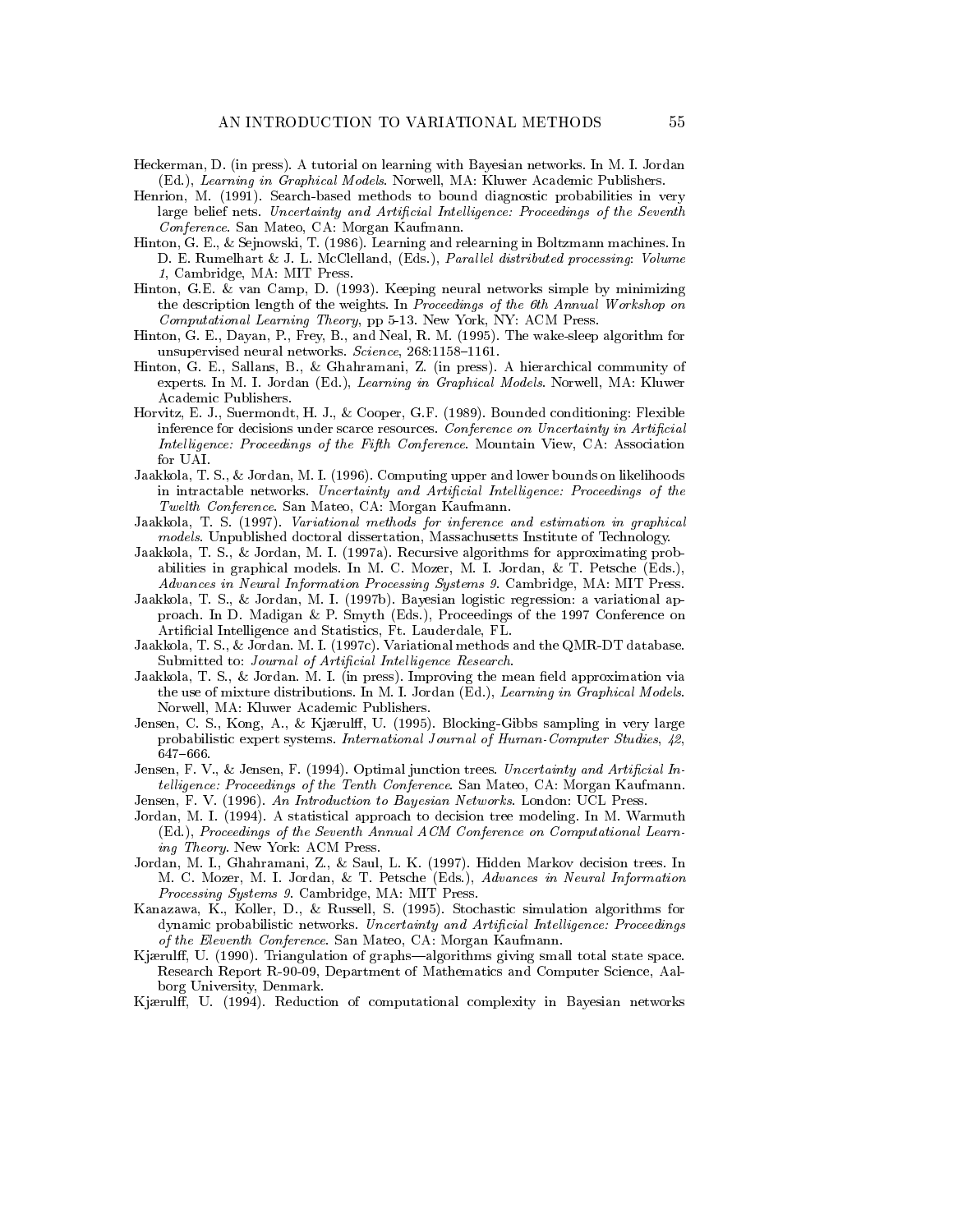through removal of weak dependences. Uncertainty and Artificial Intelligence: Proceedings of the Tenth Conference. San Mateo, CA: Morgan Kaufmann.

- MacKay, D.J.C. (1997a). Ensemble learning for hidden Markov models. Unpublished manuscript. Department of Physics, University of Cambridge.
- MacKay, D.J.C. (1997b). Comparison of approximate methods for handling hyperparameters. Submitted to Neural Computation.
- MacKay, D.J.C. (1997b). Introduction to Monte Carlo methods. In M. I. Jordan (Ed.), Learning in Graphical Models. Norwell, MA: Kluwer Academic Publishers.
- McEliece, R.J., MacKay, D.J.C., & Cheng, J.-F. (1996) Turbo decoding as an instance of Pearl's "belief propagation algorithm." Submitted to: IEEE Journal on Selected Areas in Communication.
- Merz, C. J., & Murphy, P. M.  $(1996)$ . UCI repository of machine learning databases. [http:/www.ics.uci/mlearn/MLRepository.html]. Irvine, CA: University of California, Department of Information and Computer Science.
- Neal, R. (1992). Connectionist learning of belief networks, Artificial Intelligence, 56, 71-113.
- Neal, R. (1993). Probabilistic inference using Markov chain Monte Carlo methods. Uni versity of Toronto Technical Report CRG-TR-93-1, Department of Computer Science.
- Neal, R., & Hinton, G. E. (in press). A view of the EM algorithm that justifies incremental, sparse, and other variants. In M. I. Jordan (Ed.), Learning in Graphical Models. Norwell, MA: Kluwer Academic Publishers.
- Parisi, G. (1988). Statistical Field Theory. Redwood City, CA: Addison-Wesley.
- Pearl, J. (1988). Probabilistic Reasoning in Intelligent Systems: Networks of Plausible Inference, San Mateo, CA: Morgan Kaufmannn.
- Peterson, C., & Anderson, J. R. (1987). A mean field theory learning algorithm for neural networks. Complex Systems, 1, 995-1019.
- Rockafellar, R. (1972). Convex Analysis. Princeton University Press.
- Rustagi, J. (1976). Variational Methods in Statistics. New York: Academic Press.
- Sakurai, J. (1985). Modern Quantum Mechanics. Redwood City, CA: Addison-Wesley.
- Saul, L. K., & Jordan, M. I. (1994). Learning in Boltzmann trees. Neural Computation,  $6, 1173 - 1183.$
- Saul, L. K., Jaakkola, T. S., & Jordan, M. I. (1996). Mean field theory for sigmoid belief networks. Journal of Artificial Intelligence Research,  $\mu$ , 61-76.
- Saul, L. K.,  $\&$  Jordan, M. I. (1996). Exploiting tractable substructures in intractable networks. In D. S. Touretzky, M. C. Mozer, & M. E. Hasselmo (Eds.), Advances in Neural Information Processing Systems 8. Cambridge, MA: MIT Press.
- Saul, L. K., & Jordan, M. I. (in press). A mean field learning algorithm for unsupervised neural networks. In M. I. Jordan (Ed.), Learning in Graphical Models. Norwell, MA: Kluwer Academic Publishers.
- Seung, S. (1995). Annealed theories of learning. In J.-H Oh, C. Kwon, and S. Cho, (Eds.), Neural Networks: The Statistical Mechanics Perspectives. Singapore: World Scientic.
- Shachter, R. D., Andersen, S. K., & Szolovits, P. (1994). Global conditioning for probabilistic inference in belief networks. Uncertainty and Artificial Intelligence: Proceedings of the Tenth Conference. San Mateo, CA: Morgan Kaufmann.
- Shenoy, P. P. (1992). Valuation-based systems for Bayesian decision analysis. Operations  $Research, 40, 463-484.$
- Shwe, M. A., Middleton, B., Heckerman, D. E., Henrion, M., Horvitz, E. J., Lehmann, H. P., & Cooper, G. F. (1991). Probabilistic diagnosis using a reformulation of the INTERNIST-1/QMR knowledge base. Meth. Inform. Med., 30, 241-255.
- Smyth, P., Heckerman, D., & Jordan, M. I. (1997). Probabilistic independence networks for hidden Markov probability models. Neural Computation, 9, 227-270.
- Waterhouse, S., MacKay, D.J.C. & Robinson, T. (1996). Bayesian methods for mixtures of experts. In D. S. Touretzky, M. C. Mozer, & M. E. Hasselmo (Eds.), Advances in Neural Information Processing Systems 8. Cambridge, MA: MIT Press.
- Williams, C. K. I., & Hinton, G. E. (1991). Mean field networks that learn to discriminate